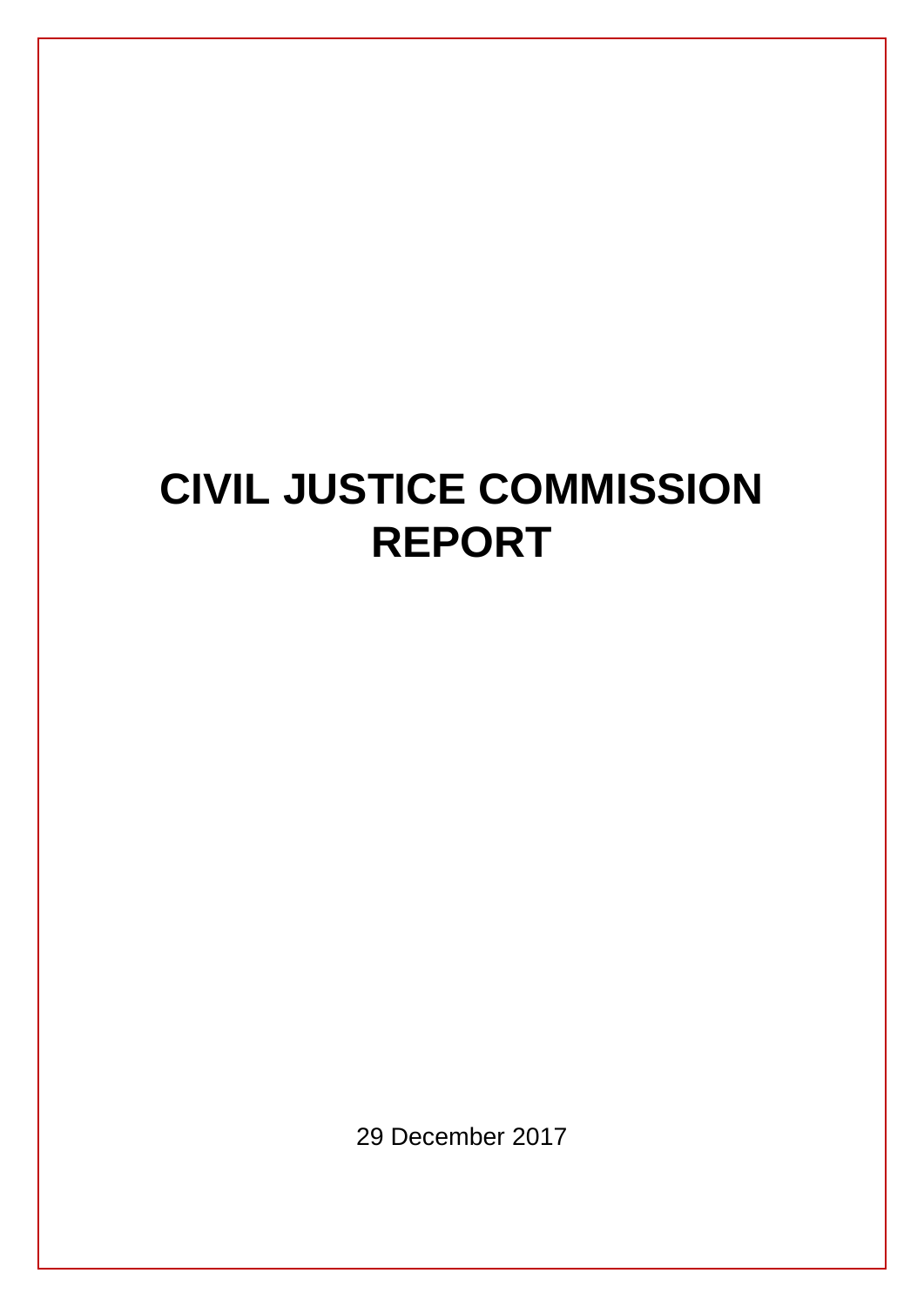#### **THE CIVIL JUSTICE COMMISSION**

#### Chairman

**Justice Tay Yong Kwang** *Judge of Appeal Supreme Court*

#### Co-Chairman

**Justice Steven Chong** *Judge of Appeal Supreme Court*

#### **Members**

**Justice Vinodh Coomaraswamy**  *Judge Supreme Court*

**Justice See Kee Oon** *Presiding Judge of the State Courts*

> **Justice Chua Lee Ming** *Judge Supreme Court*

**Justice Valerie Thean** *Judge Supreme Court*

**Ms Teh Hwee Hwee** *Deputy Registrar Supreme Court*

#### **Mr Yeong Zee Kin**

*Assistant Chief Executive/ Deputy Commissioner Personal Data Protection Commission Info-Communications Media Development Authority*

**Ms Aurill Kam**

*Deputy Chief Counsel (Litigation) Attorney General's Chambers (until 30 Sep 2017)*

**Professor Jeffrey Pinsler, SC** *Professor of Law National University of Singapore*

**Mr Ang Cheng Hock, SC** *Partner Allen & Gledhill LLP*

> **Mr George Lim, SC** *Consultant Wee, Tay & Lim LLP*

**Ms Koh Swee Yen** *Partner WongPartnership LLP*

Ministry of Law Civil Justice Review Committee **Representative** 

#### **Ms Thian Yee Sze** *Director-General Legal Group*

*Ministry of Law*

#### **Secretariat**

**Mr Paul Quan** *Assistant Registrar Supreme Court*

**Ms Una Khng** *Assistant Registrar Supreme Court*

**Ms Lim Sai Nei** *Assistant Registrar Supreme Court*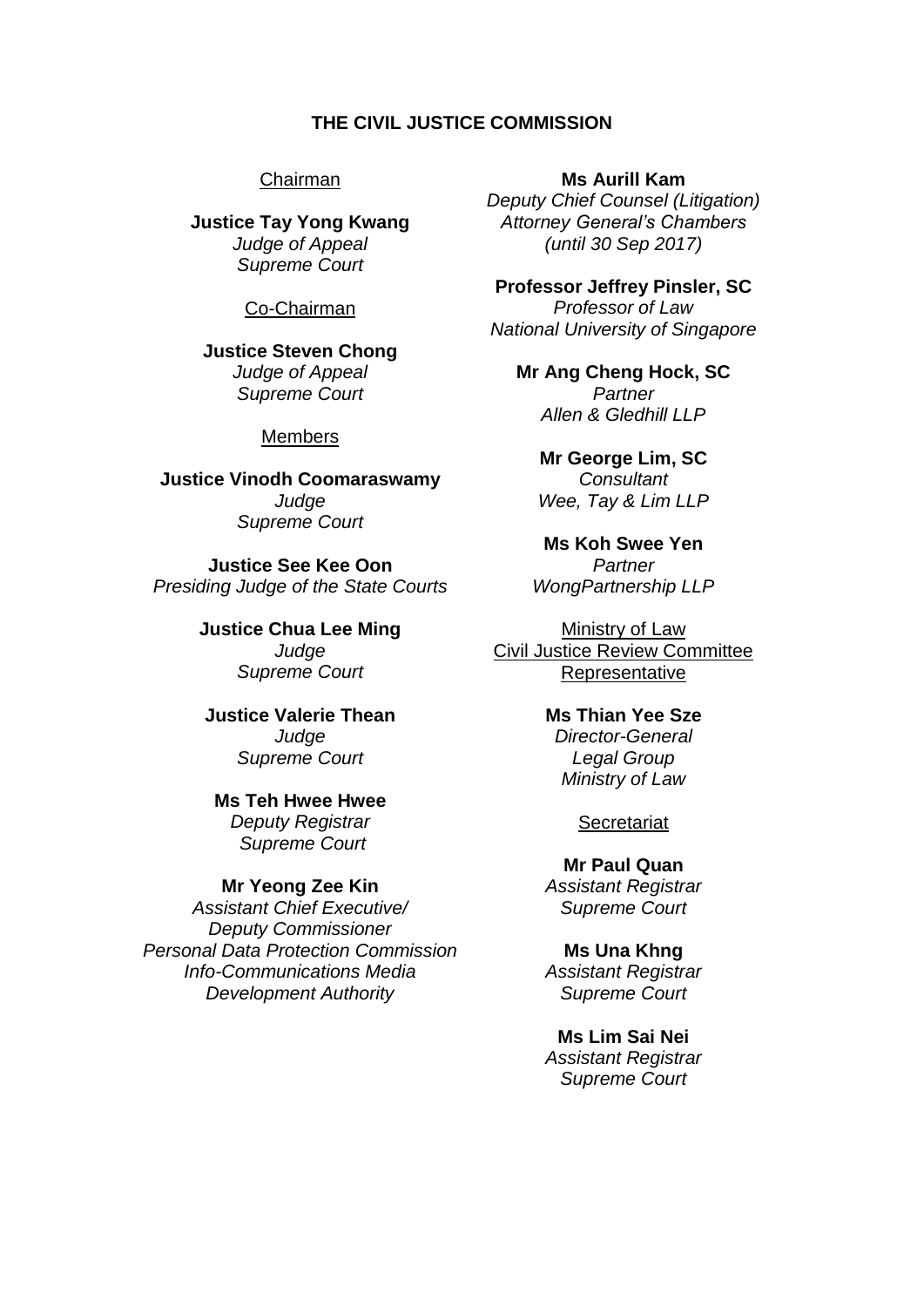#### **THE CIVIL JUSTICE COMMISSION**

1 The Civil Justice Commission was constituted by the Honourable Chief Justice Sundaresh Menon at the Opening of the Legal Year on 5 January 2015 with the following Terms of Reference:

**(A)** The overall objective of the Civil Justice Commission is to transform, not merely reform, the litigation process by modernizing it, enhancing efficiency and speed of adjudication and maintaining costs at reasonable levels.

**(B)** The key areas are to simplify rules, avoid outdated language without discarding established legal concepts, eliminate time-consuming or costwasting procedural steps, ensure fairness to all litigants, make good use of advancements in information technology and allow greater judicial control of the entire litigation process.

**(C)** The work of the Civil Justice Commission includes such other aspects as the Chief Justice may direct from time to time.

2 The Civil Justice Commission drafted, discussed and debated the proposed new rules of civil procedure supported by the diligent and efficient Secretariat. The proposed new Rules of Court are set out in this Report after the explanatory notes.

3 We decided that the new Rules of Court should be in two Parts for better understanding and coherence, with each Part having Chapters dealing with different matters. Part 1 covers all the essential aspects of general civil litigation set out in 22 Chapters. The Chapters are aligned in broadly the same sequence that a case in Court is driven along the litigation highway, from commencement of action to trial, to judgment and appeal and, where necessary, to enforcement of judgment proceedings. It represents the main body of our work.

4 Part 2 brings together the multifarious rules made under Acts of Parliament over the years. The Chapters in Part 2 are set out in alphabetical order at inception according to the title of each set of rules, with the exception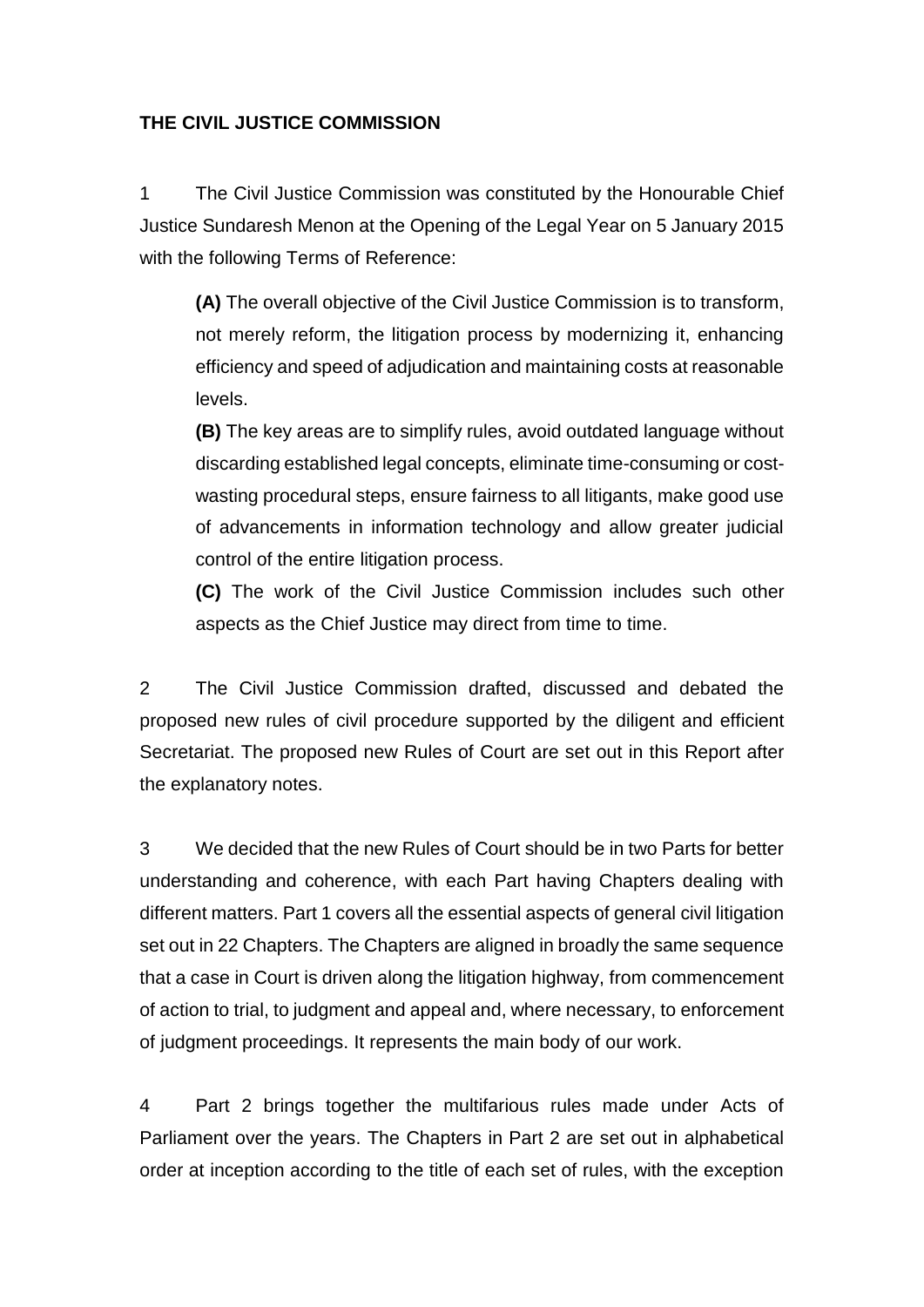of the first two Chapters because these concern the Constitution, the supreme law of our country. The Chapters in Part 2 are essentially stand-alone rules for various unrelated categories of cases. They have been left in their existing state and are not reproduced in this Report. It is envisaged that when all the matters in Part 1 are finalised, the Chapters in Part 2 will undergo some modifications to harmonise them with the new procedures in Part 1.

5 We hope that our humble efforts will go some way towards fulfilling the Chief Justice's expectations expressed in paragraph 46 of his speech at the Opening of the Legal Year 2015 where he said, "I am confident that the Commission's recommendations will be both bold and innovative".

Tay Yong Kwang Chairman Civil Justice Commission

29 December 2017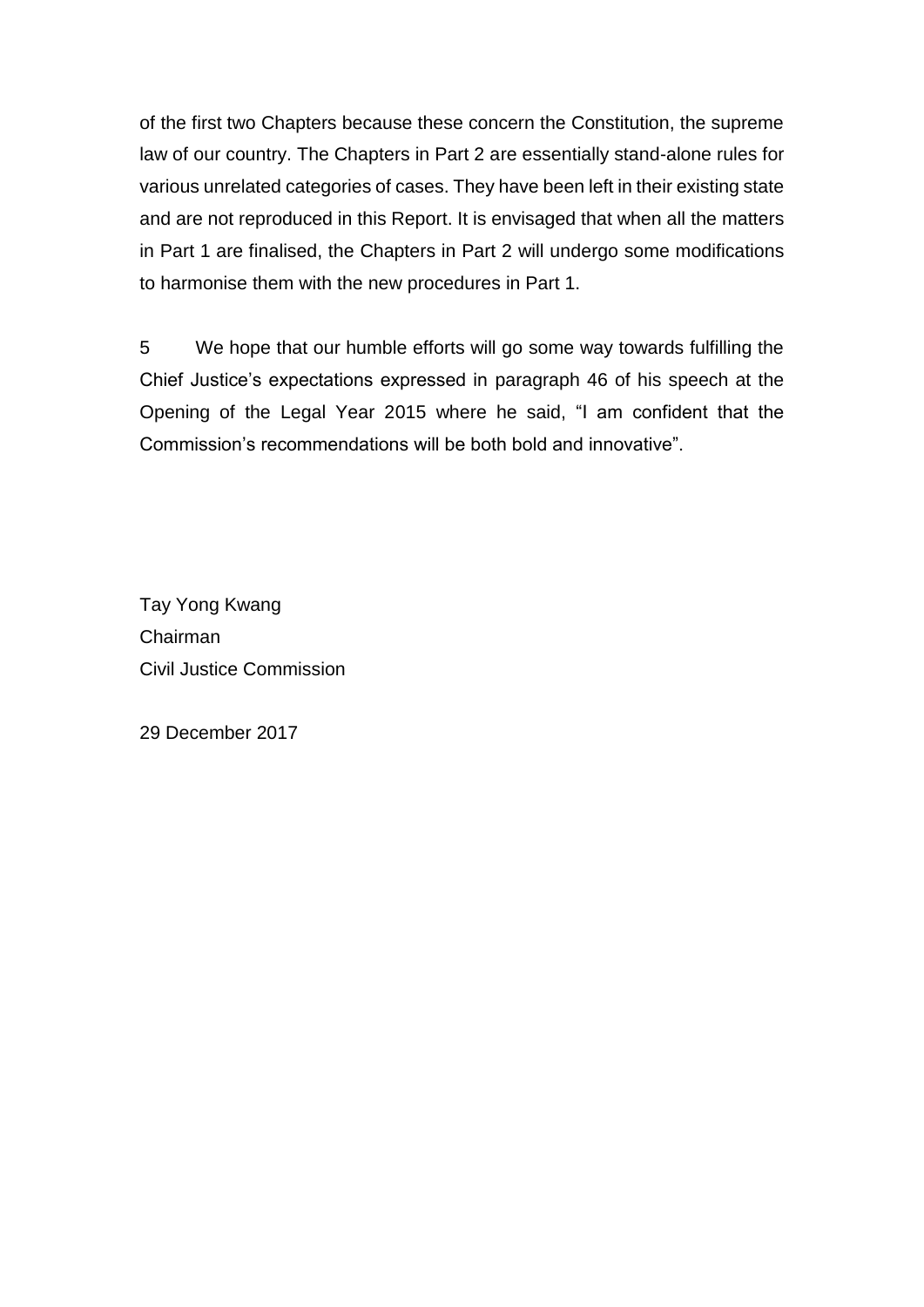# **CONTENTS**

| <b>EXPLANATORY NOTES TO</b>                                               |  |
|---------------------------------------------------------------------------|--|
|                                                                           |  |
|                                                                           |  |
|                                                                           |  |
|                                                                           |  |
|                                                                           |  |
|                                                                           |  |
|                                                                           |  |
|                                                                           |  |
|                                                                           |  |
|                                                                           |  |
| CHAPTER 2: PARTIES TO PROCEEDINGS AND CAUSES OF ACTION 9                  |  |
|                                                                           |  |
|                                                                           |  |
|                                                                           |  |
|                                                                           |  |
|                                                                           |  |
|                                                                           |  |
| CHAPTER 4: COMMENCEMENT OF PROCEEDINGS 12                                 |  |
|                                                                           |  |
| Duration and renewal of Originating Claim and Originating Application  12 |  |
|                                                                           |  |
| Form and service of notice of intention to contest or not to contest13    |  |
|                                                                           |  |
|                                                                           |  |
|                                                                           |  |
|                                                                           |  |
|                                                                           |  |
|                                                                           |  |
|                                                                           |  |
|                                                                           |  |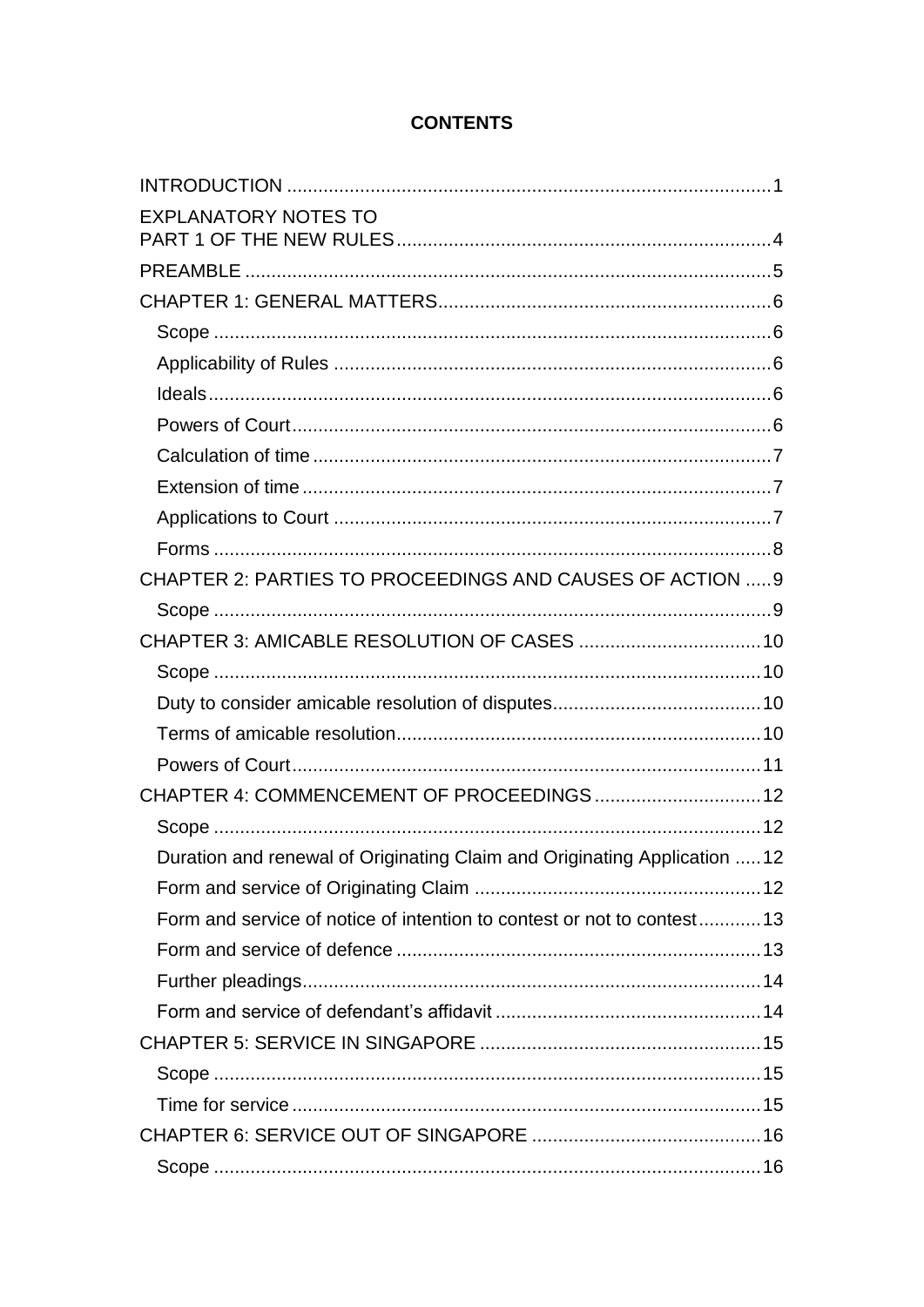| Production of documents relied upon by parties and requested documents |  |
|------------------------------------------------------------------------|--|
|                                                                        |  |
|                                                                        |  |
| Prohibition against production of certain documents  19                |  |
|                                                                        |  |
|                                                                        |  |
|                                                                        |  |
|                                                                        |  |
|                                                                        |  |
|                                                                        |  |
| Common expert, Court expert and number of experts21                    |  |
|                                                                        |  |
|                                                                        |  |
|                                                                        |  |
| CHAPTER 10: INJUNCTIONS, SEARCH ORDERS AND OTHER RELIEF23              |  |
|                                                                        |  |
|                                                                        |  |
|                                                                        |  |
|                                                                        |  |
|                                                                        |  |
|                                                                        |  |
|                                                                        |  |
|                                                                        |  |
|                                                                        |  |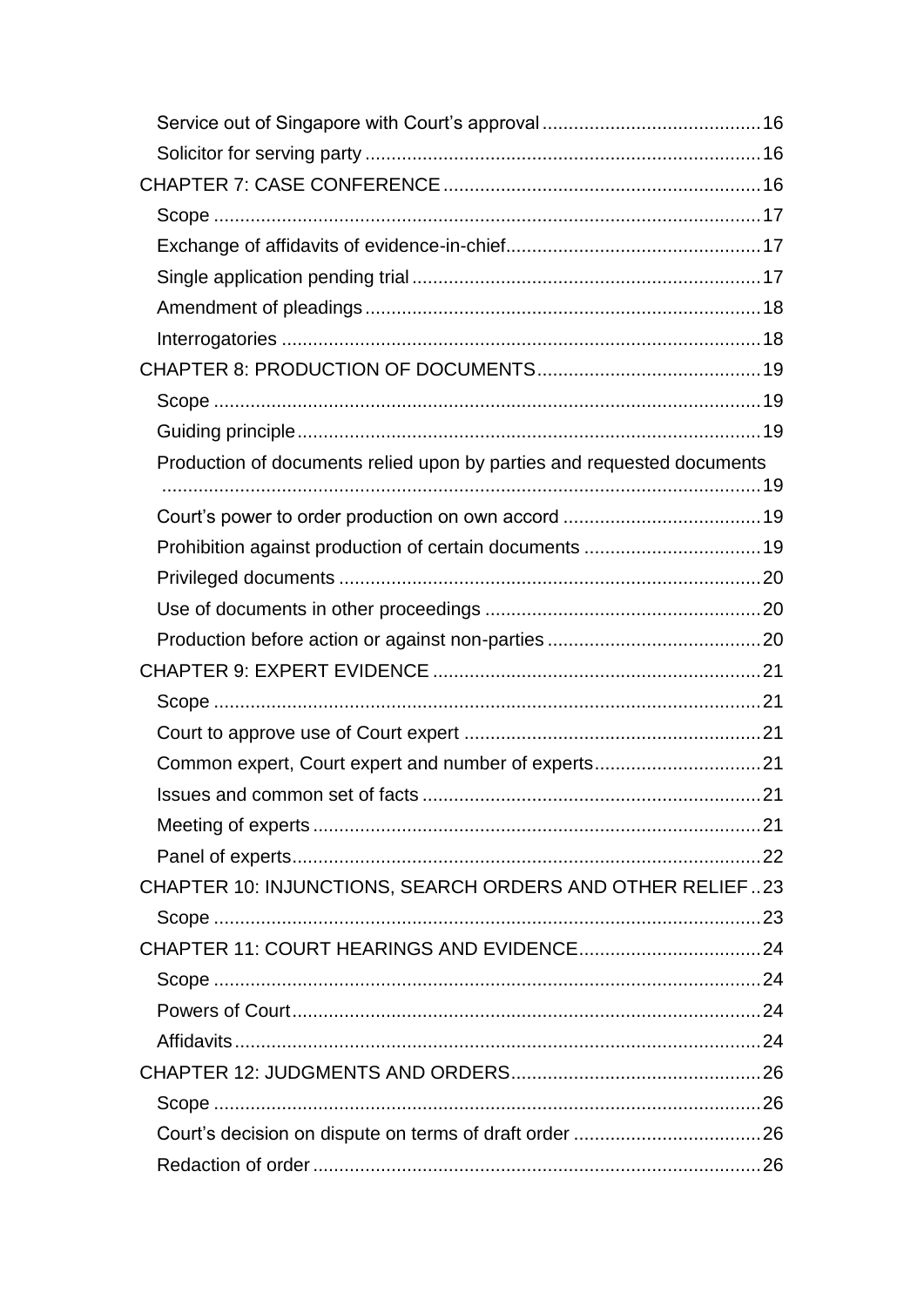| Solicitor-and client costs should be equal to party-and-party costs 29      |  |
|-----------------------------------------------------------------------------|--|
|                                                                             |  |
|                                                                             |  |
|                                                                             |  |
| CHAPTER 17: ENFORCEMENT OF JUDGMENTS AND ORDERS32                           |  |
|                                                                             |  |
| Enforcement against club and societies membership32                         |  |
|                                                                             |  |
|                                                                             |  |
|                                                                             |  |
|                                                                             |  |
|                                                                             |  |
|                                                                             |  |
| Engaging assistance of auxiliary police officer or other security agency 33 |  |
|                                                                             |  |
|                                                                             |  |
|                                                                             |  |
|                                                                             |  |
|                                                                             |  |
|                                                                             |  |
|                                                                             |  |
|                                                                             |  |
| CHAPTER 21: THE REGISTRY, ADMINISTRATION AND FINANCE37                      |  |
|                                                                             |  |
|                                                                             |  |
|                                                                             |  |
|                                                                             |  |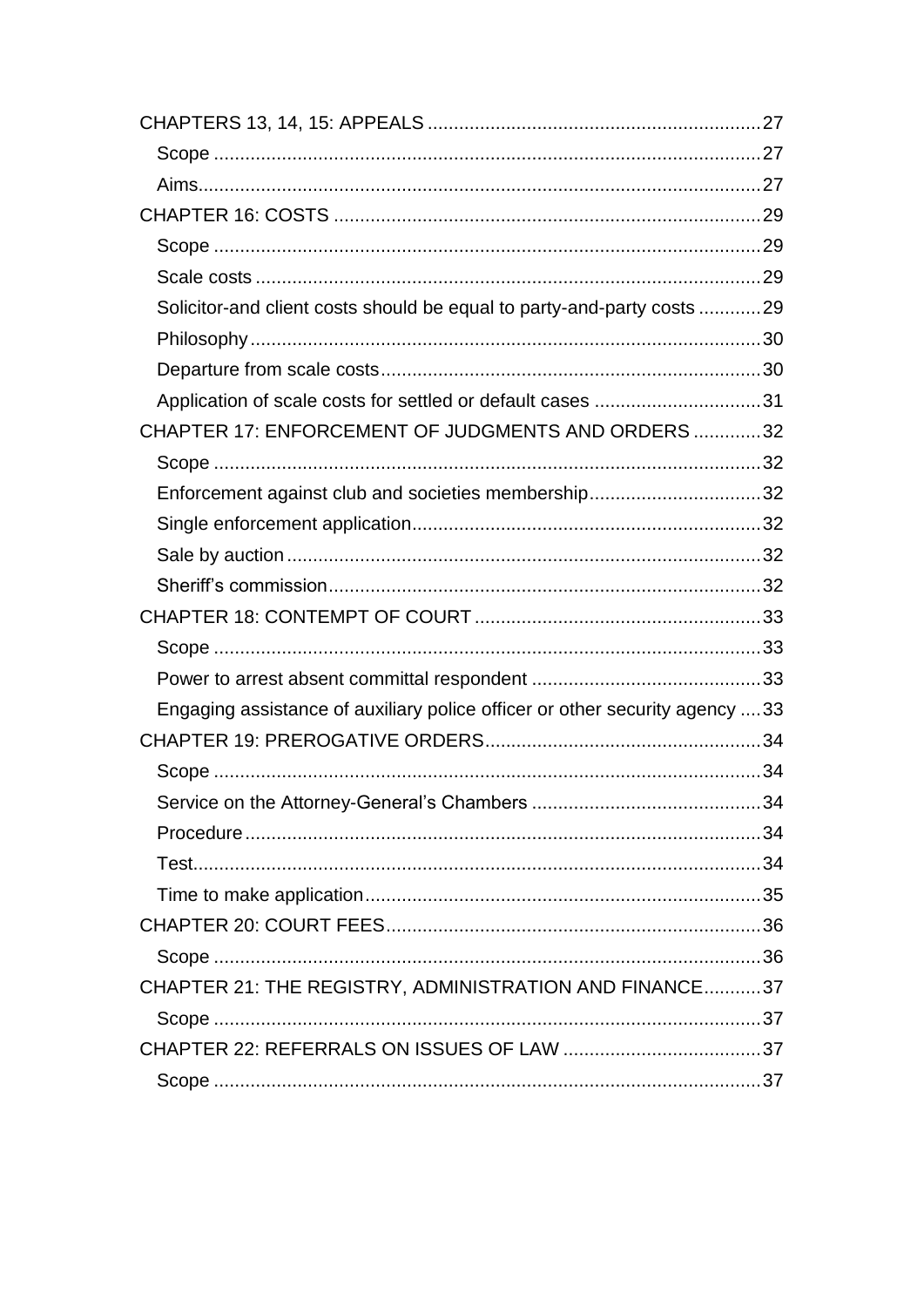| EXPLANATORY NOTES TO |  |
|----------------------|--|
|                      |  |
|                      |  |
|                      |  |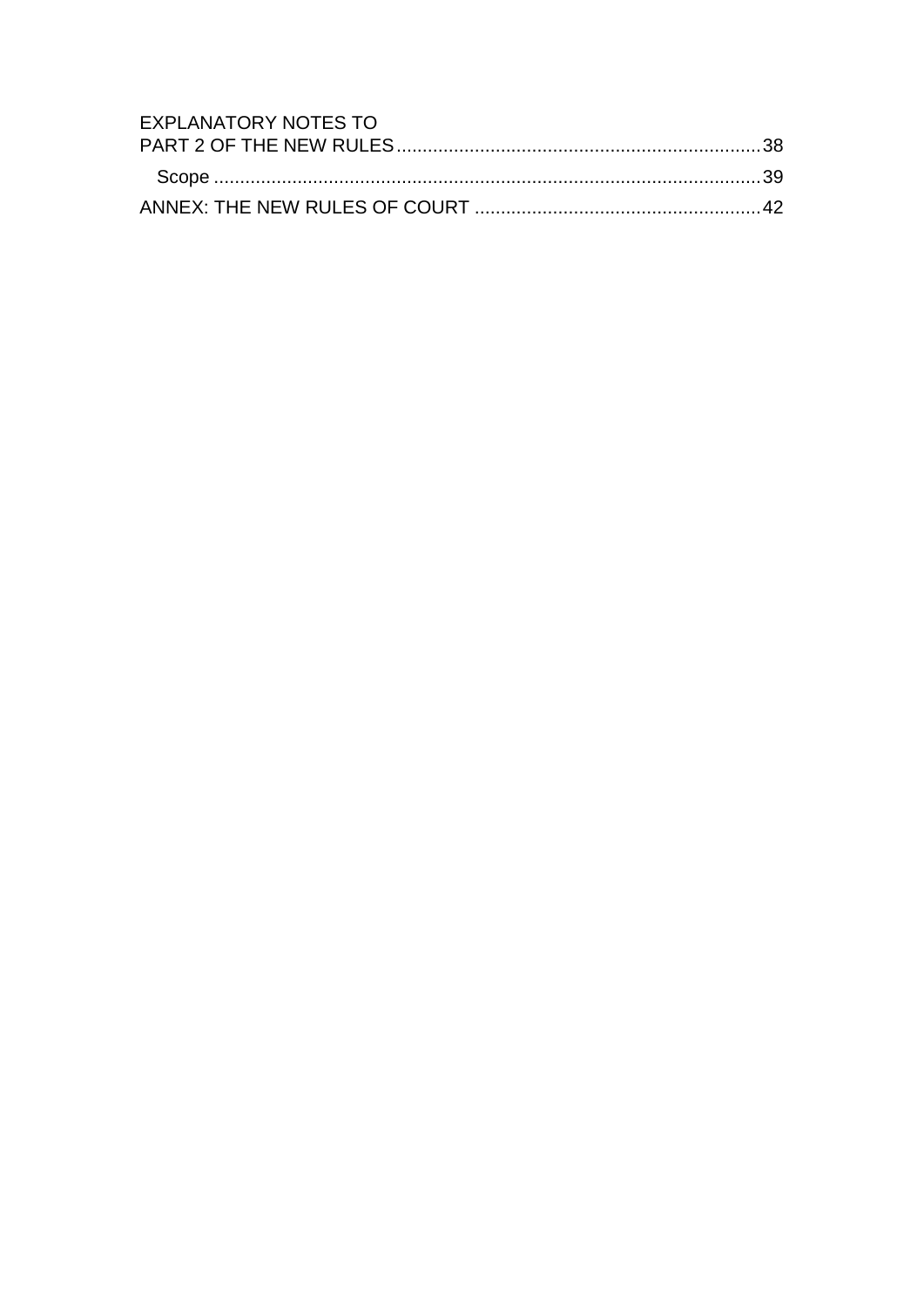#### <span id="page-8-0"></span>**INTRODUCTION**

1 The key to the new Rules that the Civil Justice Commission ("CJC") proposes is the liberty to do right for each case. The Court and the parties are guided by the spirit of the rules, not shackled by the letter of the law. The hope is that no one will be denied justice because of accidental procedural flaws committed in the course of litigation or due to the perceived lack of a procedure for dealing with a particular problem that has arisen before the courts.

2 We tried to set out the new Rules in language that is easy to understand without losing sight of words that have established legal significance. We used relatively short sentences and paragraphs and avoided Latin terms and other legal jargon that may impress but not edify the reader. We even made the unusual move of introducing a Preamble to the new Rules so that anyone reading the new Rules for the first time will have an overview of how a Court case will move from commencement to conclusion.

3 We also made a firm commitment from the start not to copy rules from other jurisdictions although that is often the easiest and fastest way to do things. Our approach hopes to achieve the following benefits:

- (a) There is a fresh new approach that is easy to understand and which is tailored for local litigation;
- (b) Singapore lawyers are not bogged down by constantly having to research into a rule's genealogy in other jurisdictions, thus saving solicitors' time and costs;
- (c) There will be little need to refer to cases pronouncing on procedural rules from other jurisdictions, saving hearing time and costs; and
- (d) Our Court of Appeal will not need to deal with conflicting pronouncements by the highest courts of different jurisdictions on procedural rules.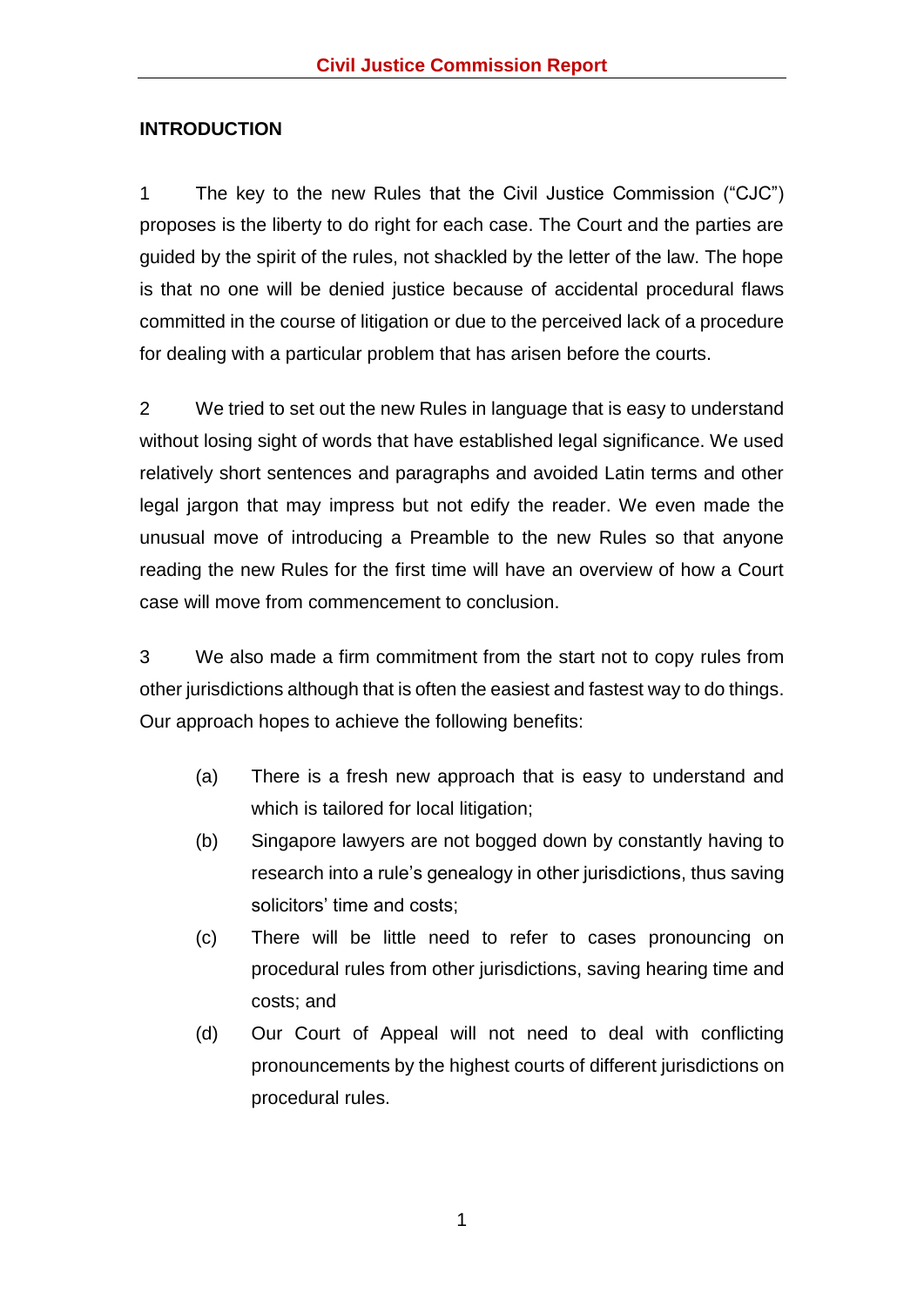4 The new Rules comprise two parts: Part 1 covers general litigation which is the primary focus of the CJC as most of the court cases will come within this Part. Part 2 contains the specialised applications under various legislation. The existing Orders relating to such applications are retained in Part 2 in their existing state and they will be reviewed to harmonise with the new procedures in Part 1 after Part 1 is finalised. It is envisaged that at least some of the matters in Part 2 can be moved out of the Rules of Court eventually so that they become stand-alone rules and do not make the Rules unnecessarily unwieldy.

5 The new Rules seek to let the Court take control right after an action is commenced instead of leaving the parties to determine the pace and intensity of the proceedings. The case conference registrars and the trial judges will have maximum autonomy and flexibility in managing their cases. The Chief Justice may direct that certain rules do not apply or are modified for any class of cases. Similarly, broad discretion is given to the case conference registrars and the trial judges to tailor the rules to suit the case or the class of cases that they are dealing with.

6 The new Rules also seek to simplify and expedite applications and appeals on procedural matters so that disputes are resolved on the factual and legal merits. This ensures that disputes do not become procedural skirmishes which waste time and costs and often do not bring the parties any closer to the main battlefield.

7 The Court determines the number of applications that parties can file and when parties can file them. In particular, the hope is to eliminate the prevalent practice of seeking to amend pleadings very close to the commencement of trial or even on the first day of trial, resulting in wastage of trial time and possibly resulting in adjournment of the trial. In general, no application can be taken out within 14 days of commencement of trial or during trial. In appropriate cases, affidavits of evidence-in-chief are ordered before any application is taken out. Production of documents, which takes up a disproportionate amount of time, energy and costs, will be severely curtailed.

2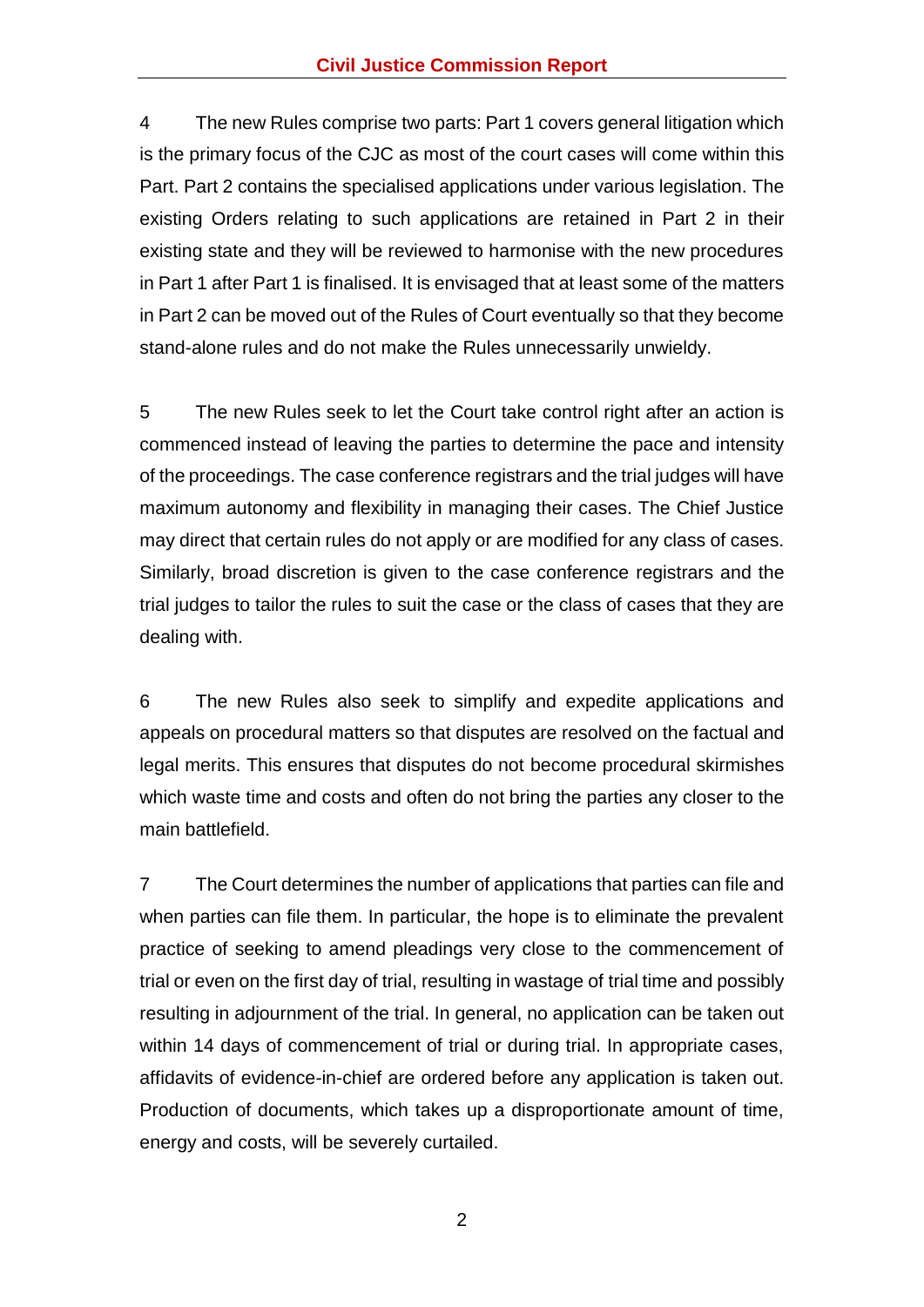8 The new Rules introduce the use of scale costs and re-emphasise the principle that, all things being equal, solicitor-and-client costs should be equal to party-and-party costs. The intended result is that a successful litigant who conducts his case reasonably throughout should recover all his litigation costs.

9 The CJC did not try to provide detailed rules for every conceivable scenario as this will result in a very unwieldy set of rules. Human wisdom is hardly able to contemplate every possibility but human wisdom is sufficient in most cases to resolve new situations in a commonsensical way. We prefer to establish a framework with broad but clear parameters that would take care of the vast majority of cases instead of worrying about how to deal with the occasional aberration. The framework can always be modified if aberrations proliferate into a norm.

10 The explanatory notes to the salient features of the new Rules and the material differences from the existing Rules are set out in this Report. The CJC intends to hold consultations with various interest groups in the first half of 2018 and would be happy to receive comments and suggestions for refinements to the proposed new Rules at the following contact points:

- (1) Assistant Registrar Paul Quan Email: paul\_quan@supcourt.gov.sg
- (2) Assistant Registrar Lim Sai Nei Email: lim\_sai\_nei@supcourt.gov.sg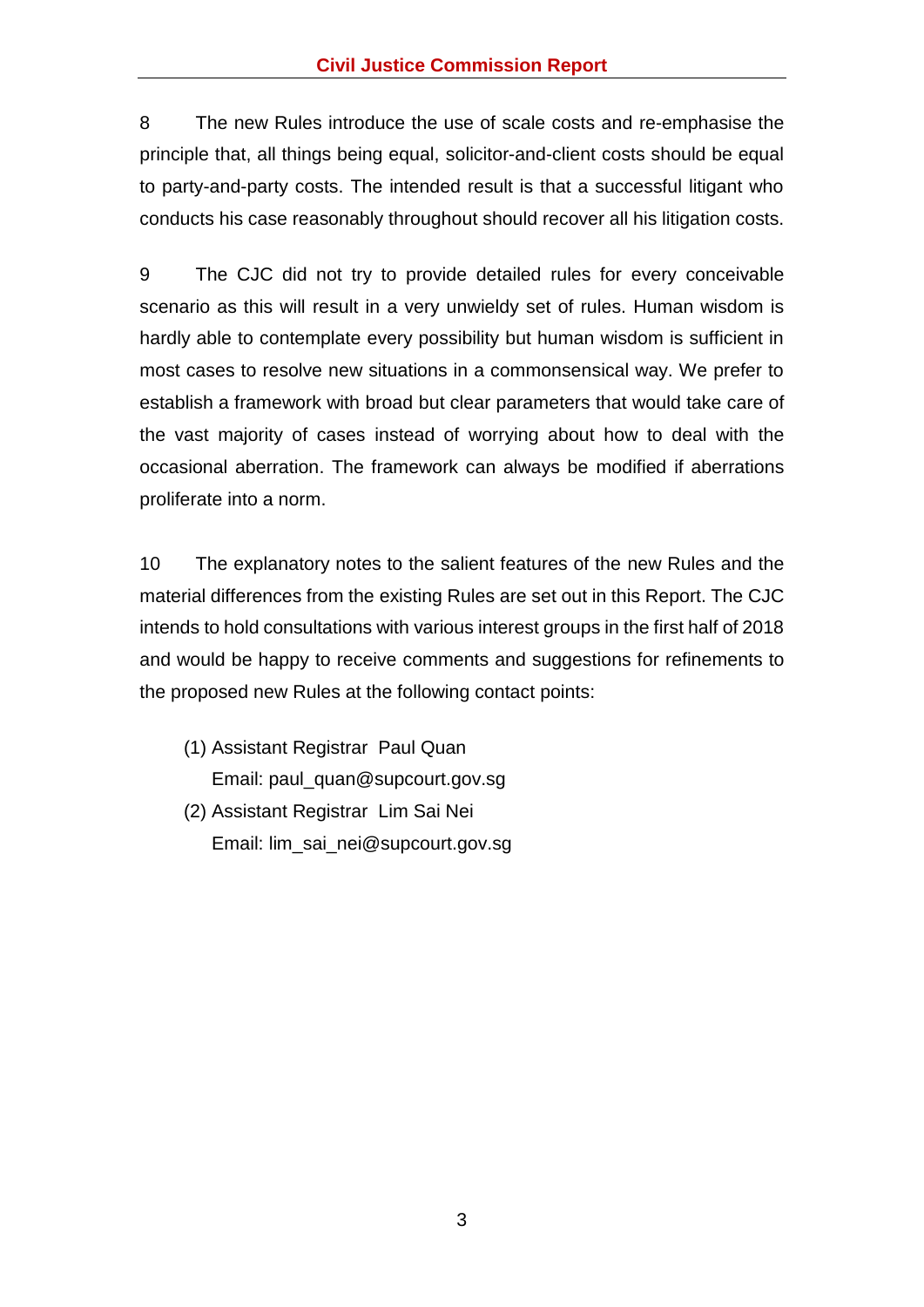# <span id="page-11-0"></span>**EXPLANATORY NOTES TO PART 1 OF THE NEW RULES**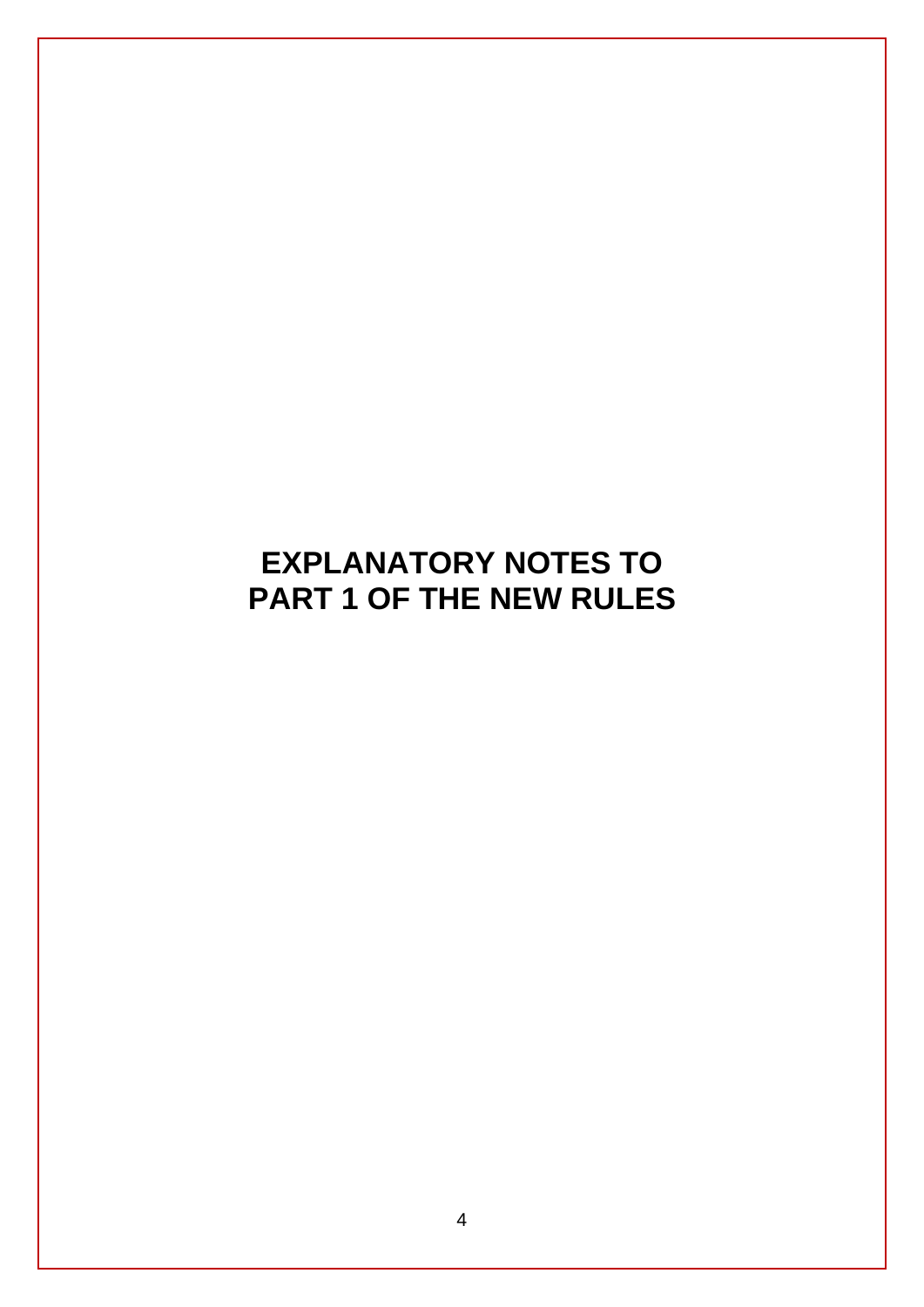# **PART 1**

# <span id="page-12-0"></span>**PREAMBLE**

1 It would benefit court users, especially litigants-in-person and even new lawyers, to have a general understanding of the civil litigation process at the outset. The Preamble to the new Rules provides an overview of an action from the date of commencement of the action to the date of decision of the Court, including any appeals.

2 The Preamble is accompanied by a flowchart. The flowchart serves as a mind-map to assist court users to identify the stage of the proceedings they are in, the steps they will have to take at that particular stage and what they can expect at the subsequent stages of the proceedings.

3 The Preamble outlines the course of a typical action. Not all actions have to proceed in precisely the same way.

4 The Preamble is meant to guide court users in understanding the civil litigation process and not to be used to interpret the new Rules.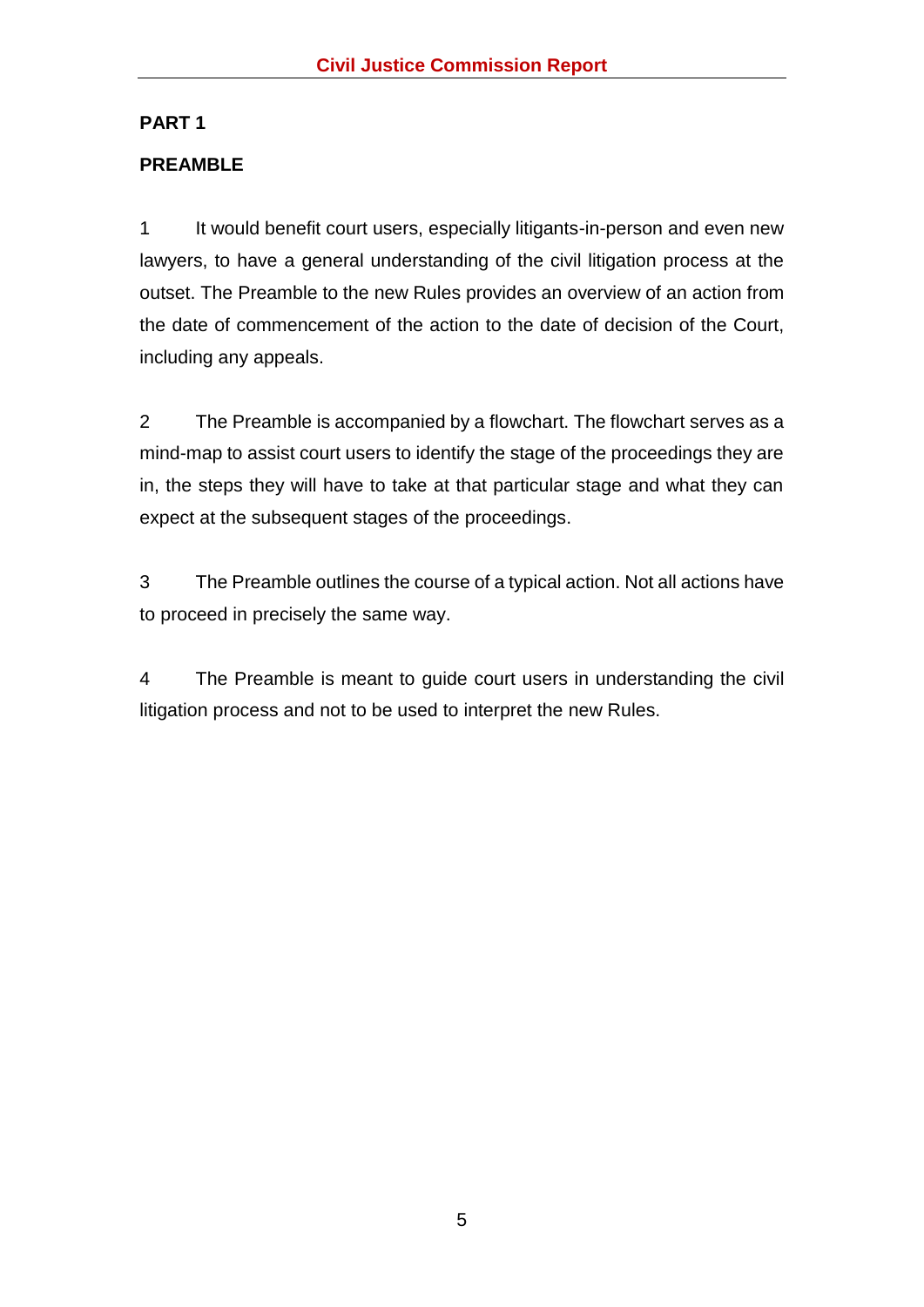#### <span id="page-13-0"></span>**CHAPTER 1: GENERAL MATTERS**

#### <span id="page-13-1"></span>*Scope*

1 This Chapter sets out the general provisions of the Rules. It also simplifies and consolidates the existing Orders 1, 2 and 3.

#### <span id="page-13-2"></span>*Applicability of Rules*

2 Rule 2(6) gives the Chief Justice the power to determine the extent to which the Rules apply to certain category of cases. For instance, certain rules may be disapplied by the Chief Justice for smaller value claims, such as Magistrates' Court cases, so as to speed up the process and to reduce costs. The Chief Justice's directions are to be published in Annex 1 in accordance with Rule 2(7).

#### <span id="page-13-3"></span>*Ideals*

3 The Ideals in Rule 3 are akin to constitutional principles by which the parties and the Court are guided in conducting civil proceedings. The Ideals are to be read conjunctively. Although the Ideals may not be achieved in every case, parties are expected to assist the Court and to conduct their cases in a manner which will help to achieve the Ideals.

#### <span id="page-13-4"></span>*Powers of Court*

4 Rule 5 empowers the Court to do what is right and necessary in a case where the Rules do not cater to a specific problem, provided it is not prohibited by any written law and is consistent with the Ideals.

5 When parties do not comply with the Rules and the Court does not waive the non-compliance, the Court may refuse to hear the parties or even dismiss a matter. Rule 5 also modifies the precept that non-compliance is always curable so long as it can be compensated by costs. That precept tends to favour parties with deep pockets. The price of non-compliance will no longer be

6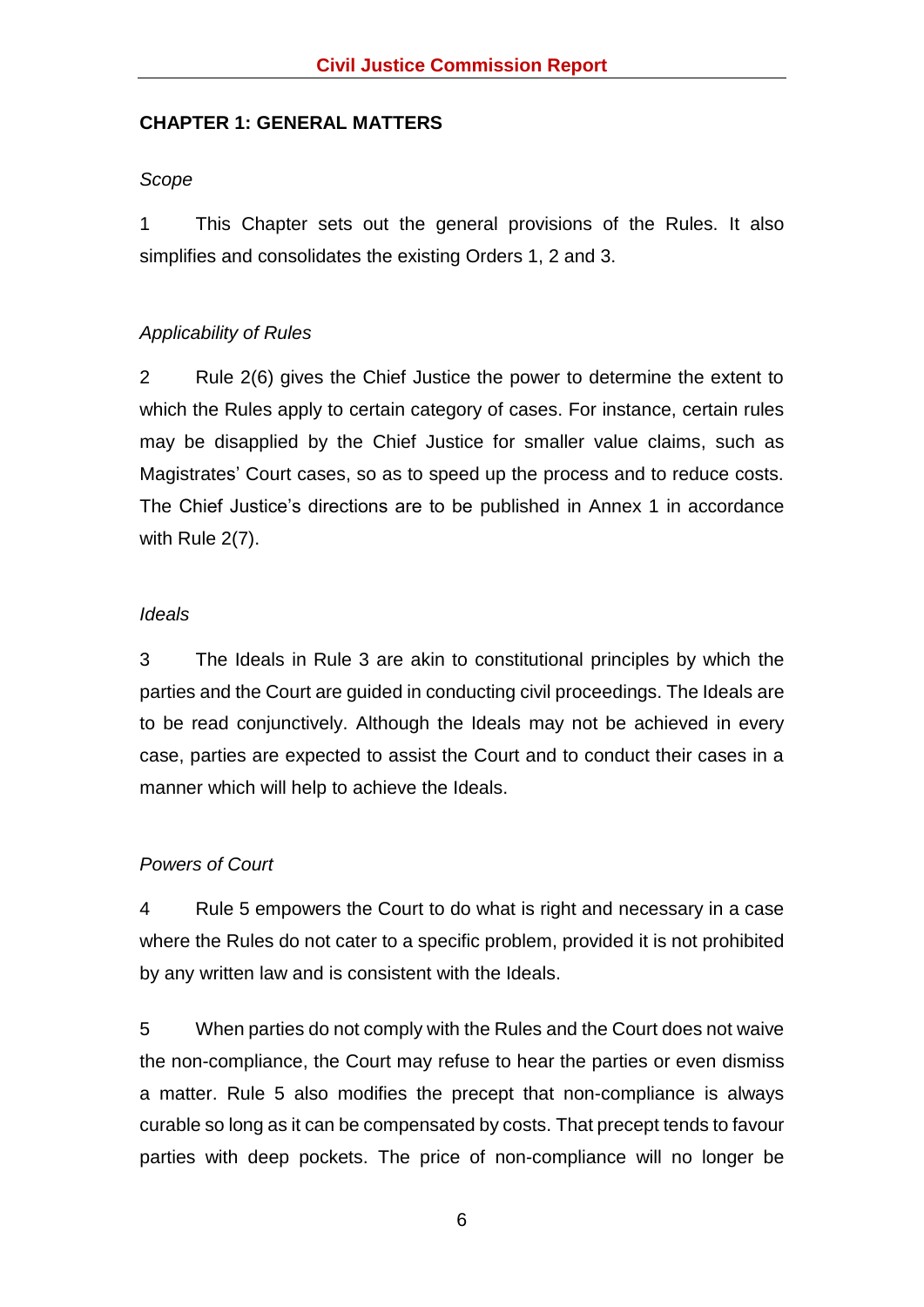measured in purely monetary terms. Instead, the test is whether the noncompliance is inconsistent with any of the Ideals in a material way.

6 Rule 5 also allows the Court to impose a late filing fee for each day of non-compliance to dis-incentivise persistent non-compliance.

# <span id="page-14-0"></span>*Calculation of time*

7 Section 50 of the Interpretation Act (Cap 1, 2002 Rev Ed) excludes Sundays and public holidays when calculating time for a period not exceeding 6 days. It applies "unless the contrary intention appears".

8 Rule 6 expressly ousts the application of the Interpretation Act to the calculation of time. Rule 6 provides that a non-court day (which is defined as a Saturday, Sunday or public holiday under Chapter 1) will be included in the calculation of time for a period that is 7 days or more. Thus, a 7-day deadline means exactly 7 days and does not exclude Saturdays, Sundays or public holidays.

# <span id="page-14-1"></span>*Extension of time*

9 Rule 7 modifies the parties' ability under the existing Rules to extend time by consent. Under Rule 7, parties may only extend time without an order of Court once by consent in writing and for a *maximum* period of 7 days. This will prevent parties from repeatedly delaying time and give the Court greater control of cases which are not progressing because of multiple mutual extensions of time.

# <span id="page-14-2"></span>*Applications to Court*

10 Rule 8 provides generally that applications to the Court should be made by way of summons supported by affidavit. It also gives the Court the flexibility to allow any application to be made orally or by letter.

7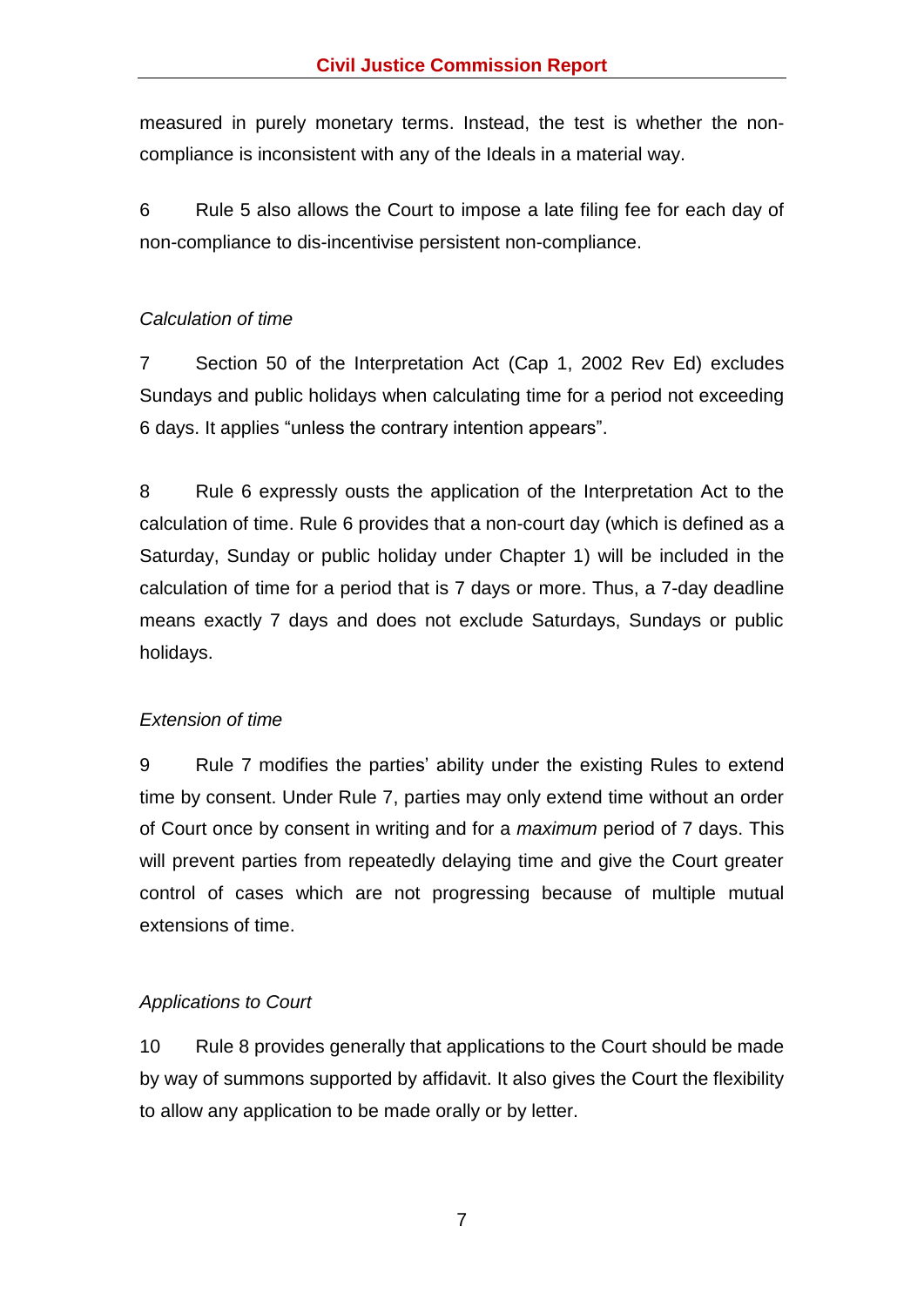# <span id="page-15-0"></span>*Forms*

11 The Forms referred to in the Rules are set out in Annex 2. The language and format of the existing forms have been simplified to make them more accessible, informative and user-friendly.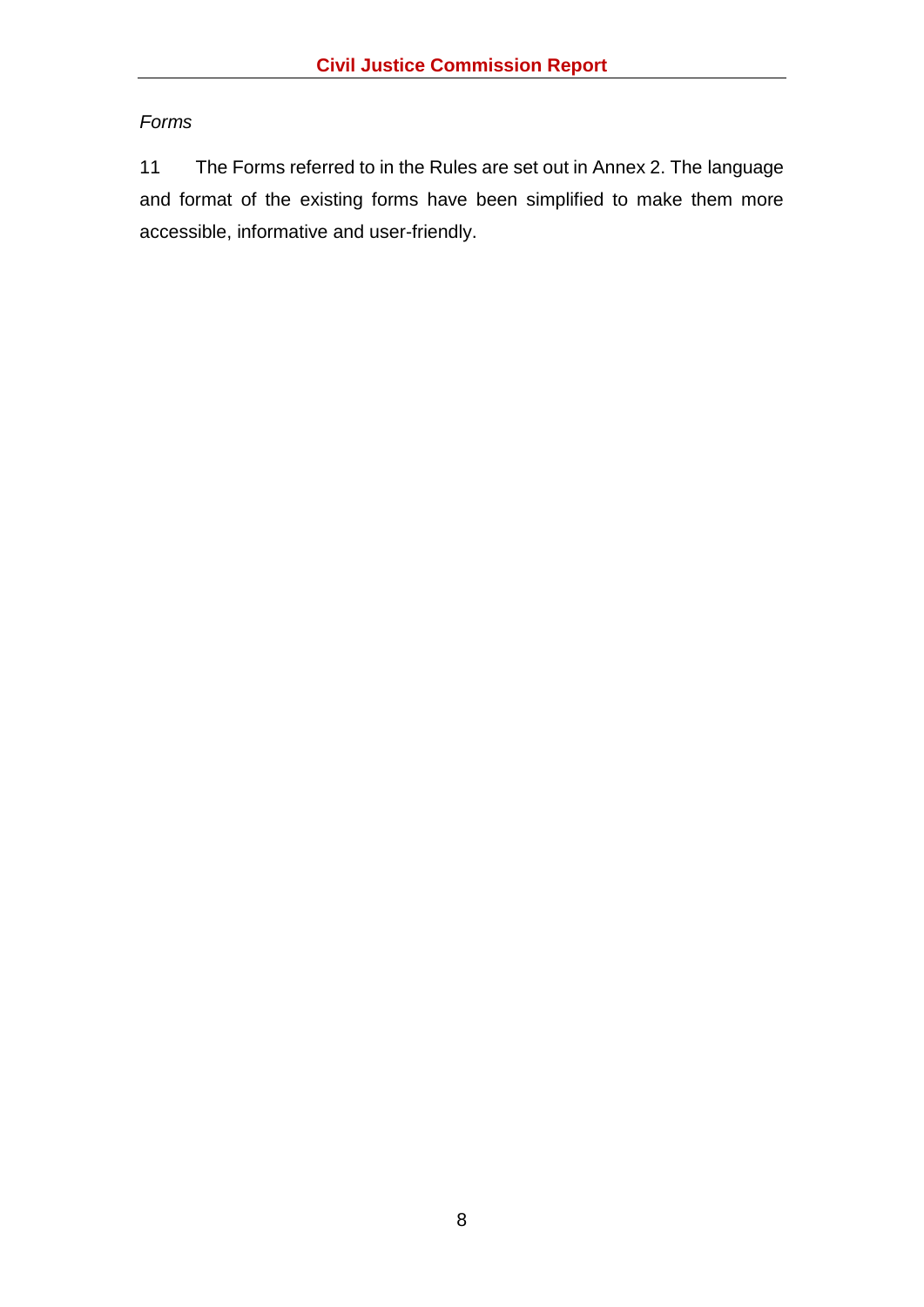# <span id="page-16-0"></span>**CHAPTER 2: PARTIES TO PROCEEDINGS AND CAUSES OF ACTION**

<span id="page-16-1"></span>*Scope* 

1 This Chapter simplifies and consolidates the existing Orders 1, 5, 15, 64 and 76 related to the procedural rules on standing, certain causes of action, as well as the appointment, change and discharge of solicitors.

2 Rule 1 sets out who can be parties in proceedings in their own names.

3 Rule 2 sets out the parties that must be represented by litigation representatives and Rule 3 sets out the parties that must be represented by solicitors.

4 Rules 4 to 6 govern estate actions, actions against deceased persons and bankrupts, as well as class actions respectively.

5 Rule 7 permits the Court to make a declaratory judgment or order even when no other relief is sought.

6 Rule 8 sets out the provisions for the appointment, change and discharge of solicitors, simplifying and speeding up the process by allowing letters to be used instead of having to file Court documents.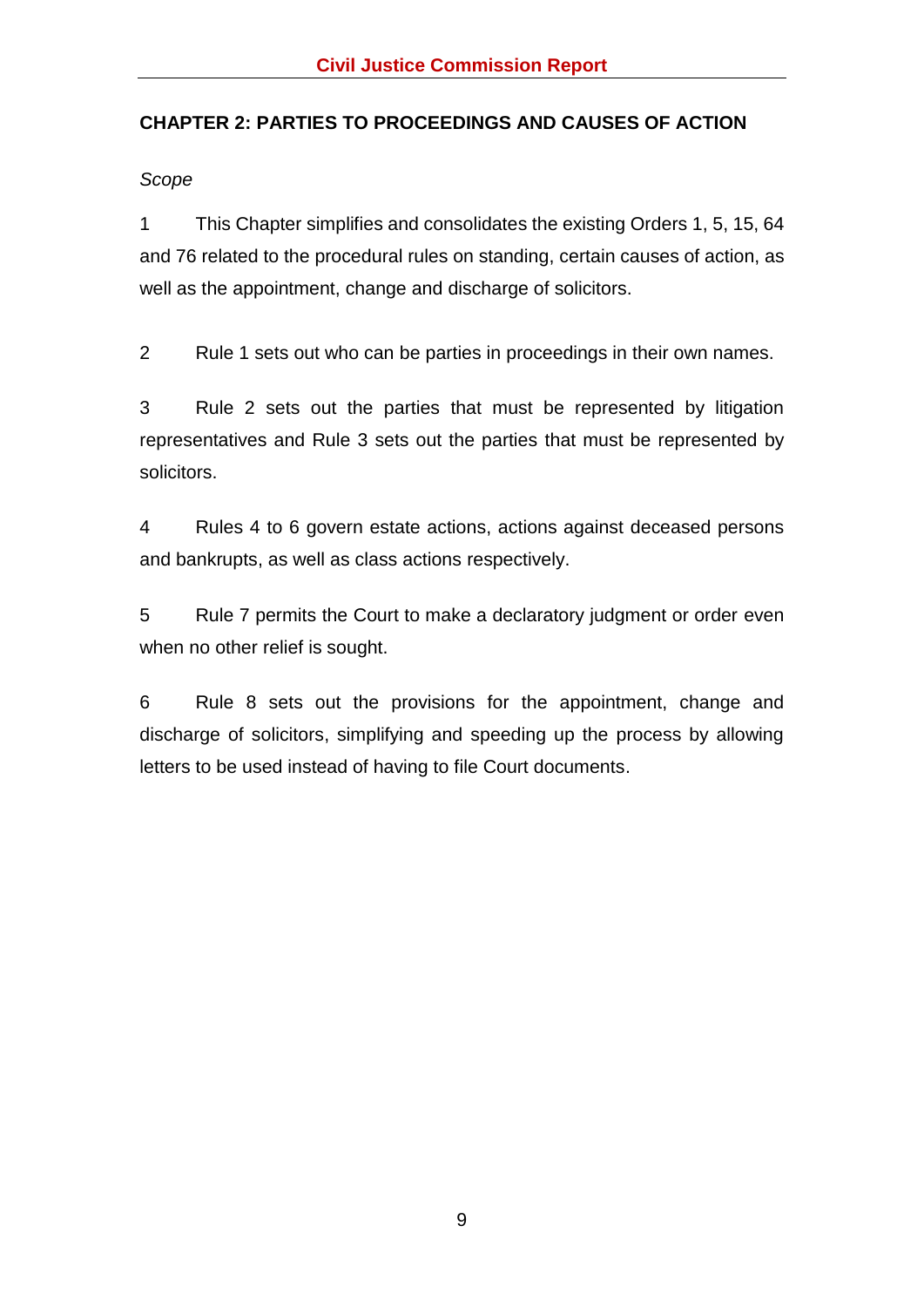#### <span id="page-17-0"></span>**CHAPTER 3: AMICABLE RESOLUTION OF CASES**

#### <span id="page-17-1"></span>*Scope*

1 This Chapter emphasises that parties have to give sufficient consideration to resolving disputes amicably before commencing or during the course of any action or appeal.

#### <span id="page-17-2"></span>*Duty to consider amicable resolution of disputes*

2 Rule 1 imposes a duty on a party to any proceedings to consider amicable resolution of his dispute before commencing any action or appeal. This duty subsists during the course of the action or appeal. He has to make an offer of amicable resolution (being an offer to settle the action or appeal or an offer to resolve the dispute other than by litigation, whether in whole or in part) unless he has reasonable grounds not to do so. The offeree shall not reject the offer unless he has reasonable grounds to do so.

#### <span id="page-17-3"></span>*Terms of amicable resolution*

3 Rule 2 sets out how to make and accept an offer of amicable resolution, the reasonableness of its terms and when the fact of not accepting such an offer can be relied upon and make known to the Court. The rules on offers to settle have been simplified to remove unnecessary technicalities.

4 An offer without any expiry date does not run indefinitely until the conclusion of the case, including any appeal. Instead, such an open offer expires once the Court determines the merits of an action to which it relates unless the offeror has stated otherwise. Without this provision, an offeree who case is dismissed by the Court could technically accept the open offer immediately even if he has been unreasonable in not accepting it earlier.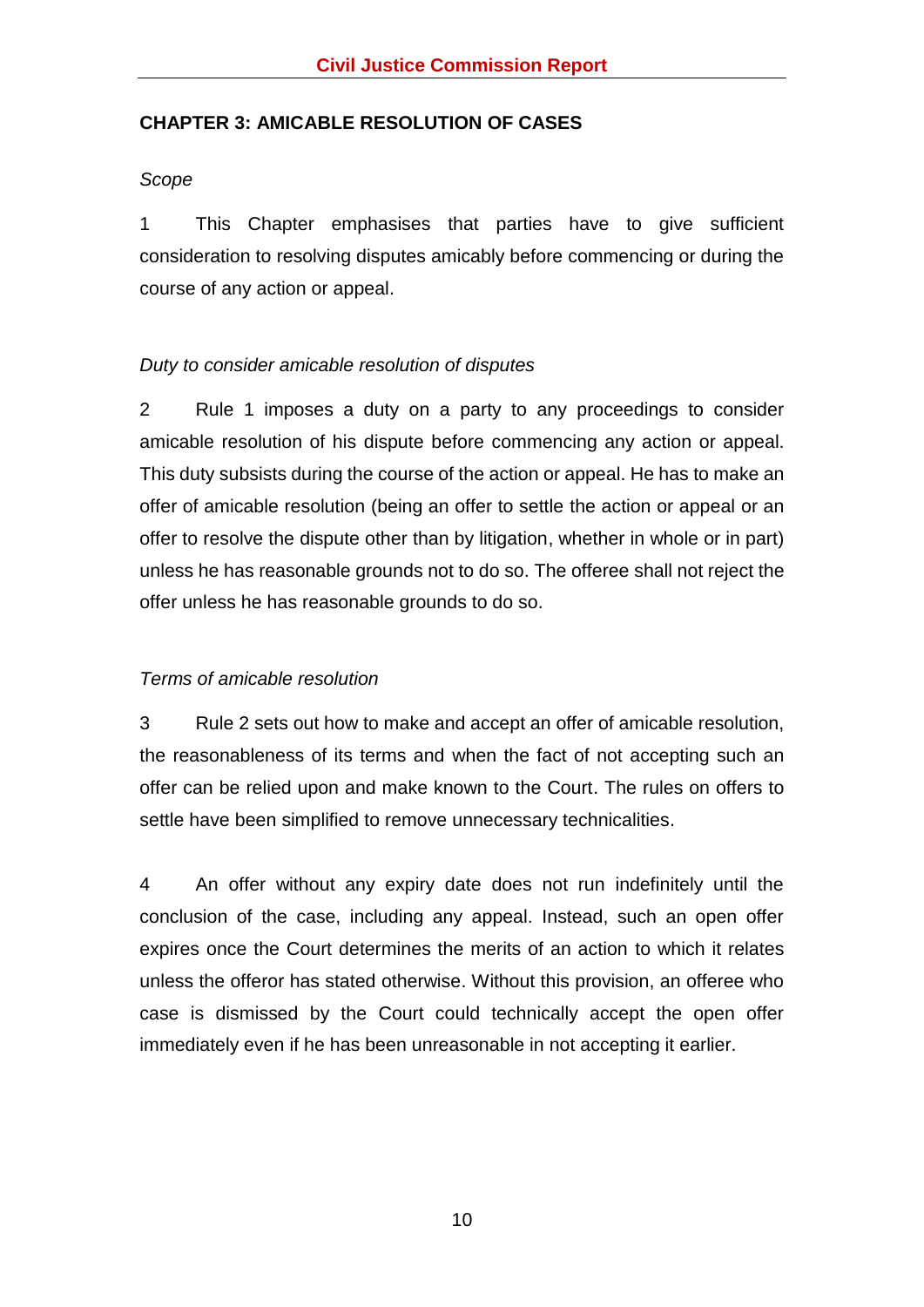# <span id="page-18-0"></span>*Powers of Court*

5 If the Court is not satisfied that the duty in Rule 1 has been discharged properly, Rule 3 gives the Court the power to order parties to attempt to resolve the dispute other than by litigation. The Court is also empowered by Chapter 16 (Costs) to make adverse costs orders against a successful party who has not discharged his duty to consider amicable resolution.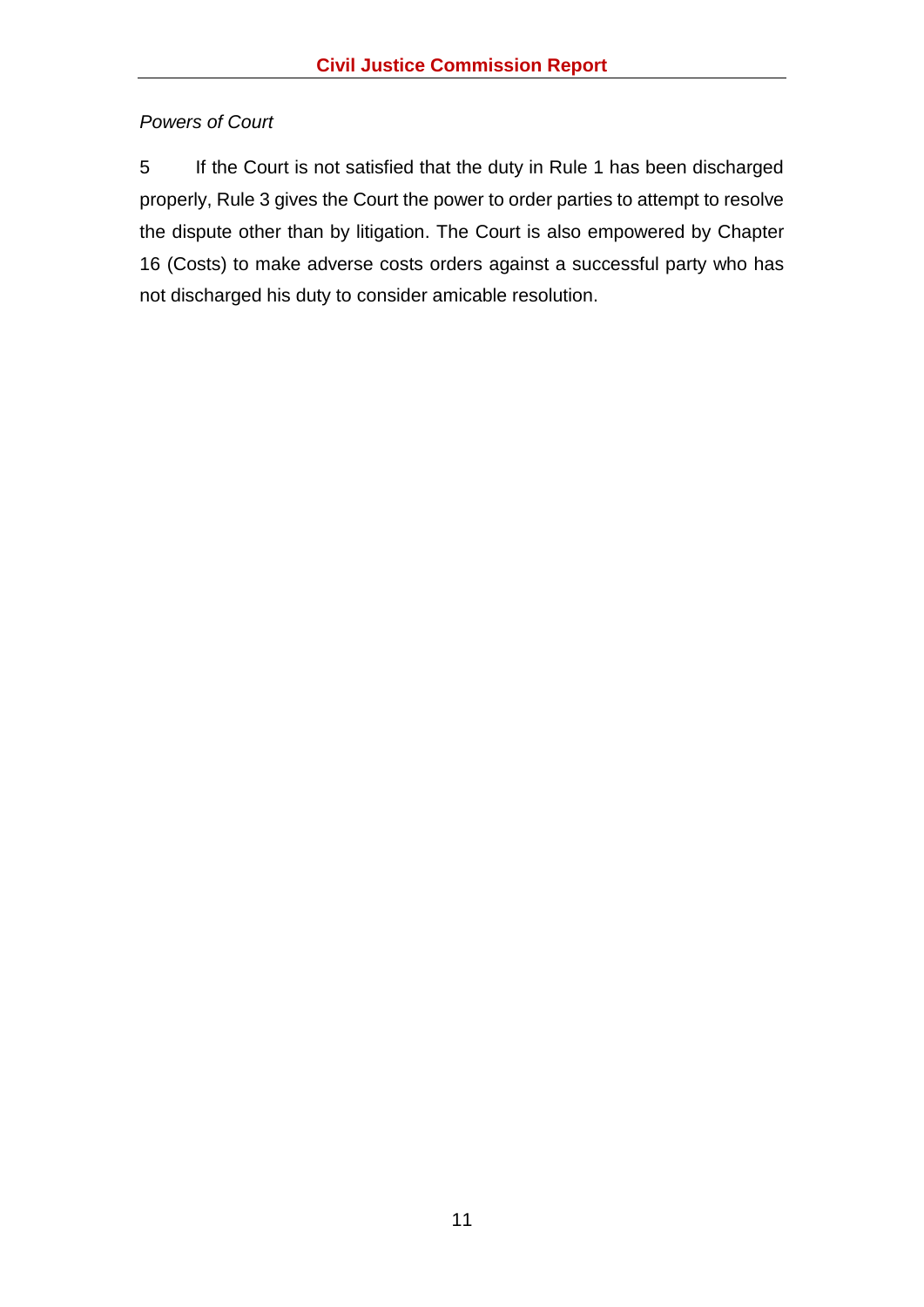# <span id="page-19-0"></span>**CHAPTER 4: COMMENCEMENT OF PROCEEDINGS**

<span id="page-19-1"></span>*Scope*

1 This Chapter sets out how a party commences an action under the Rules. It simplifies and consolidates the existing Orders 5, 6, 7, 12, 13, 18, 19 and 28.

2 There will be two modes of commencing an action in Court. They will be known as Originating Claim and Originating Application.

3 A party who commences an action will be known as the claimant and the party who is sued will be known as the defendant. Instead of entering an appearance in respect of an Originating Claim, a defendant must file and serve a notice of intention to contest or not to contest.

# <span id="page-19-2"></span>*Duration and renewal of Originating Claim and Originating Application*

4 Rule 3 modifies the current duration of the validity of originating processes for service from 6 months (or 12 months for service out of Singapore) to 3 months.

5 The rule modifies the Court's ability to extend the validity of originating processes for service indefinitely to 2 extensions of 3 months each, except in a special case. The general rule therefore is that an originating process is valid for service for a maximum of 9 months.

6 These modifications seek to push claimants to take reasonable steps to effect service expeditiously and to give the Court greater control over cases which are not progressing because the defendant has not been served..

# <span id="page-19-3"></span>*Form and service of Originating Claim*

7 Rule 5 restricts a claimant's ability to file a generally endorsed Originating Claim merely to preserve his position and leverage on having filed an action in court. As such, an Originating Claim has to be endorsed with a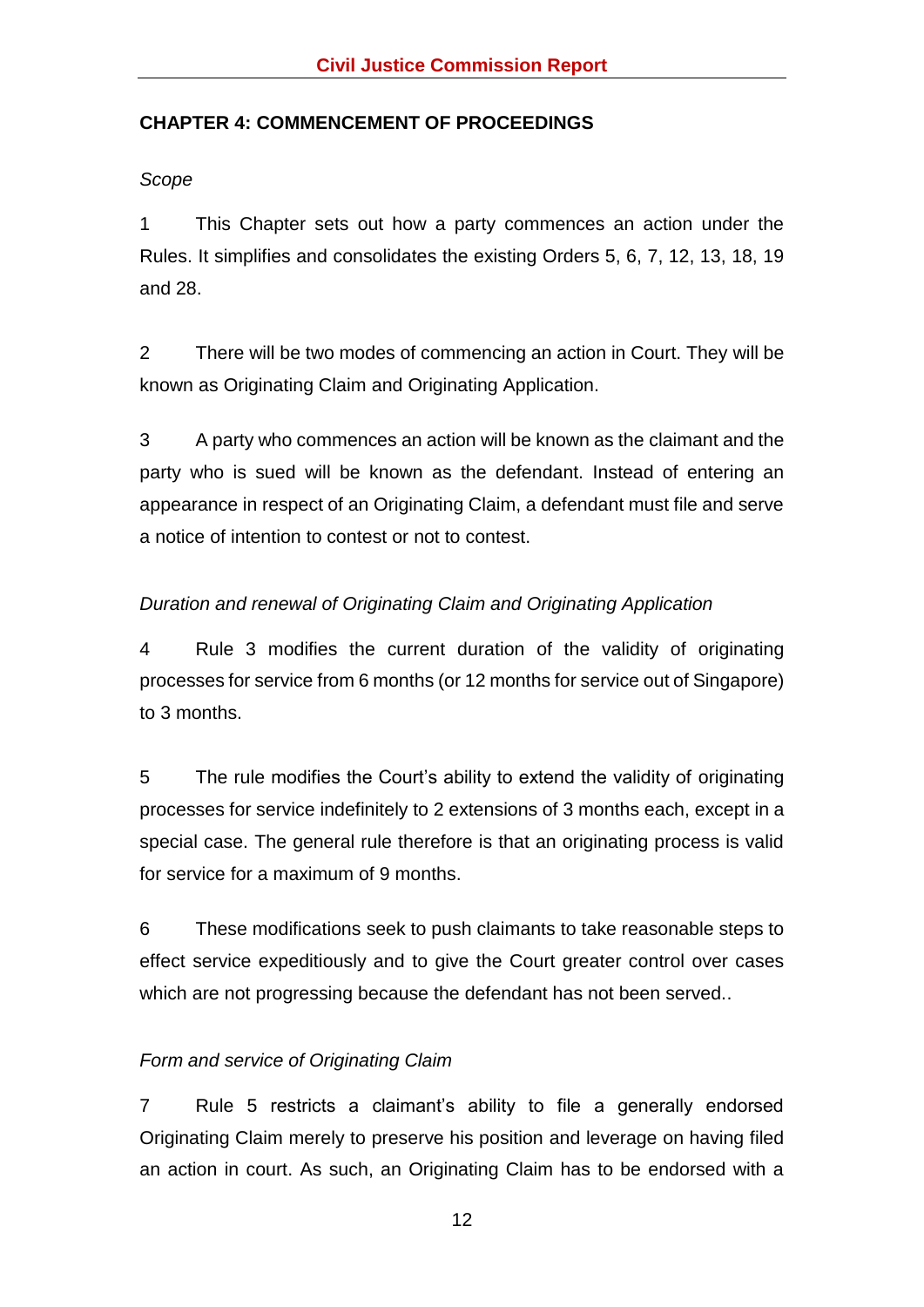statement of claim unless the limitation period for the cause of action will expire within 14 days after the Originating Claim is issued.

8 A claimant must take reasonable steps to serve on the defendant as soon as possible and, in any event, within:

- (a) 14 days after the Originating Claim is issued if it is to be served in Singapore;
- (b) 28 days after the Originating Claim is issued if it is to be served out of Singapore.

Again, this is to ensure that cases do not hibernate after commencement.

#### <span id="page-20-0"></span>*Form and service of notice of intention to contest or not to contest*

9 Instead of entering an appearance within *8 days* after service of the writ (or 21 days for a writ served out of Singapore) under the existing Rules, a defendant is required under Rule 6 to file a notice of intention to contest or not to contest within 7 days (21 days for an Originating Claim served out of Singapore) after the statement of claim is served on the defendant. Such a notice will allow the claimant to know whether he should prepare for battle or whether the defendant has surrendered.

10 Failure to file a notice of intention to contest or not to contest may result in default judgment against the defendant.

#### <span id="page-20-1"></span>*Form and service of defence*

11 Under Rule 7, a defendant must file and serve a defence to the Originating Claim:

- (a) within 21 days after the statement of claim is served on the defendant in Singapore;
- (b) within 5 weeks after the statement of claim is served on the defendant out of Singapore.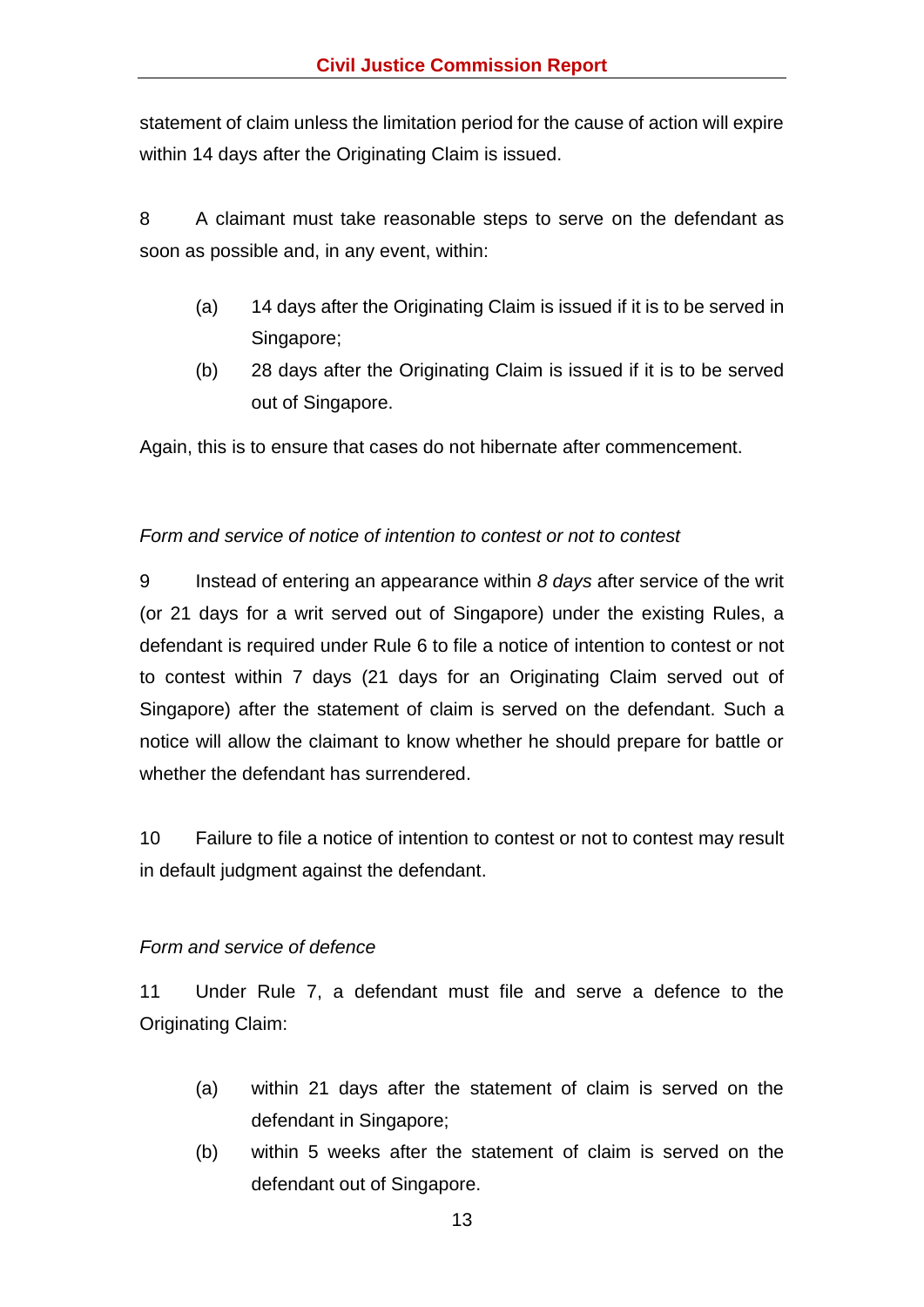A defendant is now given 21 days to file his defence instead of the existing 14 days because while a claimant has time to prepare his case before commencing action, the defendant may not know that someone is suing him until he is served with the originating process.

12 If the defendant is challenging the jurisdiction of the Court, instead of having to enter an appearance and applying to the Court for the necessary orders within the time limited for serving a defence under the existing Rules, Rule 7 requires the defendant to file and serve a bare defence, stating the ground of challenge on jurisdiction.

# <span id="page-21-0"></span>*Further pleadings*

13 Rule 10 prescribes that there shall be no pleadings beyond the defence or the defence to counterclaim unless the Court otherwise orders. This is to cut down on pleadings that do not add anything material.

# <span id="page-21-1"></span>*Form and service of defendant's affidavit*

14 Rule 12 modifies the time for a defendant who is served out of Singapore to file and serve his affidavit from 21 days to within *5 weeks* after being served with the claimant's affidavit if he wishes to introduce evidence in the Originating Application. This is to give the defendant who is served out of Singapore more time to file and serve his affidavit and is also consistent with the time given for a defendant who is served out of Singapore to file and serve a defence to an Originating Claim.

15 If the defendant is challenging the jurisdiction of the Court, instead of having to enter an appearance and applying to the Court for the necessary orders within the time limited for serving a defence under the existing Rules, Rule 12 requires the defendant to file and serve a bare affidavit, stating the ground of challenge on jurisdiction.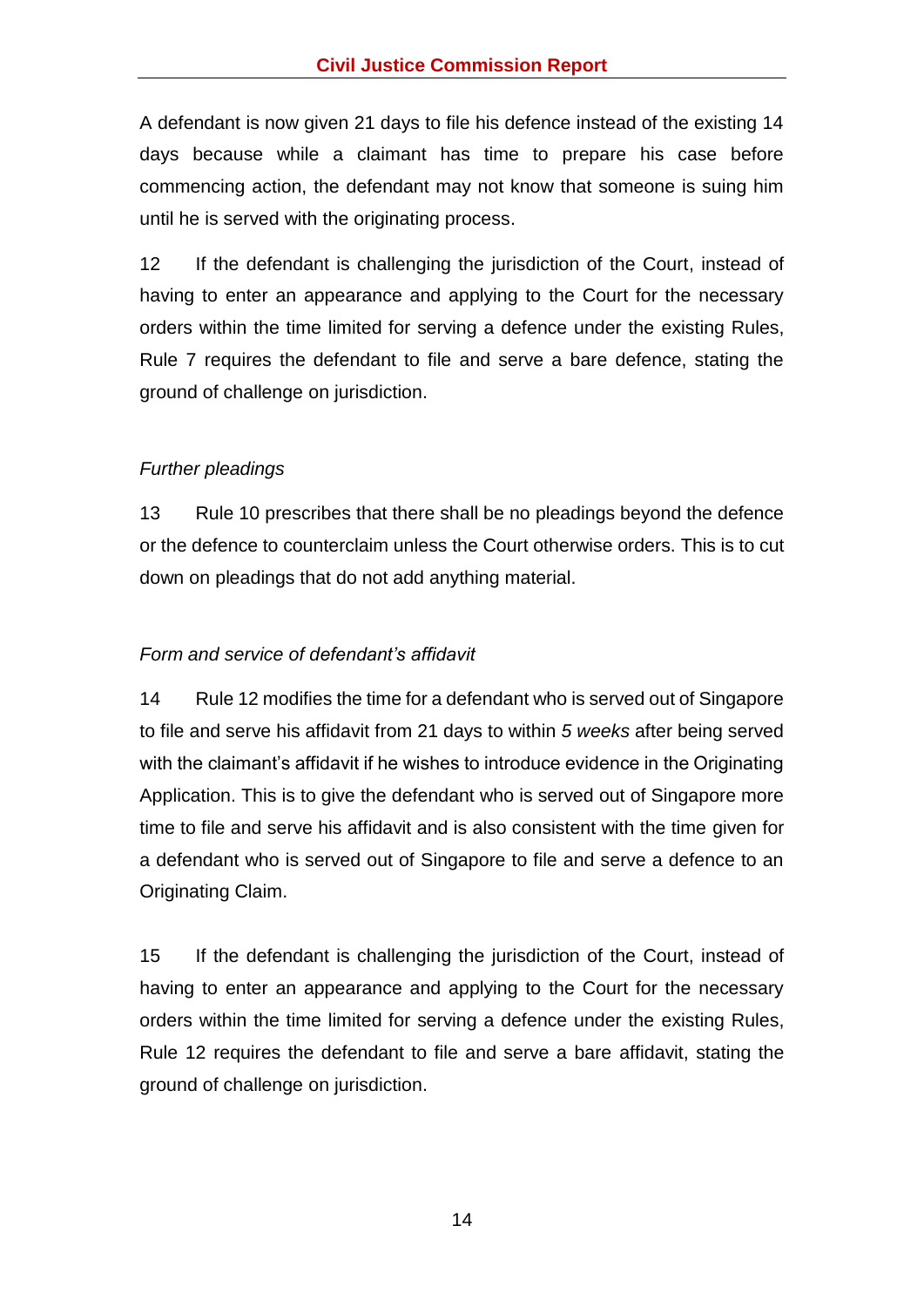#### <span id="page-22-0"></span>**CHAPTER 5: SERVICE IN SINGAPORE**

#### <span id="page-22-1"></span>*Scope*

1 This Chapter sets out the provisions governing service of documents in Singapore. It simplifies and consolidates the existing Orders 10 and 62. It explains how personal service, ordinary service and substituted service are effected.

#### <span id="page-22-2"></span>*Time for service*

2 Under the existing Rules, a document is deemed served on a particular day if it is served on that day before midnight. However, for the purposes of computing any period of time after service of that document, it shall be deemed to have been served on a particular working day only if it is served on that day before 4pm.

3 That confusing formula is removed. Under Rule 7, if service is effected before 5pm on any particular day, service is deemed to have been effected on that day. If service is effected after 5pm on any particular day, service is deemed to have been effected on the following day.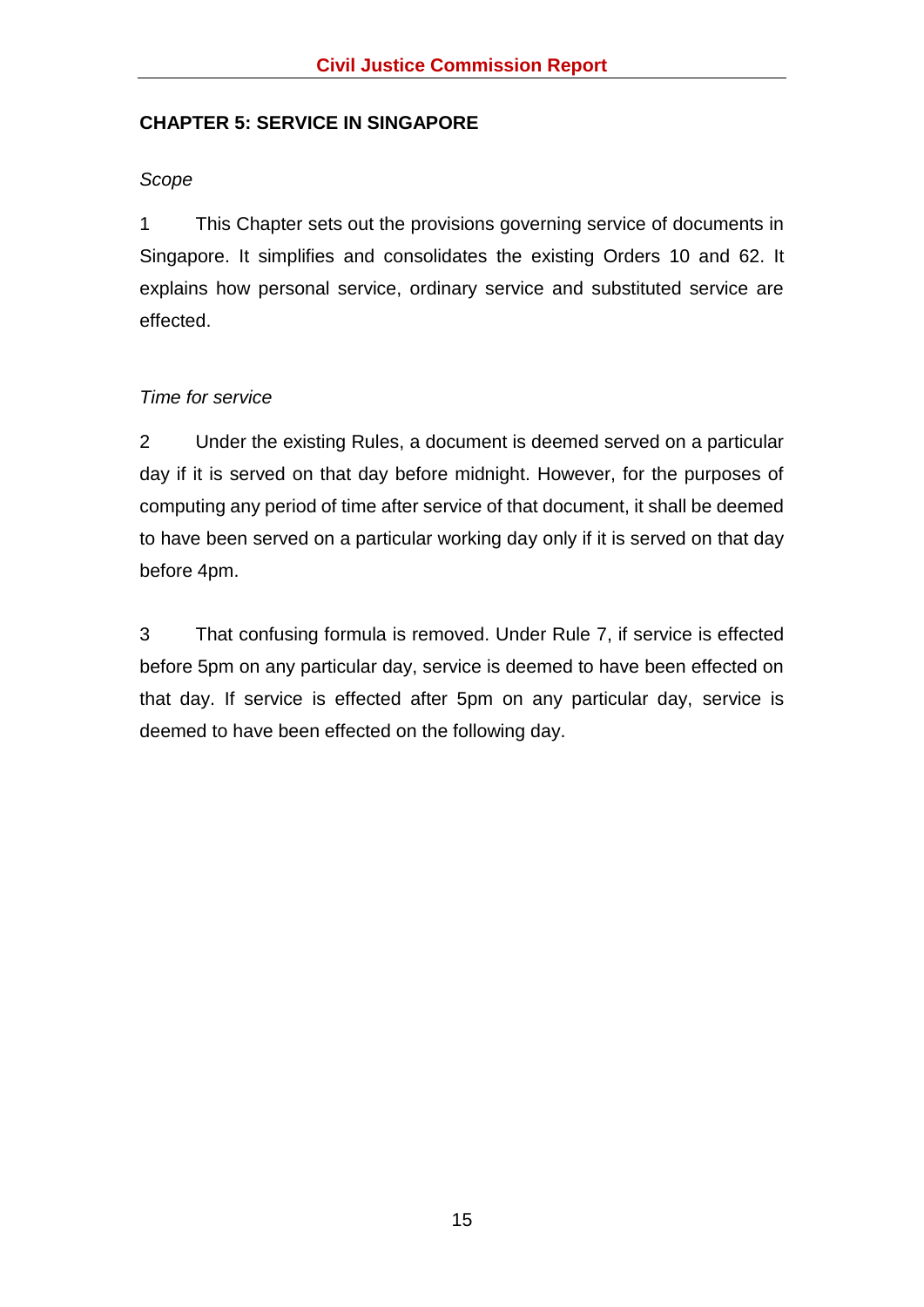#### <span id="page-23-0"></span>**CHAPTER 6: SERVICE OUT OF SINGAPORE**

#### <span id="page-23-1"></span>*Scope*

1 This Chapter sets out the provisions governing service of originating processes and other court documents out of Singapore. It largely retains the existing Order 11 with a simplification and rearrangement of its provisions.

#### <span id="page-23-2"></span>*Service out of Singapore with Court's approval*

2 Instead of enumerating all the permissible cases for service of an originating process out of Singapore, Rule 1(1) prescribes the criteria for obtaining the Court's approval for service out of Singapore, namely showing that the Court has the jurisdiction or is the appropriate court to hear the case. This makes it unnecessary for a claimant to scrutinise the long list of permissible cases set out in the existing Rules in the hope of fitting into one or more descriptions. It also avoids the possibility that a particular category of cases which could and should be heard in Singapore is actually not in the list.

#### <span id="page-23-3"></span>*Solicitor for serving party*

3 Instead of imposing an obligation on the Ministry of Foreign Affairs and the Court to send an originating process or other court documents to various agencies to effect service out of Singapore under the existing Rules, Rule 2(2) now requires the serving party to engage a solicitor to do so directly unless that is not allowed. It is a sensible change because the Ministry and the Court are no more than post-boxes in the process in reality and have to do unnecessary documentation for something which is of a purely private or commercial nature.

4 The solicitor becomes the point of contact for the serving authority or person in the foreign country and rightly so as he is best placed to respond to any queries from the foreign country.

# <span id="page-23-4"></span>**CHAPTER 7: CASE CONFERENCE**

16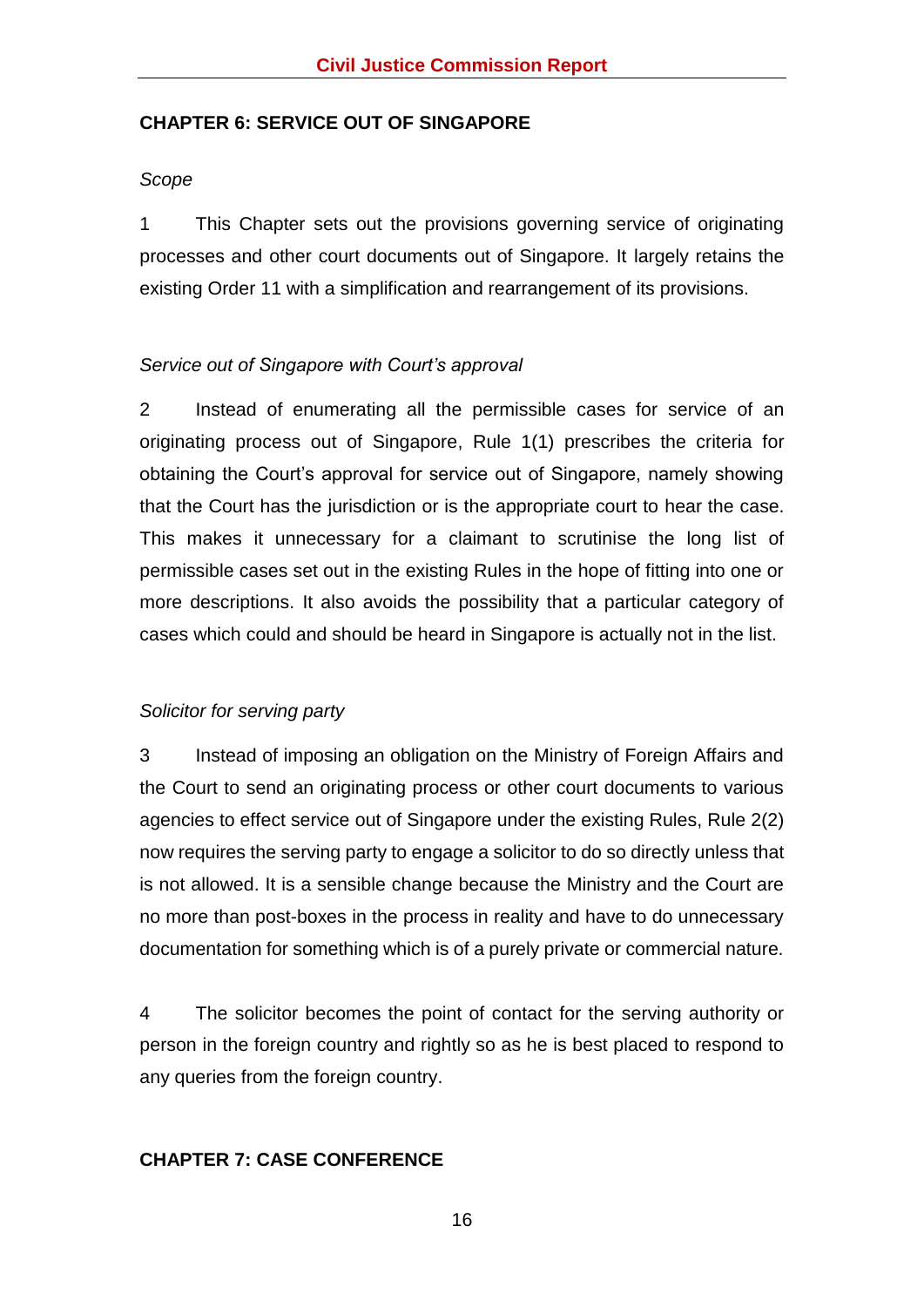#### <span id="page-24-0"></span>*Scope*

1 This Chapter sets out the provisions governing the conduct of Case Conferences. It also simplifies and consolidates the existing Orders 4, 14, 16, 18, 20, 25, 34A and 39.

2 The Case Conference is to be the command centre which sets the timelines and the tone of the proceedings. It will be presided over by the trial Judge or a Registrar in consultation with the trial Judge if one has been assigned to the case.

3 A Case Conference will be held 8 weeks after an originating process is issued if the defendant is to be served in Singapore or 12 weeks if the defendant is to be out of Singapore.

#### <span id="page-24-1"></span>*Exchange of affidavits of evidence-in-chief*

4 Rule 7(1) allows the Court to direct parties to file and serve their list of witnesses and to file and serve affidavits of evidence-in-chief of all or some of the witnesses after pleadings have been filed and served but before any exchange of documents. Where such a direction has been made, the Court will not deal with any application before the direction is complied with.

#### <span id="page-24-2"></span>*Single application pending trial*

5 Under Rule 8, other than excepted classes of applications, the Court will control the number of and the period within which applications may be filed by determining what applications are required and order each party to file a single application as far as possible. No further application may be taken out at any time without the Court's approval. Parties will not be able to take out any application within 14 days before trial except in a special case and with the trial Judge's approval. This helps to eliminate strategic ambush near trial and avoids wasting Court hearing time on matters that should have been dealt with much earlier.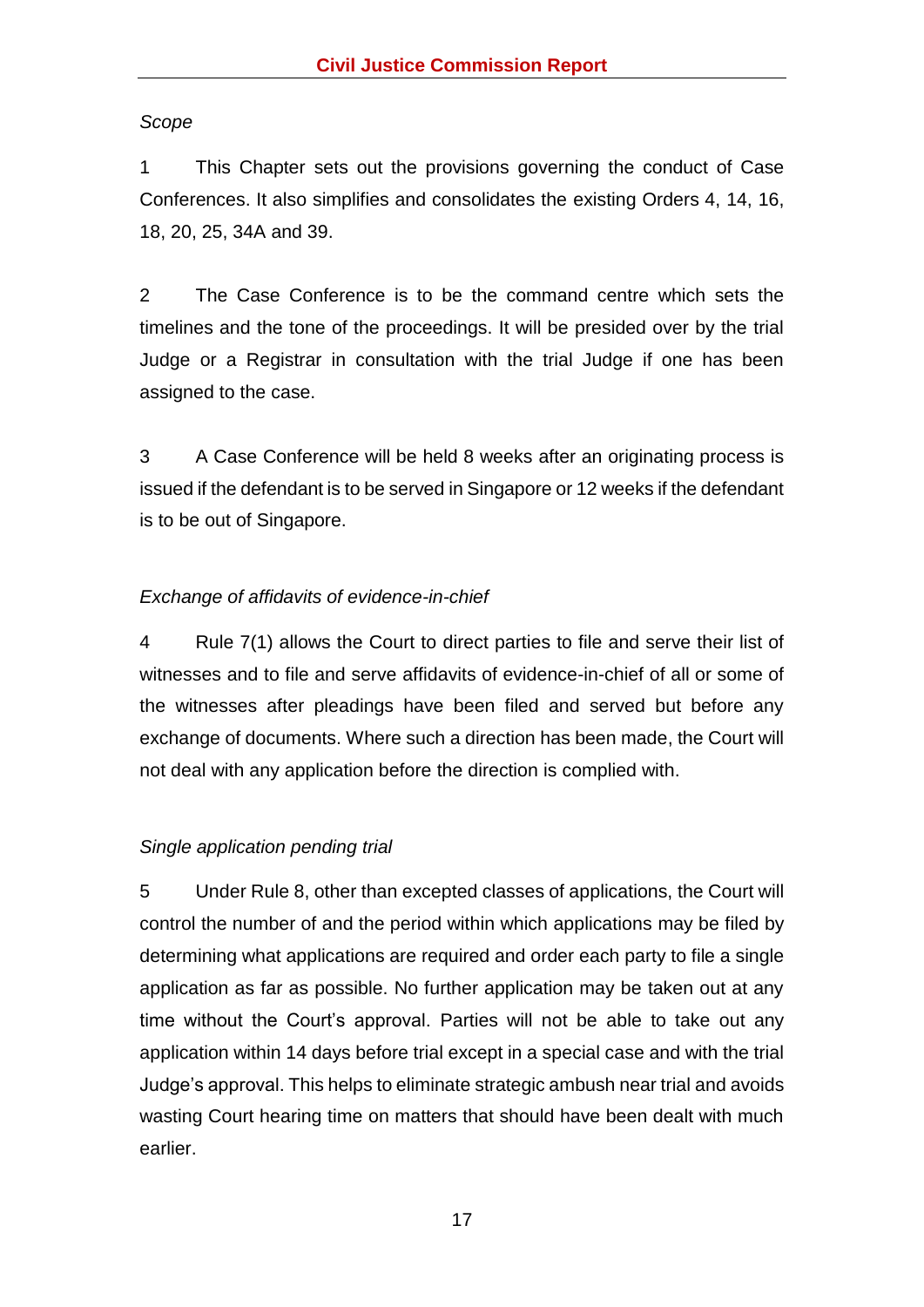# <span id="page-25-0"></span>*Amendment of pleadings*

6 In similar vein, the Court will not allow pleadings to be amended within 14 days before trial except in a special case. The Court may draw appropriate inferences if material facts in the pleadings are amended. This is to eliminate the prevalent practice of parties seeking to amend pleadings very close to the trial date or even on the first day of trial, which could result in wastage of Court hearing time and possibly the adjournment of the trial.

# <span id="page-25-1"></span>*Interrogatories*

7 Interrogatories under the existing Order 26 and 26A are abolished as they have long faded in effectiveness after affidavits of evidence-in-chief were introduced into the existing Rules.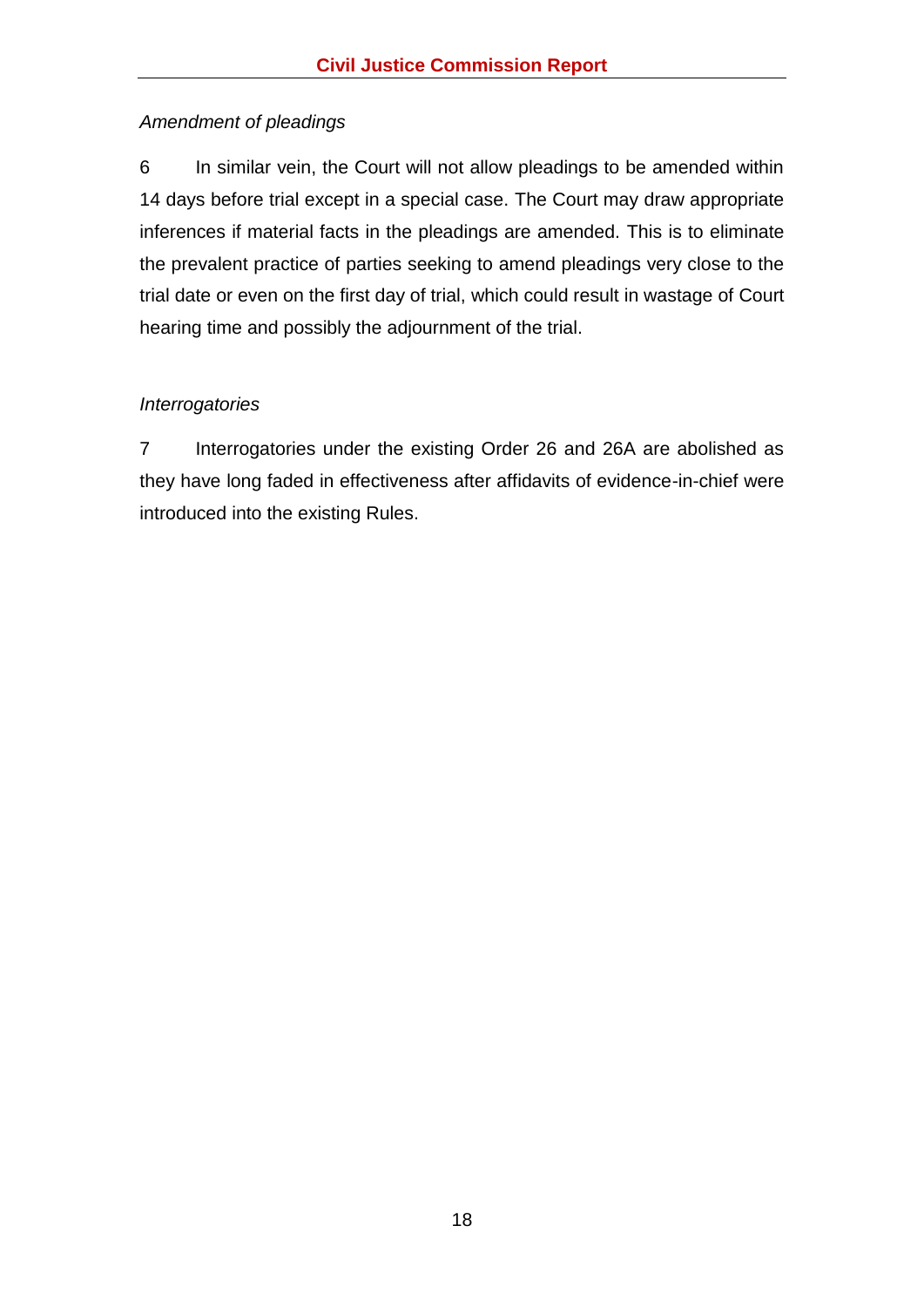#### <span id="page-26-0"></span>**CHAPTER 8: PRODUCTION OF DOCUMENTS**

#### <span id="page-26-1"></span>*Scope*

1 This Chapter sets out the provisions governing the production of documents. The practice on discovery of documents under the existing Order 24 will be changed significantly.

#### <span id="page-26-2"></span>*Guiding principle*

2 The Rules impose a new regime which works on the principle that a claimant is to sue and proceed on the strength of his case and not on the weakness of the defendant's case. It aims to prevent parties from engaging in unnecessary requests and applications with the hope of uncovering a "smoking gun". While some cases may justify the current full discovery, the Rules seek to make them rare exceptions rather than the norm. Discovery is very expensive and time consuming. It is also labour intensive in some cases where documents are still stored in printed copy. It is also highly intrusive into privacy and confidentiality (even if the browsing of a party's documents is done by that party's solicitors and their assistants). In today's context, it is even more so since discovery can encompass all the documents and the messages stored in a person's mobile phone and other electronic devices.

#### <span id="page-26-3"></span>*Production of documents relied upon by parties and requested documents*

3 Under Rule 2, parties are to first produce the documents upon which they rely for their respective cases. The parties may seek production of specific documents under Rule 3 if they can properly identify these documents and show that such documents will be material to the issues in the case.

#### <span id="page-26-4"></span>*Court's power to order production on own accord*

4 The Court is also given the power under Rule 4 to order any party or non-party to produce a copy of any document in his possession or control.

#### <span id="page-26-5"></span>*Prohibition against production of certain documents*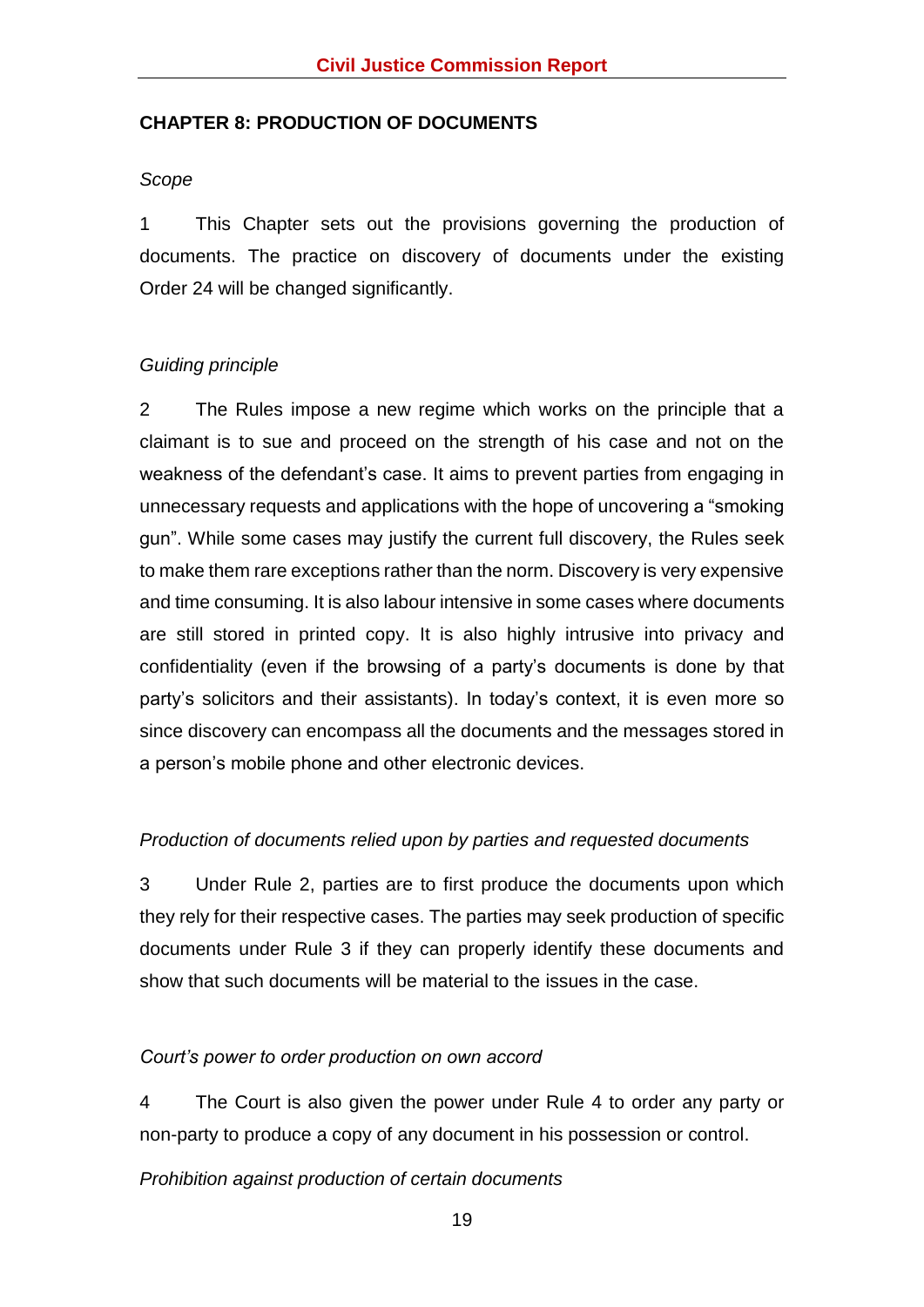5 Rule 5 prohibits the production of any "train of inquiry" document or a document that is part of a party's private or internal correspondence except in a special case. "Special case" is deliberately left undefined to allow for flexibility and good sense should a rare case emerge.

# <span id="page-27-0"></span>*Privileged documents*

6 Rule 7 codifies and gives effect to our Court of Appeal's decision in *Wee Shuo Woon v HT SRL* [2017] 2 SLR 94 that the mere fact that confidential information had been made technically available to the public at large does not destroy its confidential character.

# <span id="page-27-1"></span>*Use of documents in other proceedings*

7 Rule 8 modifies the High Court's decision in *Foo Jong Long Dennis v Ang Yee Lim & anor* [2015] 2 SLR 578 that although the *Riddick* principle ceases to apply once a document is used in open Court, the party who discloses or owns the document may apply to the court for the implied undertaking to continue.

# <span id="page-27-2"></span>*Production before action or against non-parties*

8 Rule 9 allows the Court to order pre-action production of documents and information or against a non-party for the following purposes:

- (a) to identify possible parties to any proceedings;
- (b) to enable a party to trace his property; or
- (c) for any other lawful purpose.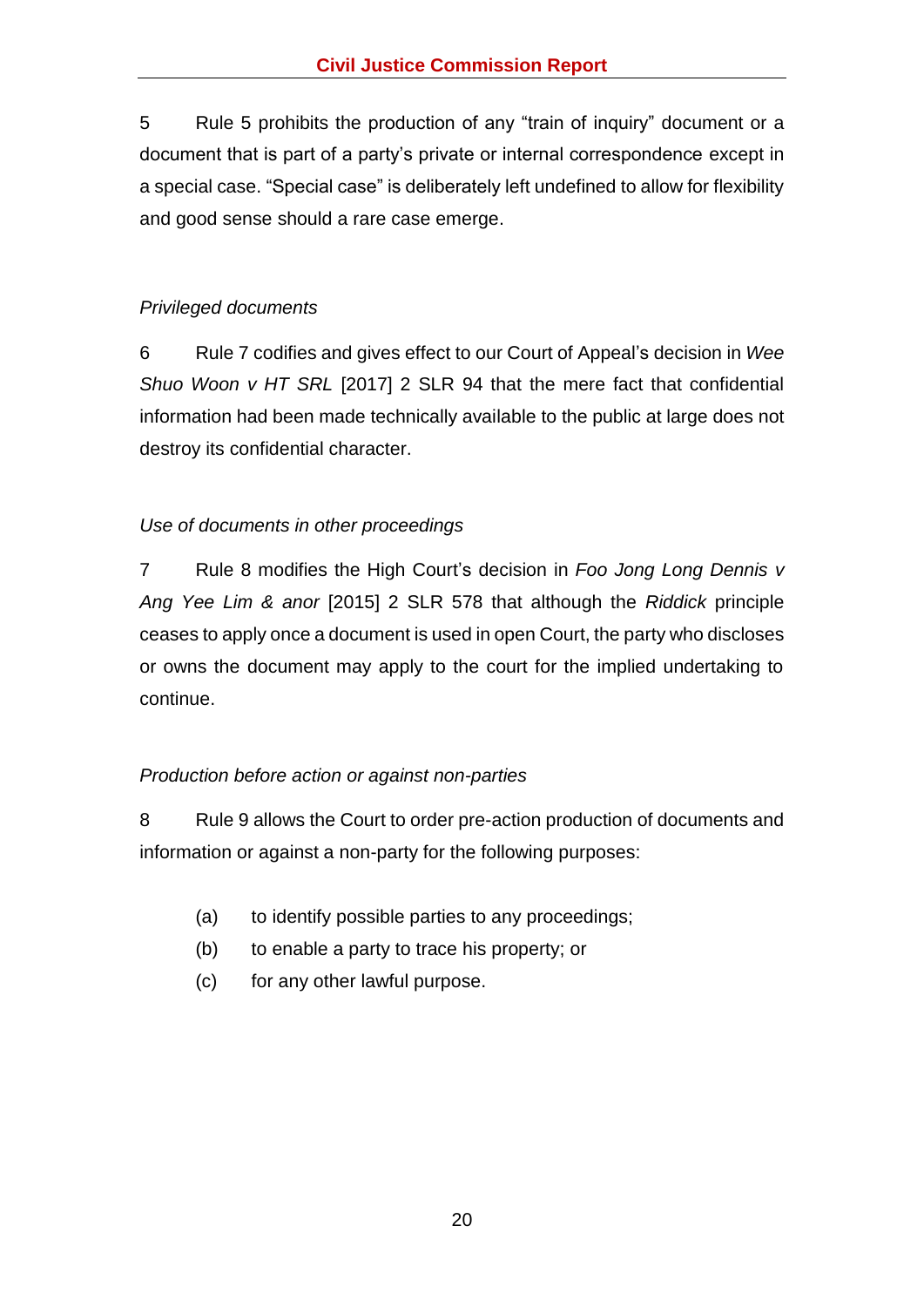### <span id="page-28-0"></span>**CHAPTER 9: EXPERT EVIDENCE**

#### <span id="page-28-1"></span>*Scope*

1 This Chapter sets out the provisions governing the use of expert evidence in Court. It also simplifies and consolidates the existing Orders 40 and 40A.

#### <span id="page-28-2"></span>*Court to approve use of Court expert*

2 Rule 2 mandates that expert evidence can only be used in Court with the Court's approval. The Court will only sanction the use of expert evidence if it will contribute materially to the determination of any issue in the case and the issue cannot be resolved by an agreed statement of facts or by submissions based on mutually agreed materials.

# <span id="page-28-3"></span>*Common expert, Court expert and number of experts*

3 Rule 3 prescribes the general rule of using one common expert. In a special case and with the Court's approval, the parties may use their own experts but they cannot rely on expert evidence from more than one expert on all or any of the issues. The Court retains the discretion to appoint a Court expert in addition to or in place of the parties' common expert or all the experts.

#### <span id="page-28-4"></span>*Issues and common set of facts*

4 The parties are required under Rule 4 to agree on the list of issues to be referred for expert evidence and the common set of facts on which the experts are to rely. The Court will approve the list of issues and the common set of facts and the expert evidence will be confined as such.

#### <span id="page-28-5"></span>*Meeting of experts*

5 Rule 6 provides for a meeting of the parties, their solicitors and the experts before, during or after the making of the expert reports. However, the

21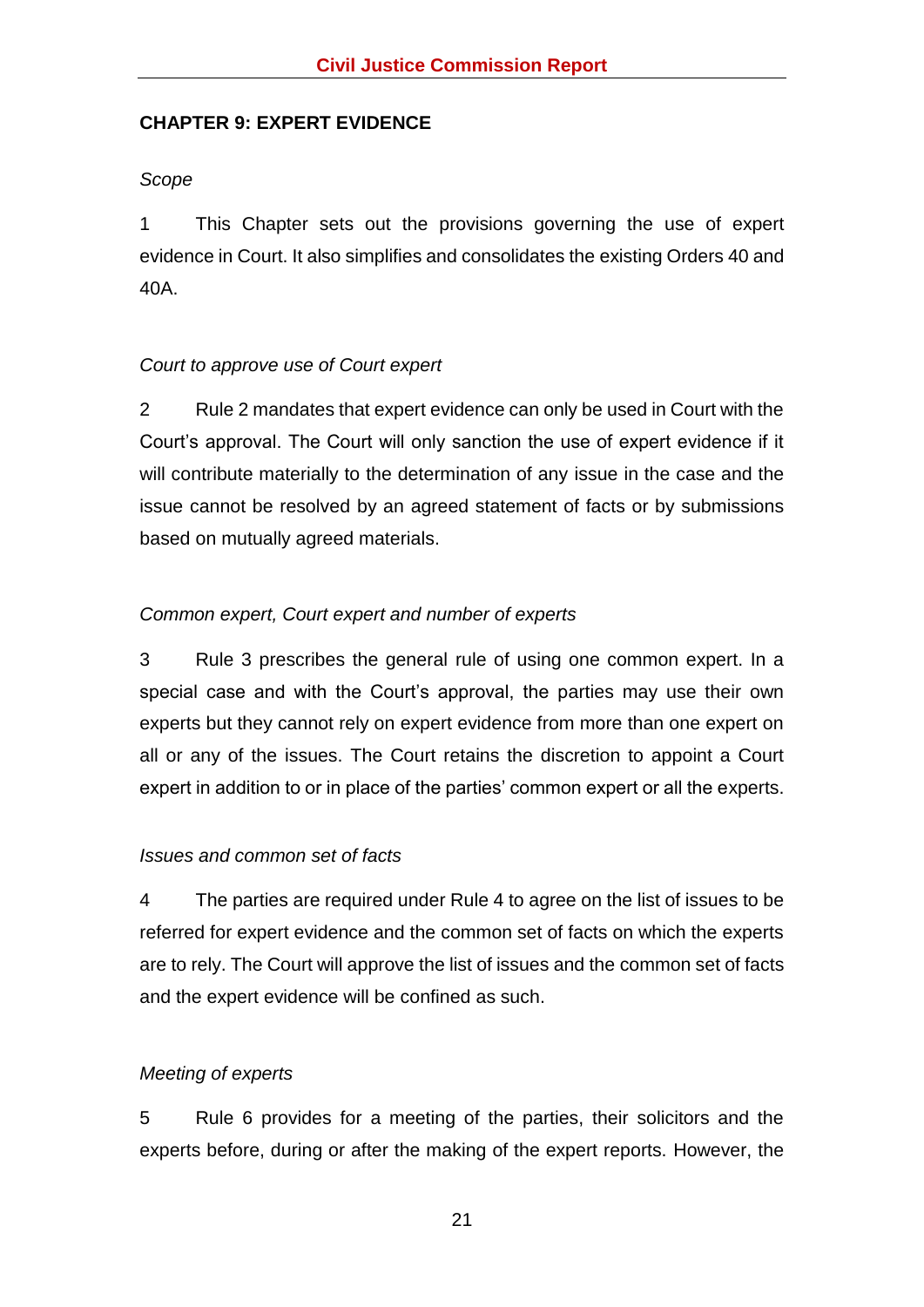contents of discussions at such meetings shall not be used in Court unless the parties otherwise agree.

### <span id="page-29-0"></span>*Panel of experts*

6 Rule 7 governs what is commonly called concurrent expert evidence. It gives the Court flexibility as to how evidence should be given by a panel of experts and clarifies that a defendant retains the right to submit a "No case to answer" when that defendant's expert testifies on such a panel before the defendant's non-expert witnesses have testified.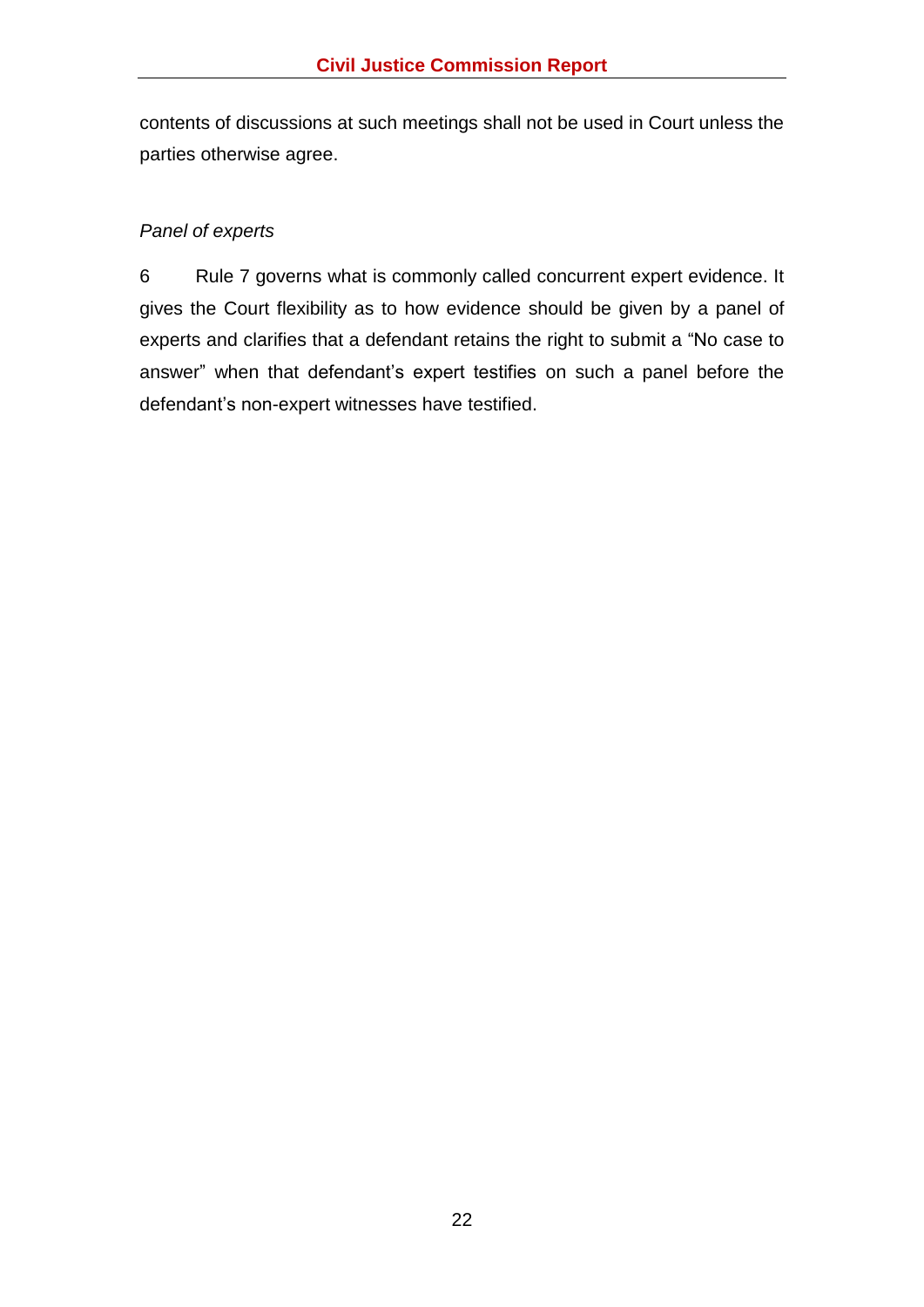# <span id="page-30-0"></span>**CHAPTER 10: INJUNCTIONS, SEARCH ORDERS AND OTHER RELIEF**

<span id="page-30-1"></span>*Scope*

1 This Chapter sets out the provisions governing injunctions, search orders, interim payments, receivers, sale and dealings with immovable property before trial as well as interpleaders.

2 It simplifies and consolidates the existing Orders 17, 29, 30, 31.

3 The forms for injunctions and search orders currently found in the practice directions have been incorporated into the Rules. It is envisaged that they may be simplified at a later date.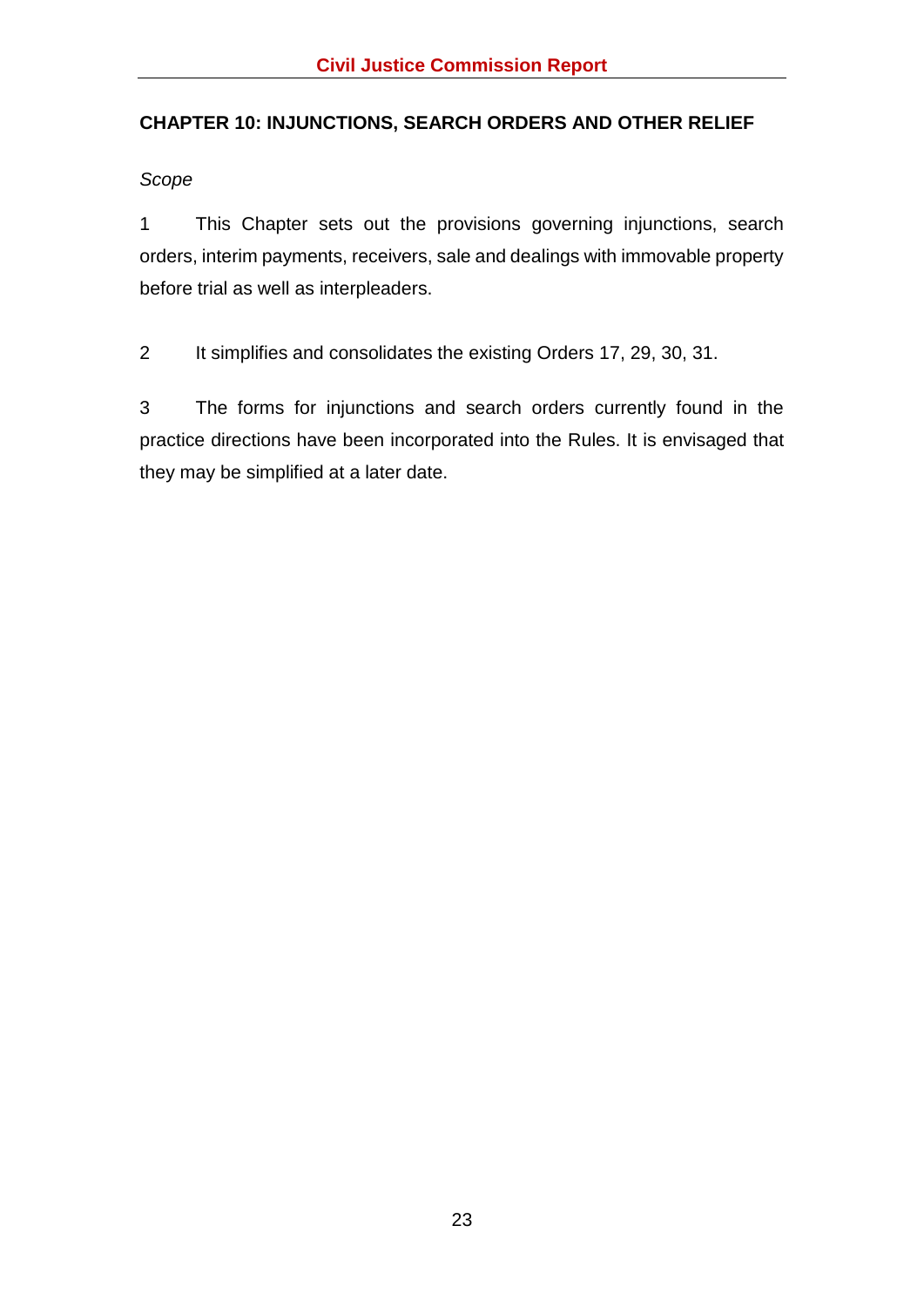#### <span id="page-31-0"></span>**CHAPTER 11: COURT HEARINGS AND EVIDENCE**

#### <span id="page-31-1"></span>*Scope*

1 This Chapter sets out the provisions governing court hearings, evidence and affidavits. It also simplifies and consolidates the existing Orders 32, 33, 35, 37, 38, 38A, 41 and 43.

# <span id="page-31-2"></span>*Powers of Court*

2 The Rules will give the Court flexibility in the conduct of trials and other hearings. For example, Rule 3 allows the Court to conduct hearings on documents alone for certain categories of cases so that the parties or their solicitors do not need to attend Court. This avoids the problem of having to arrange suitable hearing dates for the parties and the Court and obviates transport expenses and travelling time to go to and from Court. It also saves on hearing hours and, in some cases, Court hearing fees. It means of course that the Court has to spend time outside hearing hours to read the documents and then inform the parties of its decision.

3 The procedure for applying for an order to a witness to attend Court and for bringing to Court a person who is in prison has been simplified to applications by letter to the Registrar.

4 Rule 7(11) clarifies and formalises the conditions and the procedure for a defendant to make a submission of "No case to answer". Rule 9 allows the Court to ask a witness any question that it thinks necessary.

#### <span id="page-31-3"></span>*Affidavits*

5 Affidavits may be affirmed before a solicitor who is a Commissioner for Oaths so long as he is not the solicitor acting for the party, even if a member of his firm is acting for that party. It is proposed that Rule 9 of the Commissioner for Oaths Rules which states the contrary be deleted. This makes it more convenient for the parties and their witnesses because they will no longer have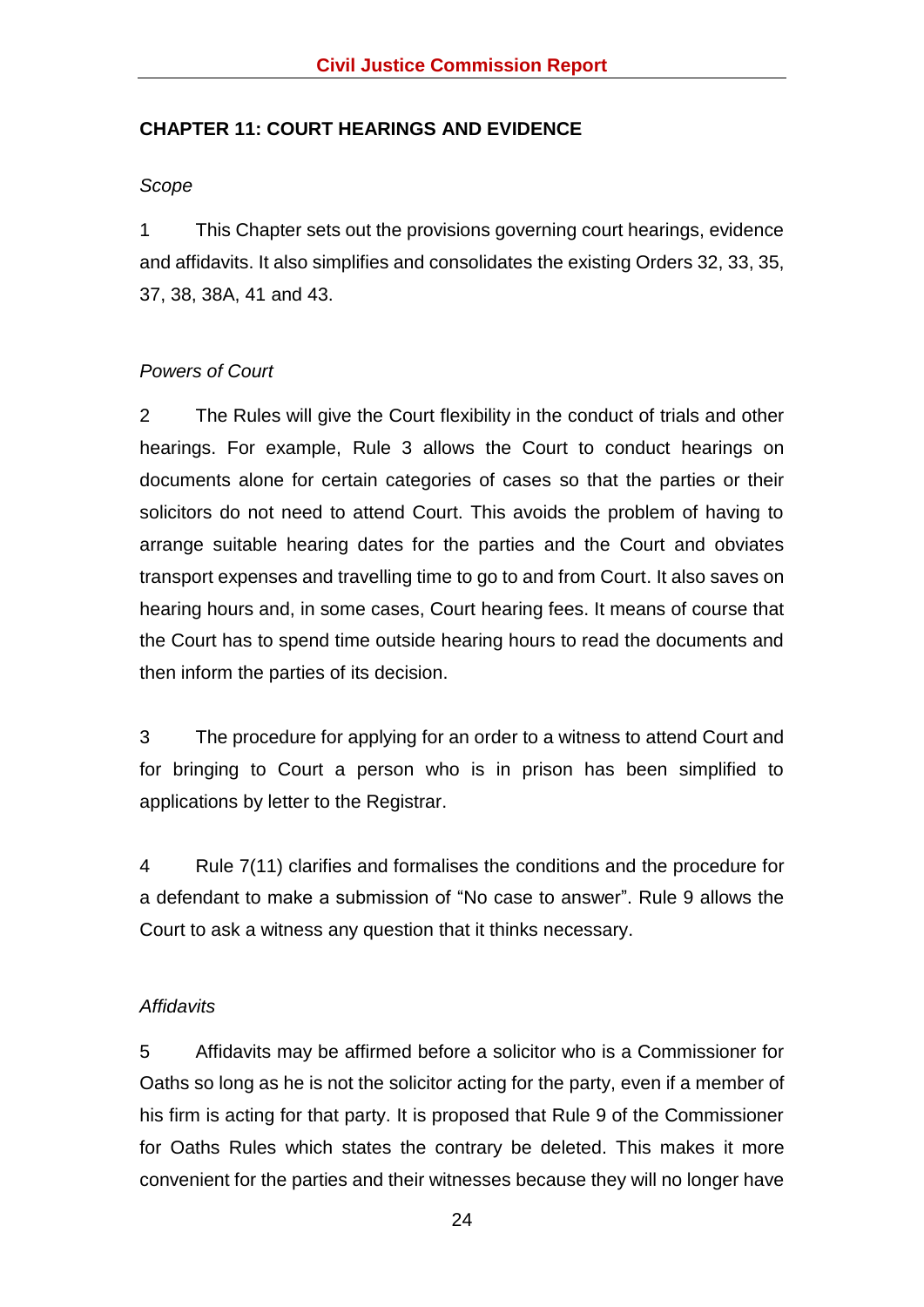to leave their solicitor's office to go to the office of another solicitor who is a Commissioner for Oaths in order to affirm their affidavits.

6 Affidavits filed as evidence-in-chief must bear a colour photograph of the maker of the affidavit. This will assist the trial Judge in recalling what any particular witness looks like when the trial Judge is considering a reserved judgment or is writing grounds of decision.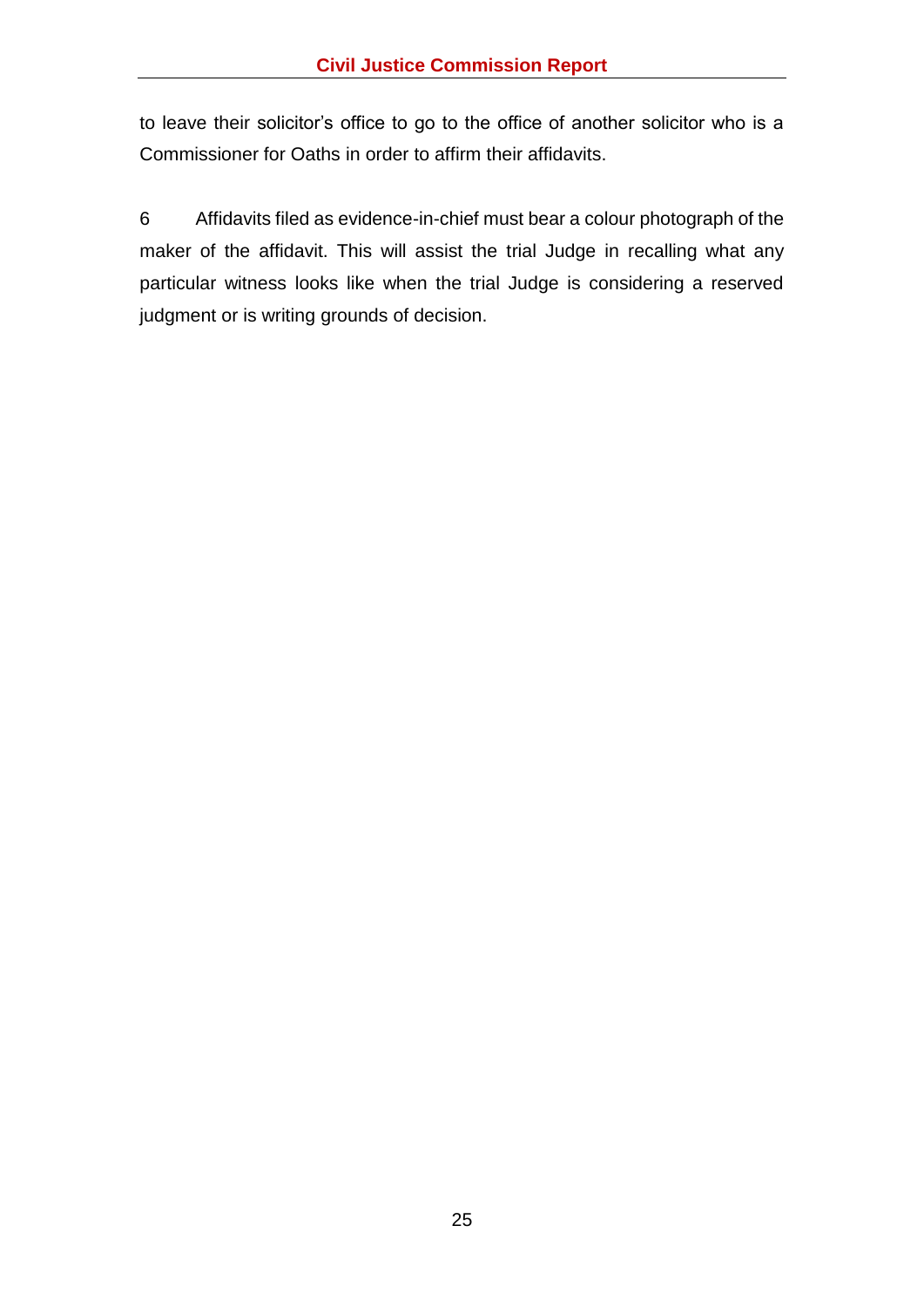# <span id="page-33-0"></span>**CHAPTER 12: JUDGMENTS AND ORDERS**

#### <span id="page-33-1"></span>*Scope*

1 This Chapter simplifies the provisions relating to judgments and orders in the existing Order 42.

#### <span id="page-33-2"></span>*Court's decision on dispute on terms of draft order*

2 When there is a dispute on the terms of the draft order, Rule 3 gives the Court the option to either hear parties or give its decision without the parties' attendance.

# <span id="page-33-3"></span>*Redaction of order*

3 Rule 4 gives the Court the discretion to redact any order in the interests of justice or where the order was made in hearings which were conducted in private under any written law. Likewise the Court also has the discretion to prohibit any person, other than the parties, from inspecting or taking copies of any order for the same reason.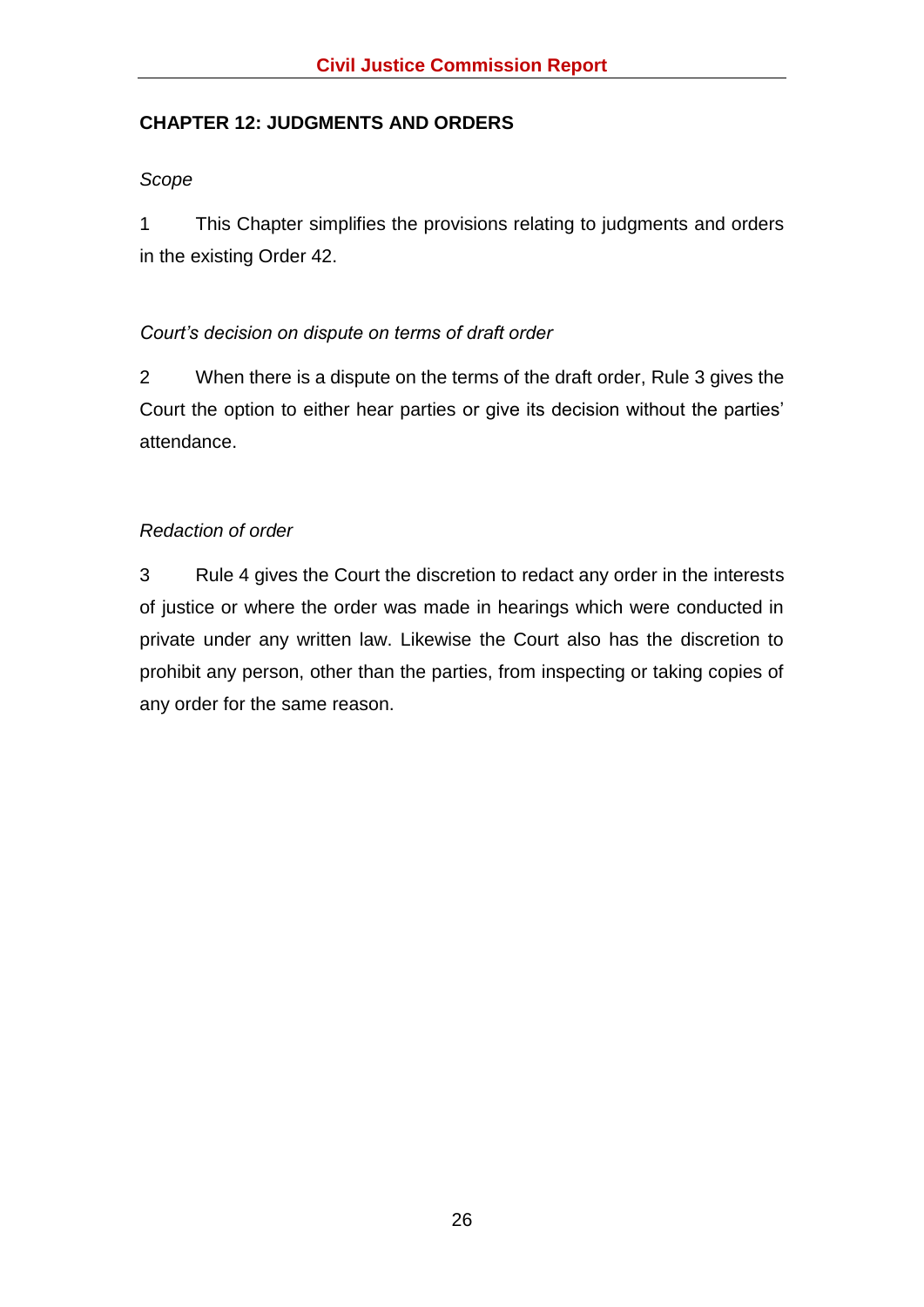# <span id="page-34-0"></span>**CHAPTERS 13, 14, 15: APPEALS**

# <span id="page-34-1"></span>*Scope*

1 The provisions governing appeals are set out in 3 chapters. The appeals chapters simplify and consolidate the existing Orders 55, 55A to 55D, 56 and 57.

2 Chapter 13 concerns appeals from applications in an action. Chapter 14 relates to appeals from judgments and orders after trial while Chapter 15 covers appeals from tribunals and case stated. Chapter 15 is technically not a part of general civil litigation but it flows nicely with the other two chapters in concept. There are separate parts in the first and second chapters pertaining to different tiers of appeals. The existing Order 55A has been simplified and retained in the third chapter.

# <span id="page-34-2"></span>*Aims*

- 3 The broad aims of the 3 chapters are:
	- (a) Speed up appeals from applications by:
		- i. requiring the parties to file only written submissions with the appeal proceeding by way of a rehearing based on the documents filed by the parties in the Court below;
		- ii. Hearing all such appeals together as the time for filing an appeal does not start to run until all matters in the single application have been disposed of;
	- (b) Allow lower Courts maximum autonomy in procedural matters with appellate intervention only if substantial injustice will be caused;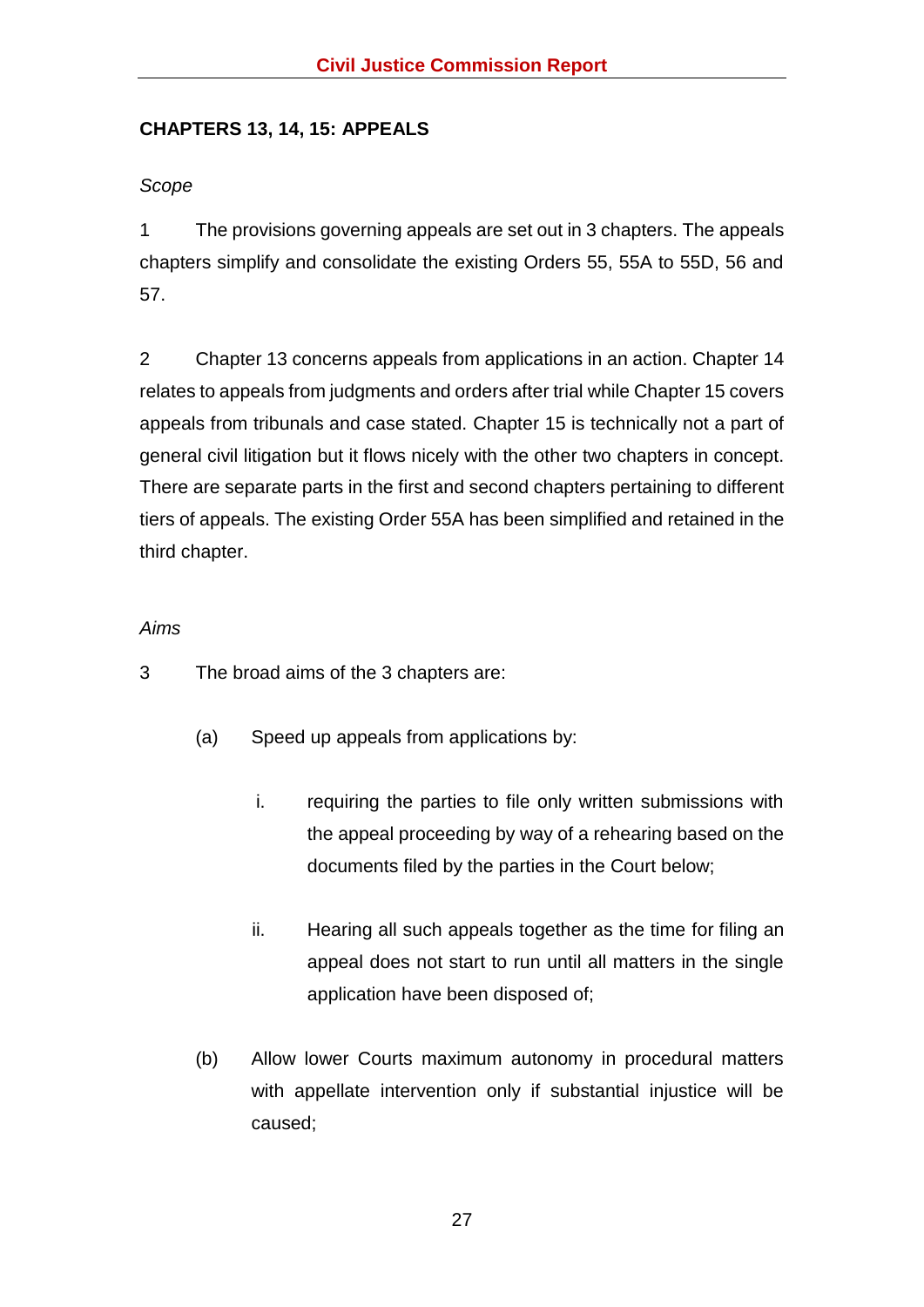- (c) Move parties quickly from procedural skirmishes to the main battle on the merits of the case;
- (d) Save costs and reduce prolixity by requiring succinct documents to be filed with the imposition of page limits which can only be exceeded if the Court approves and with the payment of a fee;
- (e) Draw a distinction by requiring less formality for appeals in applications and requiring more formality only for appeals on the merits after trials through the filing of Cases. The contents and format of the Cases are prescribed by the Rules with court fees payable in addition to page limit fees if applicable; and
- (f) Make appellate hearings more effective by allowing parties to make only such oral submissions as the appellate Court orders.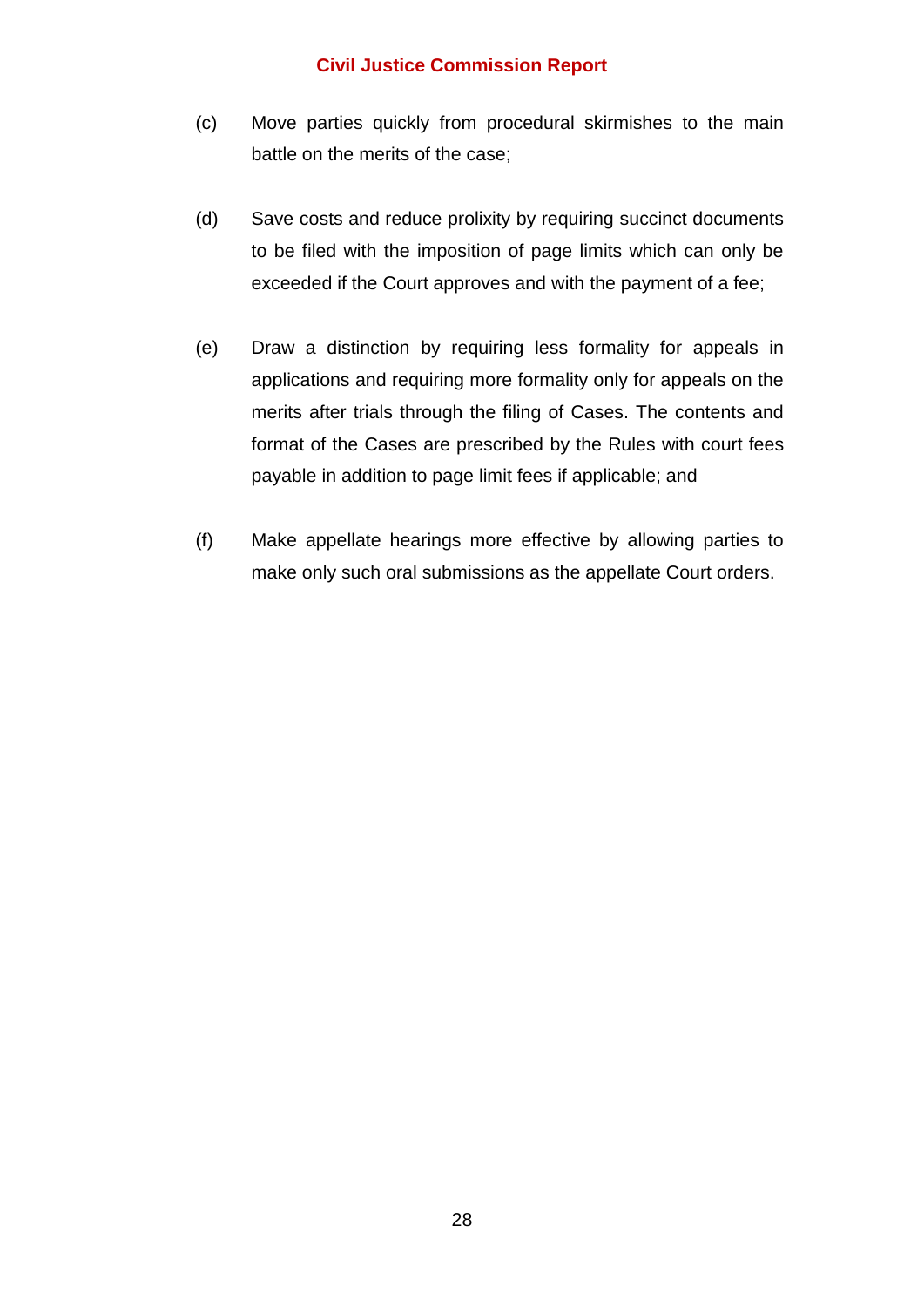#### <span id="page-36-0"></span>**CHAPTER 16: COSTS**

#### <span id="page-36-1"></span>*Scope*

1 This Chapter simplifies and incorporates the relevant provisions in the existing Order 59. The most dramatic changes are the concept of scale costs at first instance and the appellate stages of actions and the re-emphasis on the precept that solicitor-and-client costs should be equal to party-and-party costs.

#### <span id="page-36-2"></span>*Scale costs*

2 Scale costs will apply for liquidated and quantifiable claims, including appeals:

- (a) between party and party unless the parties otherwise agree or the Court otherwise orders in a special case; and
- (b) between solicitor and client unless the solicitor and client otherwise agree.

Essentially, the costs allowed will be a percentage of the amount of claim or of judgment on a tiered basis with a maximum amount of costs allowed prescribed for each tier. The total costs allowed will be the cumulative costs allowed at each tier. Fixed percentages rather than ranges of amounts were prescribed at each tier because the ranges will have to be broad and flexible and in practice, that would lead again to disparity and uncertainty. Stage costs are also not ideal. While ostensibly providing an incentive for the litigants to settle early to reduce costs, in reality they often provide the perverse incentive to prolong the proceedings until the final stages are reached in order to attract more costs for the solicitors.

#### <span id="page-36-3"></span>*Solicitor-and client costs should be equal to party-and-party costs*

3 There will be a re-emphasis of the principle that in general, solicitor-andclient costs should be equal to party-and-party costs. This way, a successful litigant who conducts his case reasonably throughout can expect to be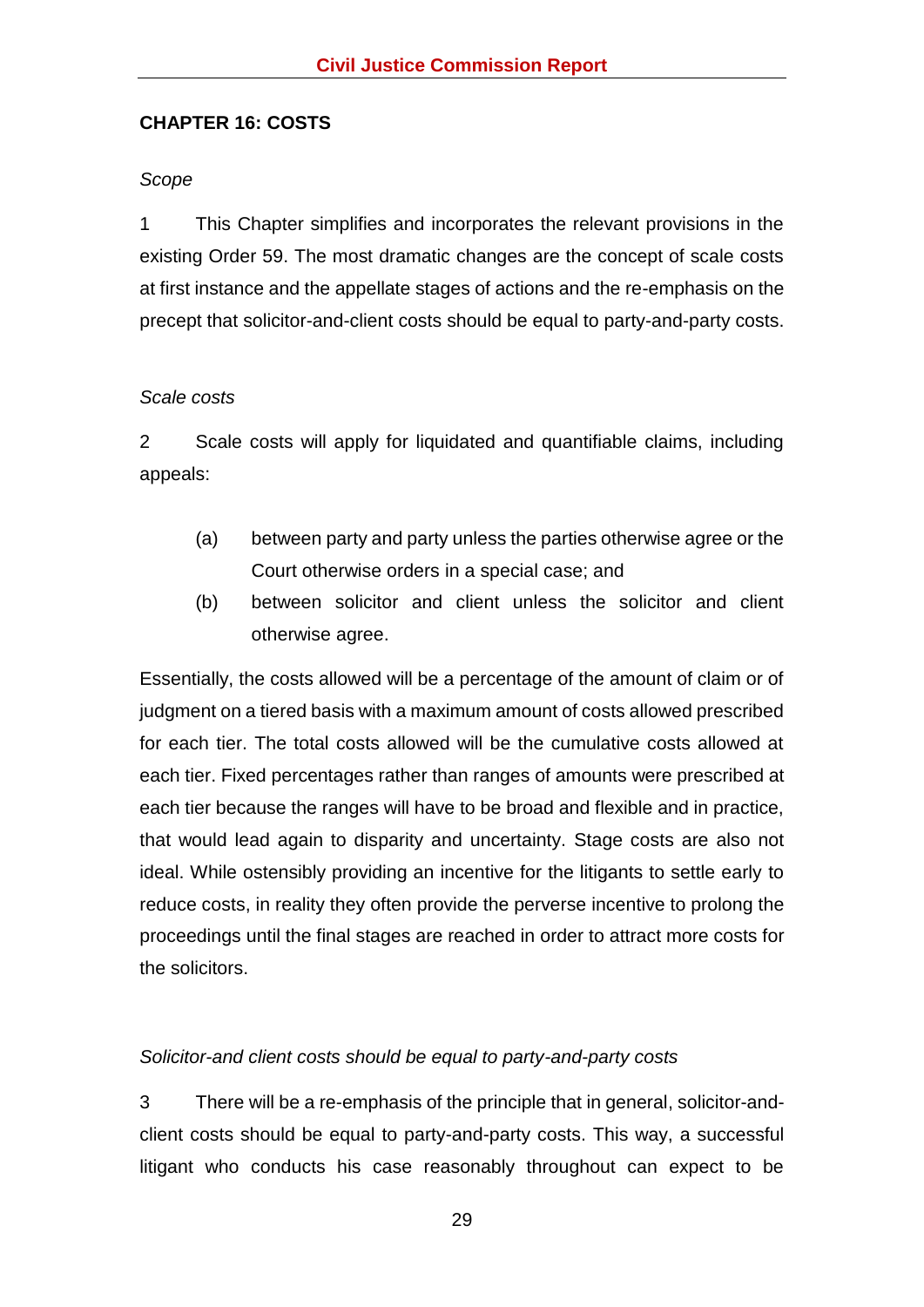reimbursed every dollar that he pays to his solicitor for having to enforce his rights in Court. Further, to discourage unnecessary satellite litigation, no costs will be ordered for applications before judgment. Judges will be expected to fix or to assess the costs of the matters heard by them instead of sending them for assessment by the Registrar.

#### <span id="page-37-0"></span>*Philosophy*

4 The philosophy in the new Rules is to signal clearly to parties that there is a fixed price the moment they decide to resolve the dispute in court. This allows them to weigh the consequences and whether it is worthwhile to incur the legal costs and if necessary, to make financial provisions for the litigation (especially for corporate litigants). There is no incentive for solicitors to prolong or complicate the proceedings by taking out multiple applications and appeals because there is only one fixed price. No costs for applications will be ordered unless there is unreasonable conduct on the part of any of the parties. On the other hand, there is every incentive to try to resolve the dispute quickly and obtain the fixed price for less time and effort so that the solicitors can then have the capacity to take on more cases.

5 If the defendant deliberately prolongs the proceedings because he knows there is only one fixed price, the Court can award costs above scale costs for such unreasonable conduct. However, the defendant's lawyer is unlikely to want to prolong the dispute because he will also have a fixed price unless he has agreed with the defendant that solicitor-and-client costs will not be on scale costs. However, there are also provisions in the new Rules that enable the Court to keep solicitors' conduct in check.

#### <span id="page-37-1"></span>*Departure from scale costs*

6 Parties will be able to make an informed decision whether to depart from scale costs. If a client agrees with his solicitor to depart from scale costs, he should be aware of the consequences and should not blame anyone if he is not compensated fully for his solicitor-and-client costs. The same applies to the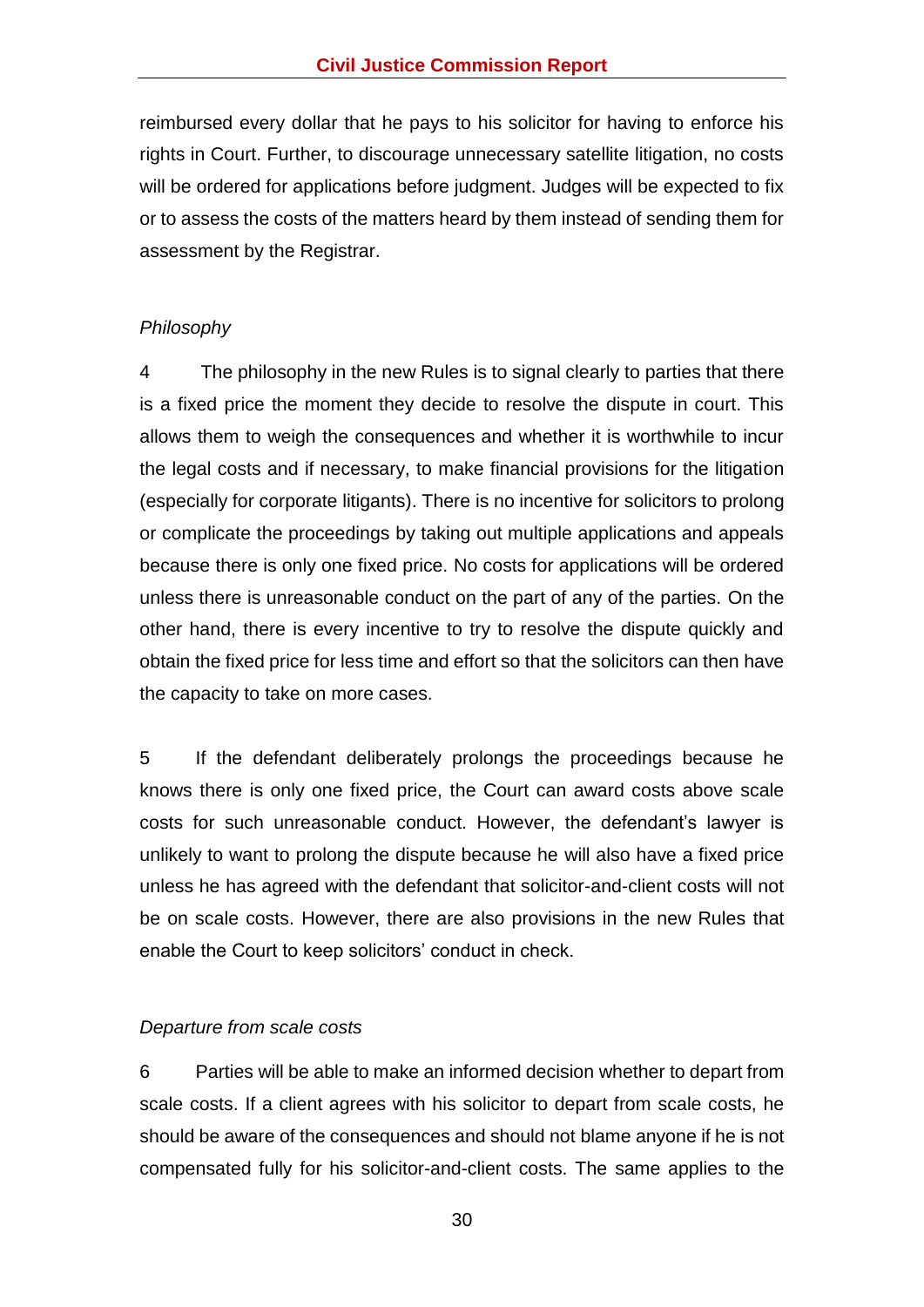parties if they agree not to go by the scale costs. All costs agreements must be in writing and the solicitors are expected to explain to their clients the costs consequences if they opt out of scale costs.

### <span id="page-38-0"></span>*Application of scale costs for settled or default cases*

7 The term "special case" is deliberately undefined to allow the Court maximum flexibility in determining whether scale costs ought to apply in any particular case. Therefore, if a case is settled or determined by default very early, the Court might want to order a discount on scale costs, while bearing in mind that the scale costs are intended to apply in the full amounts set out in the Rules whether the action is determined early or late in the proceedings. In exercising its discretion, the Rules provide that the Court should take into consideration a host of factors, including the Ideals, the efforts made at amicable resolution (even before the commencement of the action and during the course of it), the complexity, the conduct of the parties and the principle of proportionality. In the course of negotiating a settlement, the parties are also free to depart from scale costs as a compromise.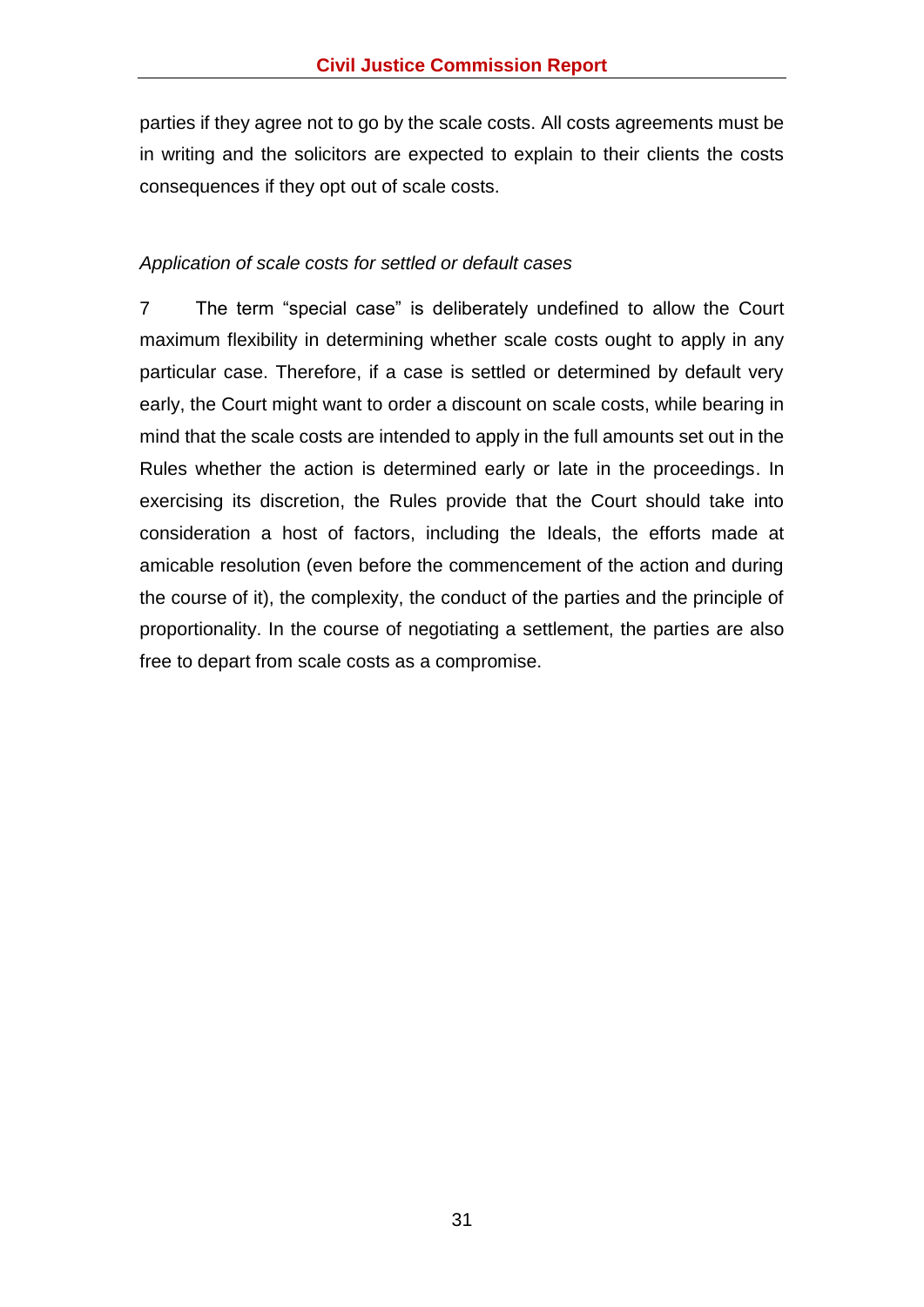# <span id="page-39-0"></span>**CHAPTER 17: ENFORCEMENT OF JUDGMENTS AND ORDERS**

#### <span id="page-39-1"></span>*Scope*

1 This Chapter sets out the provisions for enforcement of judgments and orders. It simplifies and consolidates the existing Order 45 to Order 50.

#### <span id="page-39-2"></span>*Enforcement against club and societies membership*

2 Rule 1 makes it clear that membership in clubs and societies may be seized as part of enforcement proceedings.

#### <span id="page-39-3"></span>*Single enforcement application*

3 Rule 2 provides for a single enforcement application to be taken out so that the enforcement applicant does not need to take out multiple applications for each method of enforcement.

#### <span id="page-39-4"></span>*Sale by auction*

4 Rule 4 prescribes sale by public auction where the estimated value of the seized property is more than \$20,000 as opposed to the current \$2,000 limit, which is way too low in today's money value for a public auction to be cost-effective. The Sheriff may engage appropriate persons to assist him in all matters relating to the enforcement order.

#### <span id="page-39-5"></span>*Sheriff's commission*

- 5 Rule 6 prescribes that the Sheriff is entitled to a commission of 2% of:
	- (a) the gross proceeds of sale of the seized properties; or
	- (b) the estimated value of the seized properties if property is seized but not sold,

subject to a minimum amount of \$100 and a maximum amount of \$50,000.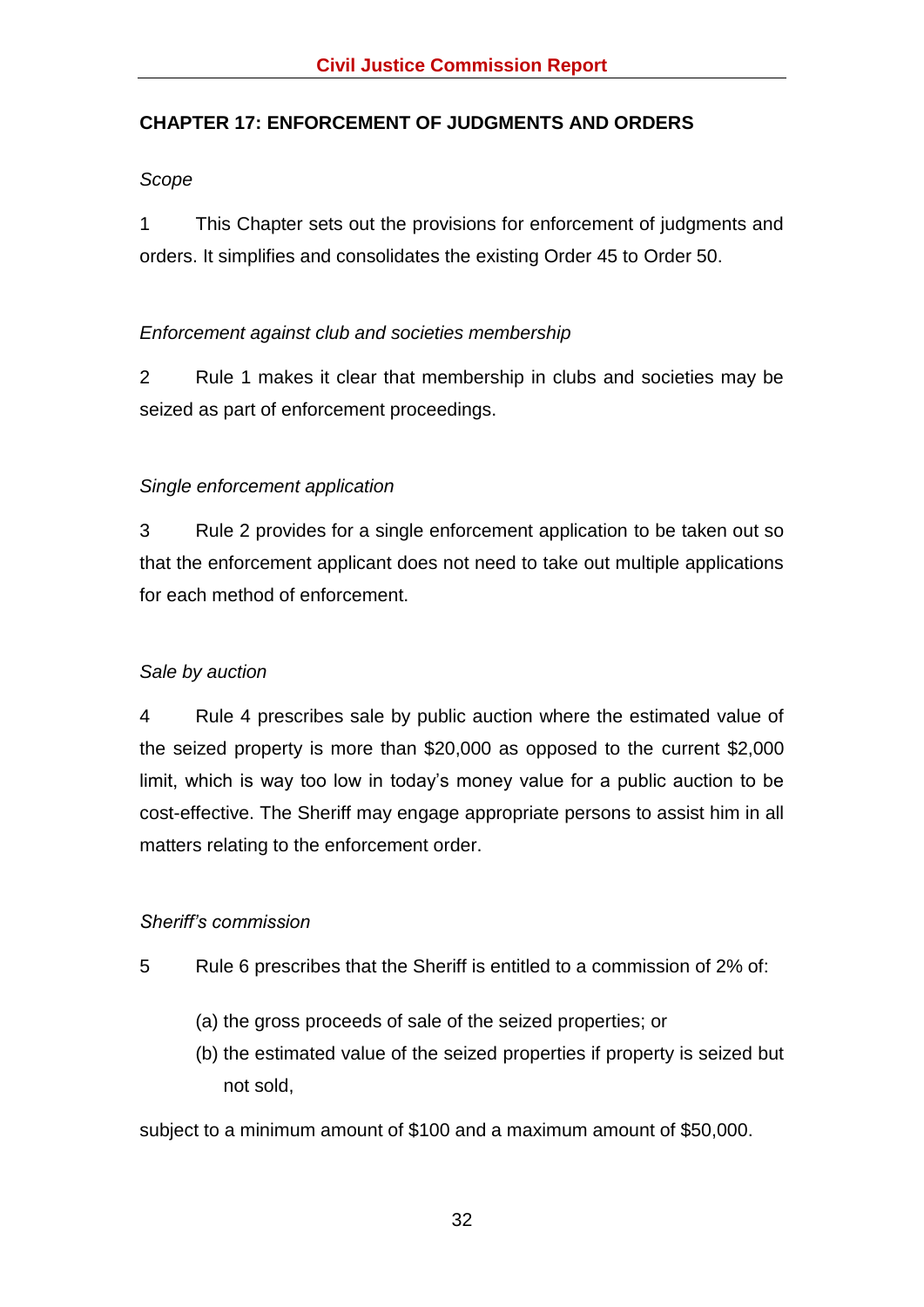# <span id="page-40-0"></span>**CHAPTER 18: CONTEMPT OF COURT**

### <span id="page-40-1"></span>*Scope*

1 This Chapter sets out the provisions relating to Contempt of Court. It largely retains the existing Order 52 with a simplification of its language since Order 52 has only been recently amended to give effect to the Administration of Justice (Protection) Act 2016 (Act 19 of 2016)

# <span id="page-40-2"></span>*Power to arrest absent committal respondent*

2 This Chapter has 2 additional rules. First, Rule 17 confirms the High Court's power to order the arrest of a committal respondent who fails to attend a hearing without good reason and to bring him before the Court as soon as it is practicable.

# <span id="page-40-3"></span>*Engaging assistance of auxiliary police officer or other security agency*

3 Second, Rule 18 allows the Sheriff to engage any auxiliary police officer or other security agency to assist him in the discharge of his duties.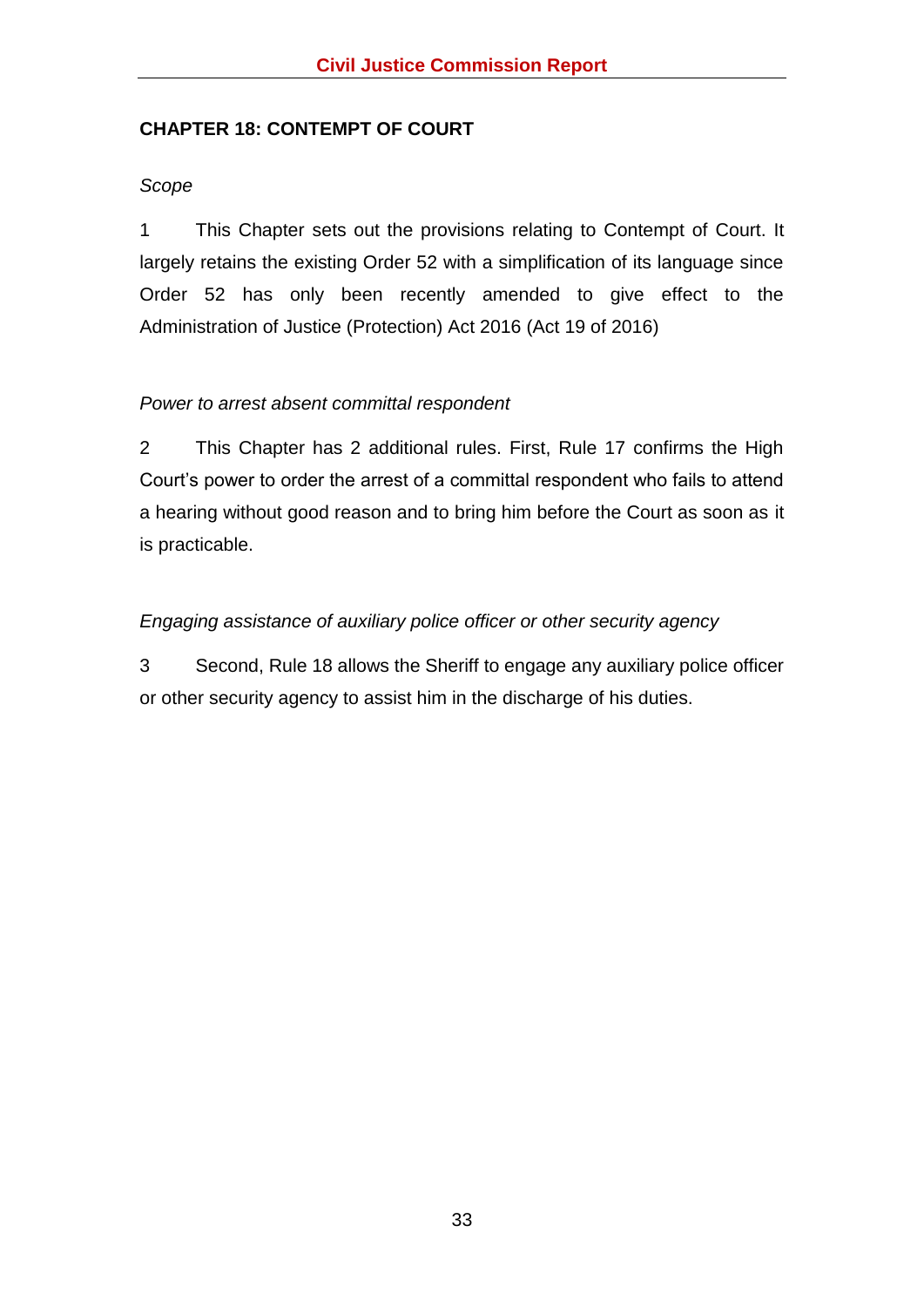#### <span id="page-41-0"></span>**CHAPTER 19: PREROGATIVE ORDERS**

### <span id="page-41-1"></span>*Scope*

1 This Chapter sets out the provisions governing judicial review. It simplifies and consolidates the existing Orders 53 and 54.

# <span id="page-41-2"></span>*Service on the Attorney-General's Chambers*

2 Applications for prerogative orders may name the Attorney-General as the defendant if the identity of the proper defendant is unknown or uncertain. This is a fall-back position so that the applicant does not feel aggrieved when that he does not know who in the Government he should name as the defendant. For instance, an applicant for a Prohibiting Order may not know which ministry or department in the Government to name as the defendant. This is important because the 3-month deadline to make the application now applies to Mandatory Orders, Prohibiting Orders and Quashing Orders. However, the Attorney-General can apply to the Court to ask the applicant to amend the name of the defendant if the Attorney-General is not the right party.

#### <span id="page-41-3"></span>*Procedure*

3 The existing application for leave as a distinct first step in applications for prerogative orders is abolished in the new Rules. In practice, solicitors for the applicant and the Attorney-General's Chambers often agree to conflate the leave stage with the merits stage because they usually have to go through the same facts and arguments anyway.

<span id="page-41-4"></span>4 However, in the new Rules, the Attorney-General has the liberty to file an affidavit on only preliminary objections or other legal issues against the application without stating the factual disputes yet. The Court may hear these objections first and decide to dismiss the application for prerogative orders on the basis of the preliminary legal issues.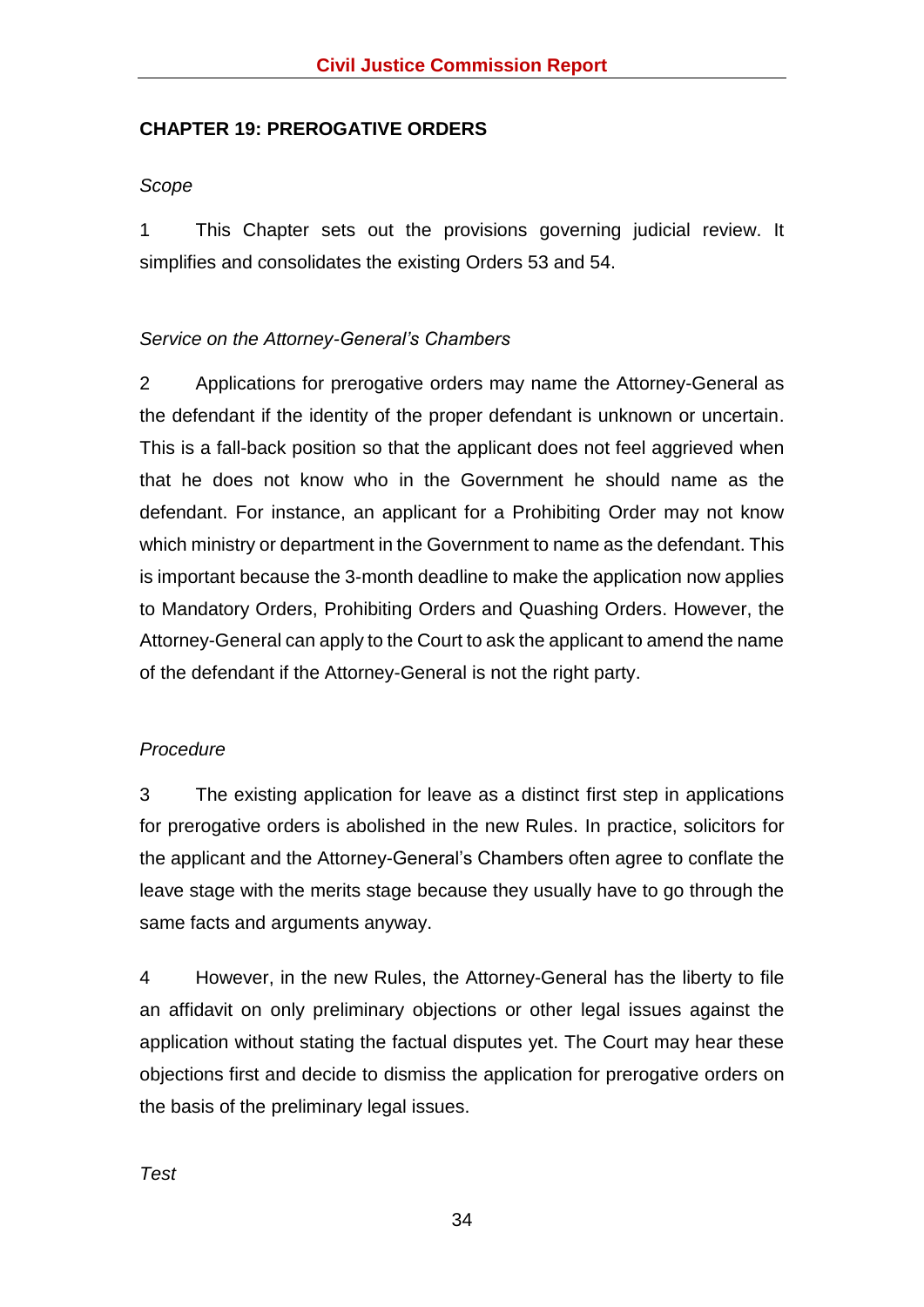5 The new Rules incorporate the requirements in case law pronouncements on judicial review. The applicant must show that he has the legal standing to make the application. In addition, he must show that the evidence discloses an arguable case of reasonable suspicion in favour of the Court making the orders sought and that the defendant and the matters in issue are susceptible to the orders sought.

#### <span id="page-42-0"></span>*Time to make application*

6 The 3-month deadline, which presently applies only to Mandatory Orders, will apply to Prohibiting Orders and Quashing Orders as well in the new Rules. There is no justification for not imposing the same deadline on the latter 2 Orders as late applications for those 2 Orders can also hinder good public administration and prejudice actions already taken.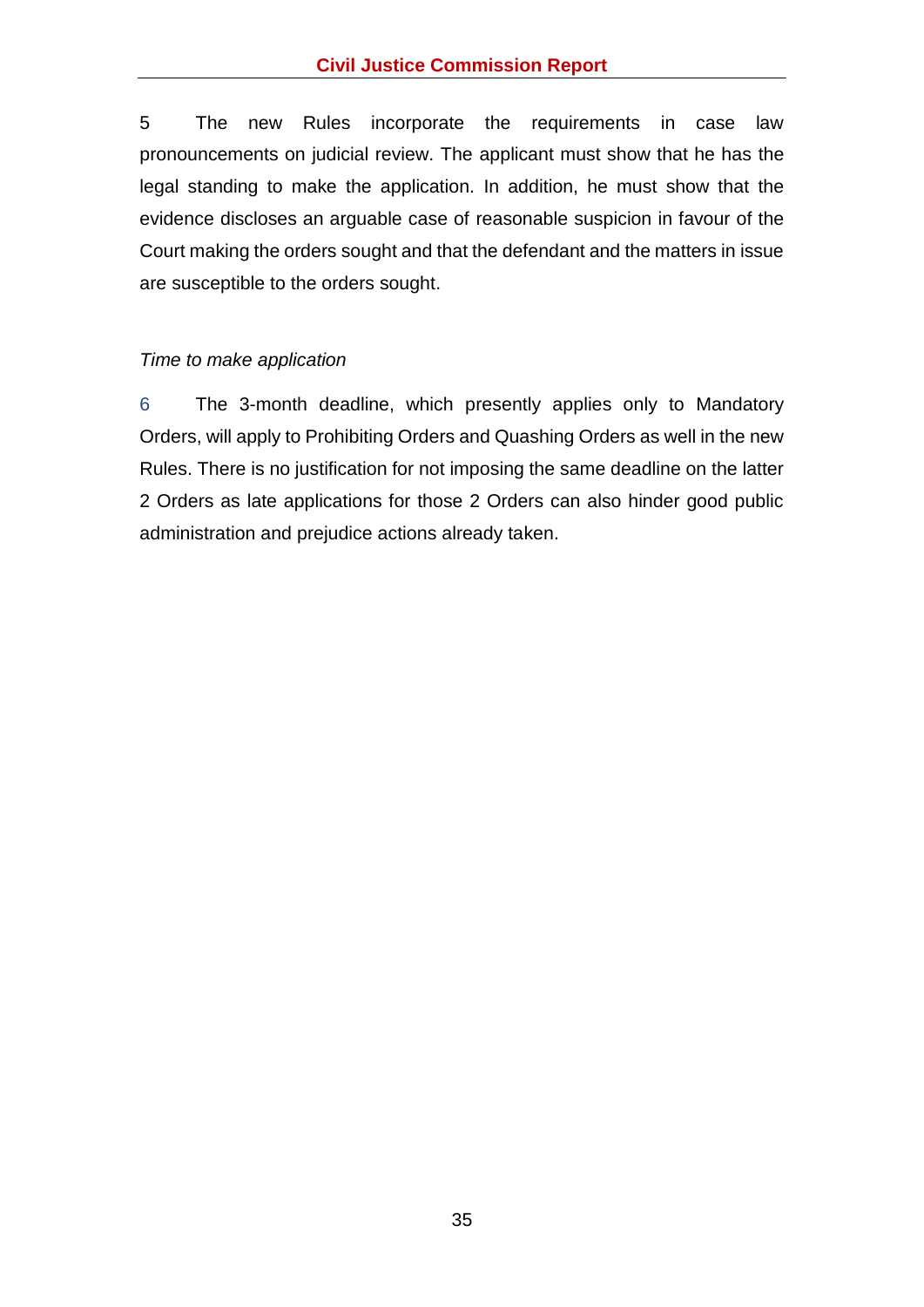# <span id="page-43-0"></span>**CHAPTER 20: COURT FEES**

#### <span id="page-43-1"></span>*Scope*

1 This Chapter provides for court fees to be paid in the circumstances and the manner to be set out in Practice Directions. The existing Order 91 Rule 5 is retained in this Chapter.

2 Until the proposed procedural rules in Part 1 of the Rules of Court are finalised, it will be premature and a waste of time and resources to decide on the type and quantum of court fees that are chargeable.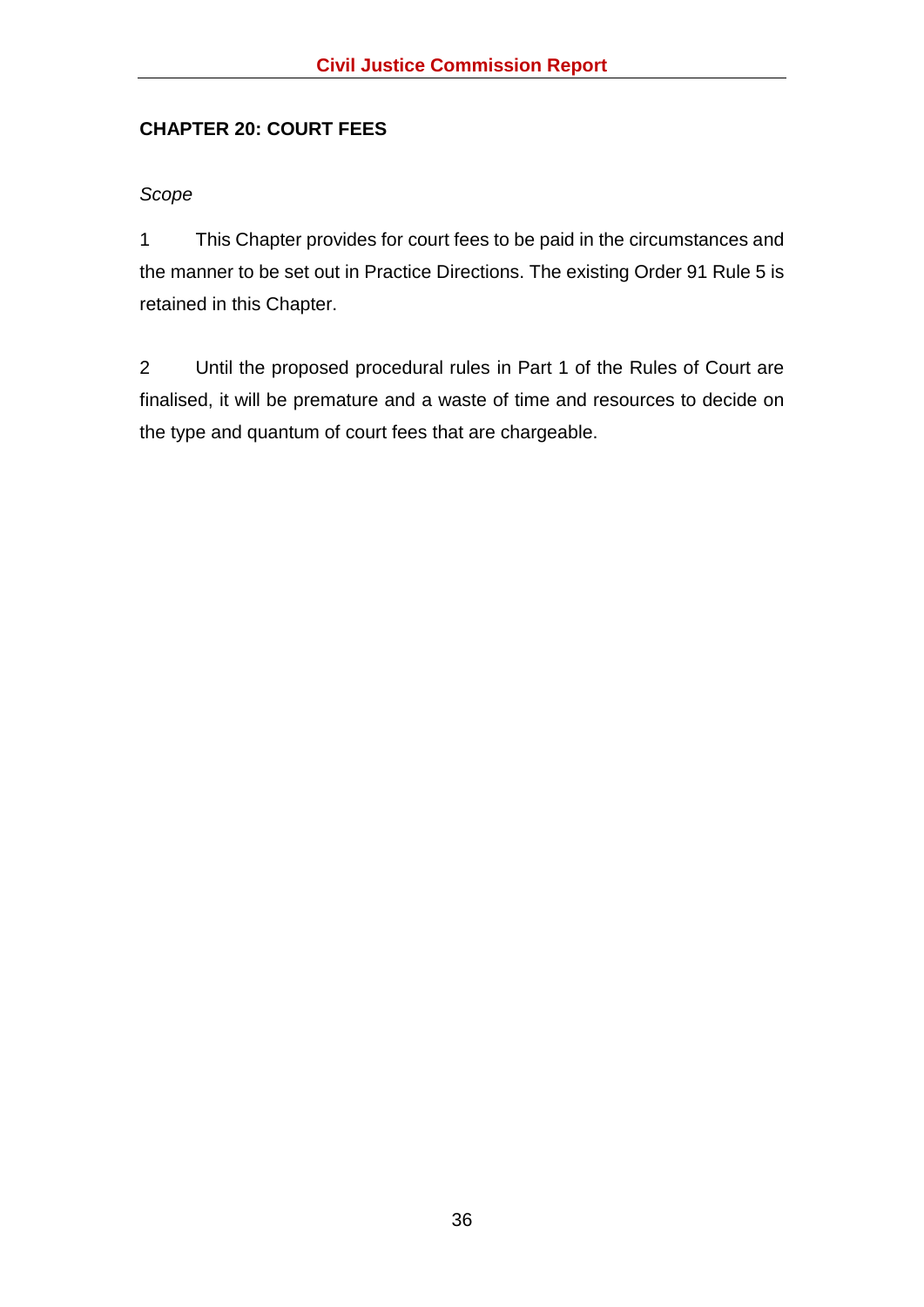# <span id="page-44-0"></span>**CHAPTER 21: THE REGISTRY, ADMINISTRATION AND FINANCE**

#### <span id="page-44-1"></span>*Scope*

1 This Chapter simplifies and consolidates the existing Orders 60, 61, 63A, and 90. For instance, Rule 4 does away with the existing Order 90, whereas Rule 5 does away with the existing Order 63A.

2 This Chapter is drafted to make administration and finance as well as rules relating to the electronic litigation system very flexible and responsive to constant changes. Further, there are Instruction Manuals issued by the Government on all aspects of financial management in the public sector and there is no need for the Registry to have another set of instructions in the Rules of Court.

# <span id="page-44-2"></span>**CHAPTER 22: REFERRALS ON ISSUES OF LAW**

#### <span id="page-44-3"></span>*Scope*

This Chapter reproduces Order 101 of the existing Rules. We added in Bermuda as a specified foreign country because a memorandum of understanding was signed recently between Singapore and Bermuda.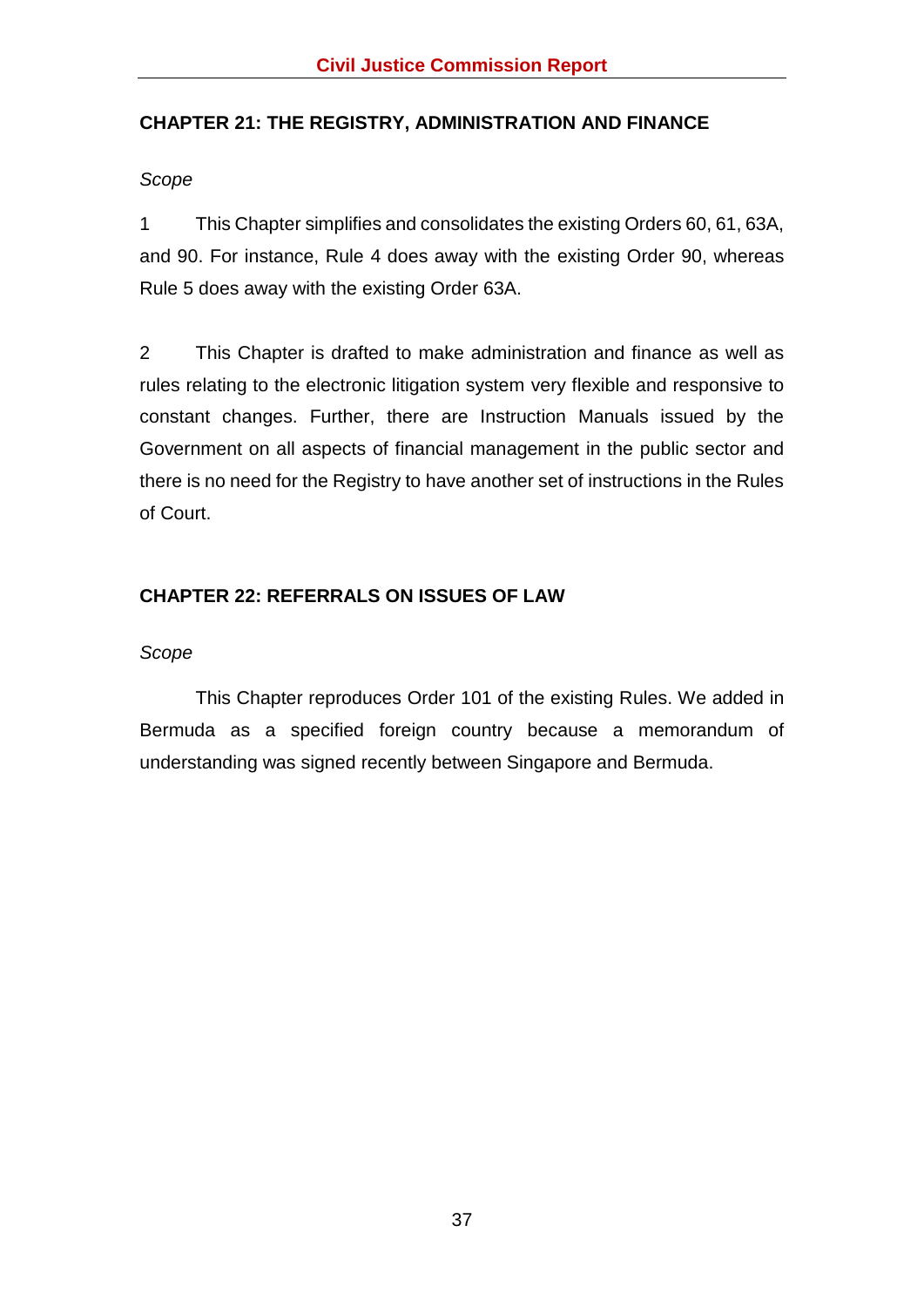# <span id="page-45-0"></span>**EXPLANATORY NOTES TO PART 2 OF THE NEW RULES**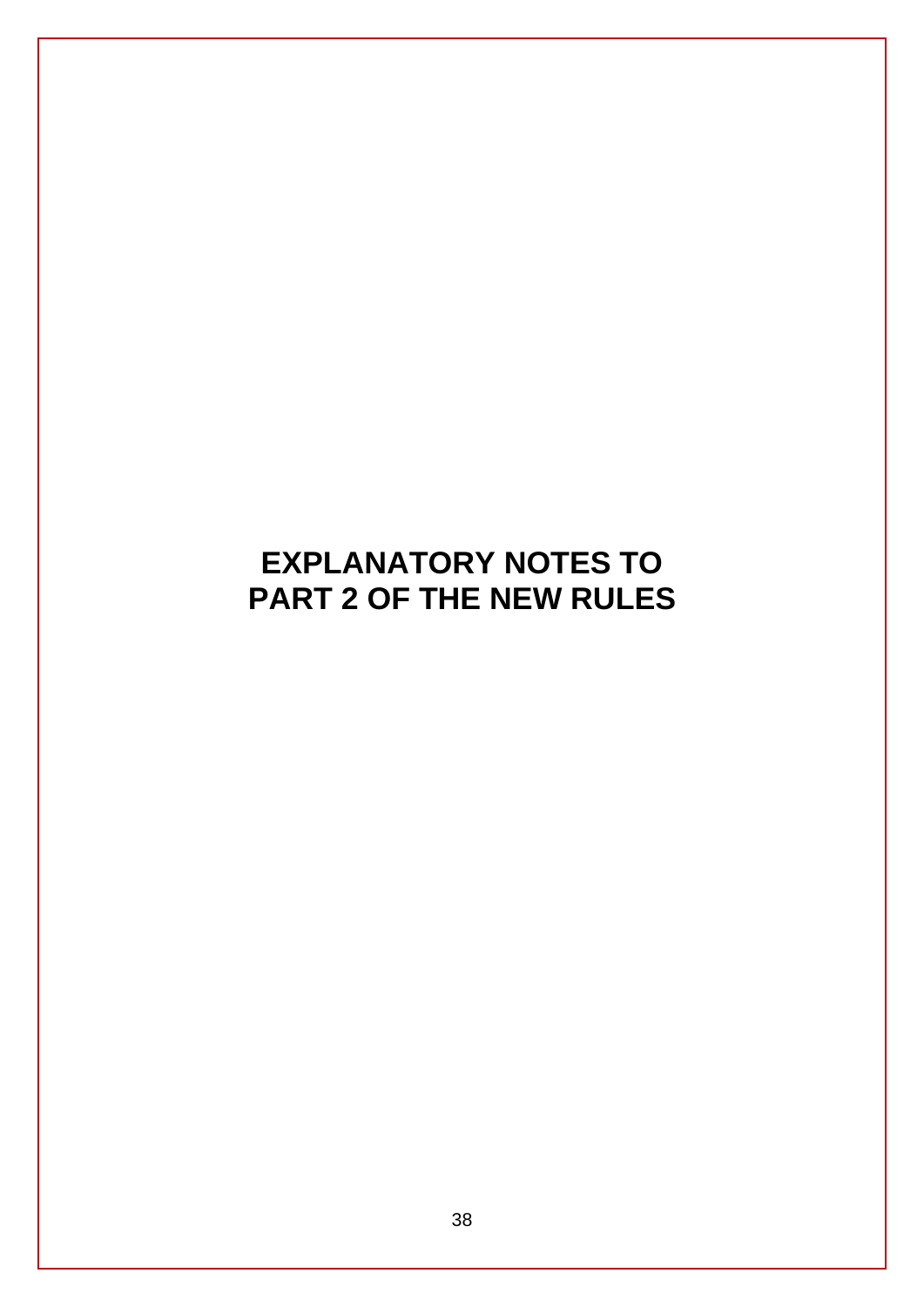# **PART 2**

# <span id="page-46-0"></span>*Scope*

1 Part 2 of the new Rules contains the specialised applications under various legislation. The existing Orders and their accompanying forms which are to be retained will appear in Part 2 under the following Chapters:

| Chapter 1  | (Order 58) References under Article 100 of Constitution for<br>advisory of opinion                  |
|------------|-----------------------------------------------------------------------------------------------------|
| Chapter 2  | (Order 58A) Constitutional Case                                                                     |
| Chapter 3  | (Order 80) Administration and similar actions                                                       |
| Chapter 4  | (Order 69) Arbitral Proceedings                                                                     |
| Chapter 5  | (Order 85) Bills of Sale Act                                                                        |
| Chapter 6  | (Order 95) Building and Construction Industry Security of<br><b>Payment Act</b>                     |
| Chapter 7  | (Order 111) Choice of Court Agreements Act 2016                                                     |
| Chapter 8  | (Order 88) Companies Act                                                                            |
| Chapter 9  | (Order 97) Competition Act – Applications under section 85 of<br><b>Competition Act</b>             |
| Chapter 10 | (Order 89A) Corruption, Drug Trafficking and Other Serious<br>Crimes (Confiscation of Benefits) Act |
| Chapter 11 | (Order 82) Debenture holders action: Receiver's register                                            |
| Chapter 12 | (Order 74) Debtors Act                                                                              |
| Chapter 13 | (Order 78) Defamation actions                                                                       |
| Chapter 14 | (Order 76) Disability                                                                               |
| Chapter 15 | (Order 75) Distress Act                                                                             |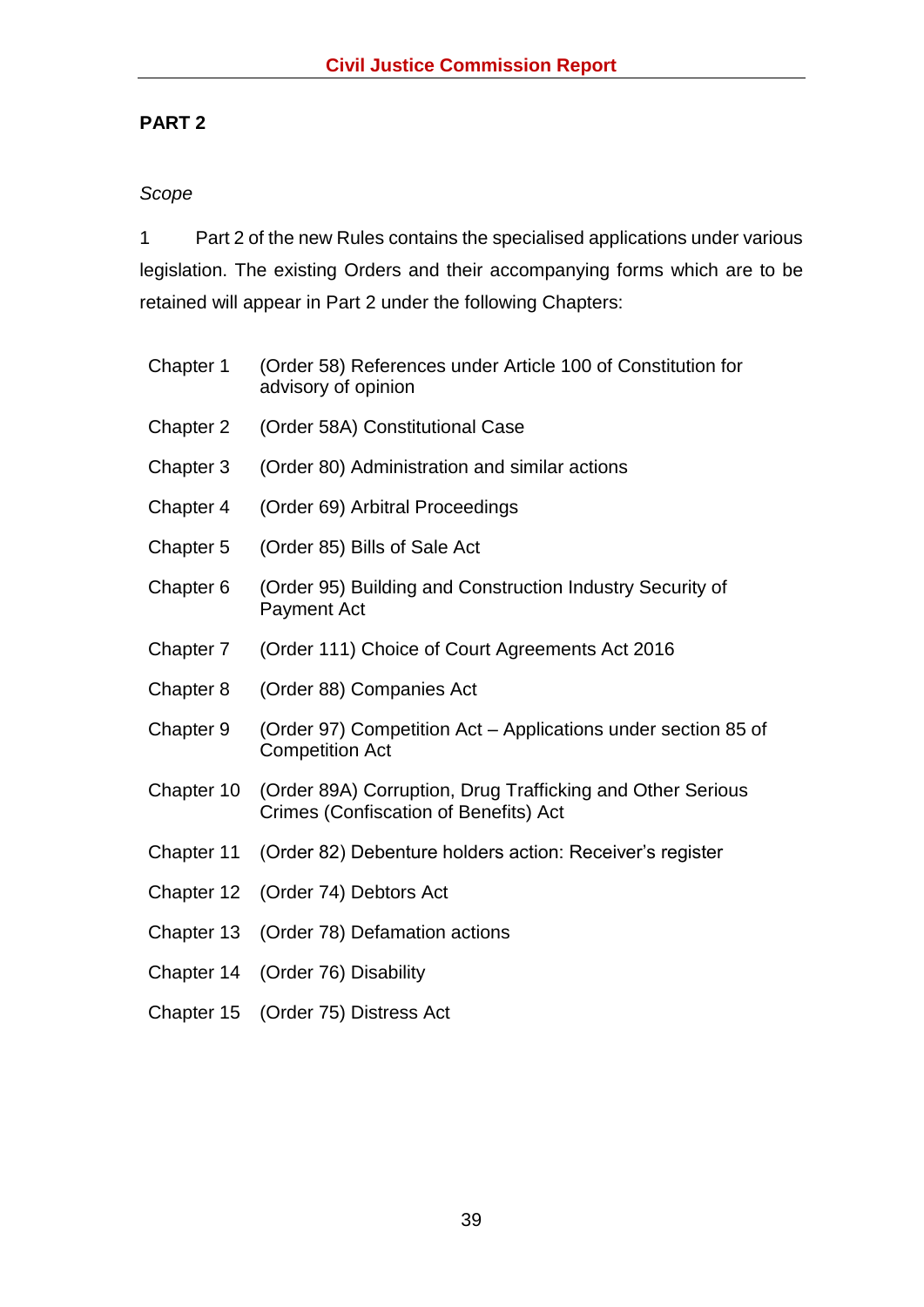- Chapter 16 (Order 89C) Employment Act
- Chapter 17 (Order 98) Income Tax Act
- Chapter 18 (Order 69A) International Arbitration Act
- Chapter 19 (Order 100) Collective sale applications Title will be changed to: Land Titles (Strata) Act – Collective sale applications
- Chapter 20 (Order 96) Limited Liability Partnerships Act
- Chapter 21 (Order 79) Moneylenders' actions
- Chapter 22 (Order 83) Mortgage actions
- Chapter 23 (Order 89B) Mutual Assistance in Criminal Matters Act
- Chapter 24 (Order 89D) Oaths and Declarations Act
- Chapter 25 (Order 66) Obtaining evidence for foreign courts, etc.
- Chapter 26 (Order 77) Partners
- Chapter 27 (Order 74) Patents Act
- Chapter 28 (Order 105) Personal Data Protection Act 2012
- Chapter 29 (Order 85A) Proceedings arising out of hire-purchase agreements
- Chapter 30 (Order 73) Proceedings by and against Government
- Chapter 31 (Order 109) Protection from Harassment Act 2014
- Chapter 32 (Order 67) Reciprocal enforcement of judgments
- Chapter 33 (Order 93) Security and Futures Act Civil liability actions
- Chapter 34 (Order 94) Security and Futures Act Civil penalty actions
- Chapter 35 (Order 103) Securities and Futures Act Order for disgorgement against third party
- Chapter 36 (Order 65) Service of foreign process
- Chapter 37 (Order 70) Admiralty proceedings Title will be changed to: Shipping and Marine Insurance Claims (existing O 18 r 23 and O 24 r 18 will be moved to this Chapter)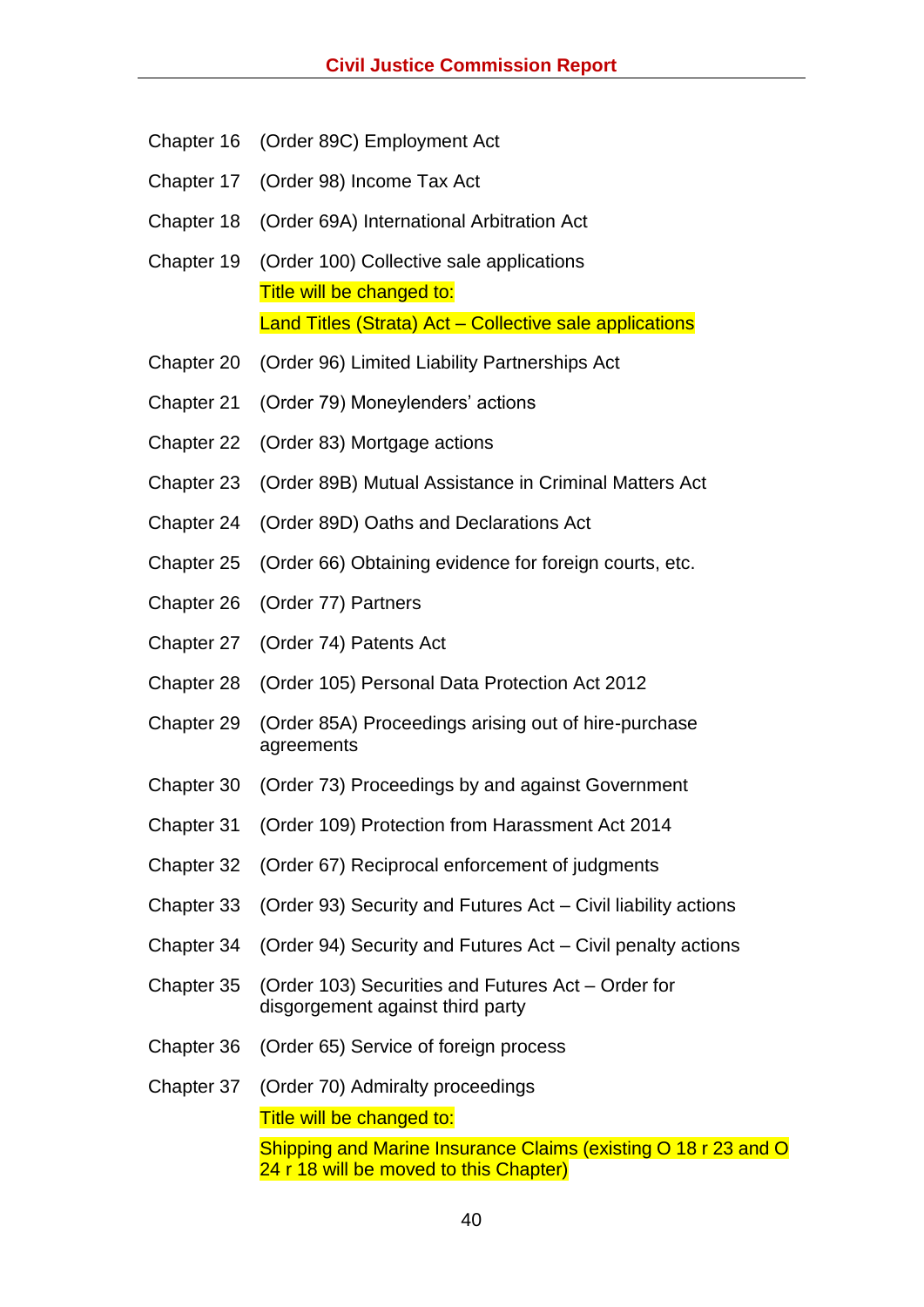Chapter 38 (Order 110) Singapore International Commercial Court

Chapter 39 (Order 81) Summary proceedings for possession of land

Chapter 40 (Order 89E) Terrorism (Suppression of Financing) Act

Chapter 41 (Order 87) Trade Marks Act

2 The Chapters in Part 2 are set out in alphabetical order at inception according to the title of each set of rules, with the exception of the first two Chapters because these concern the Constitution, the supreme law of our country.

3 It is envisaged that the Chapters in Part 2 will be modified subsequently to harmonise with the new procedure in Part 1, after Part 1 has been finalised.